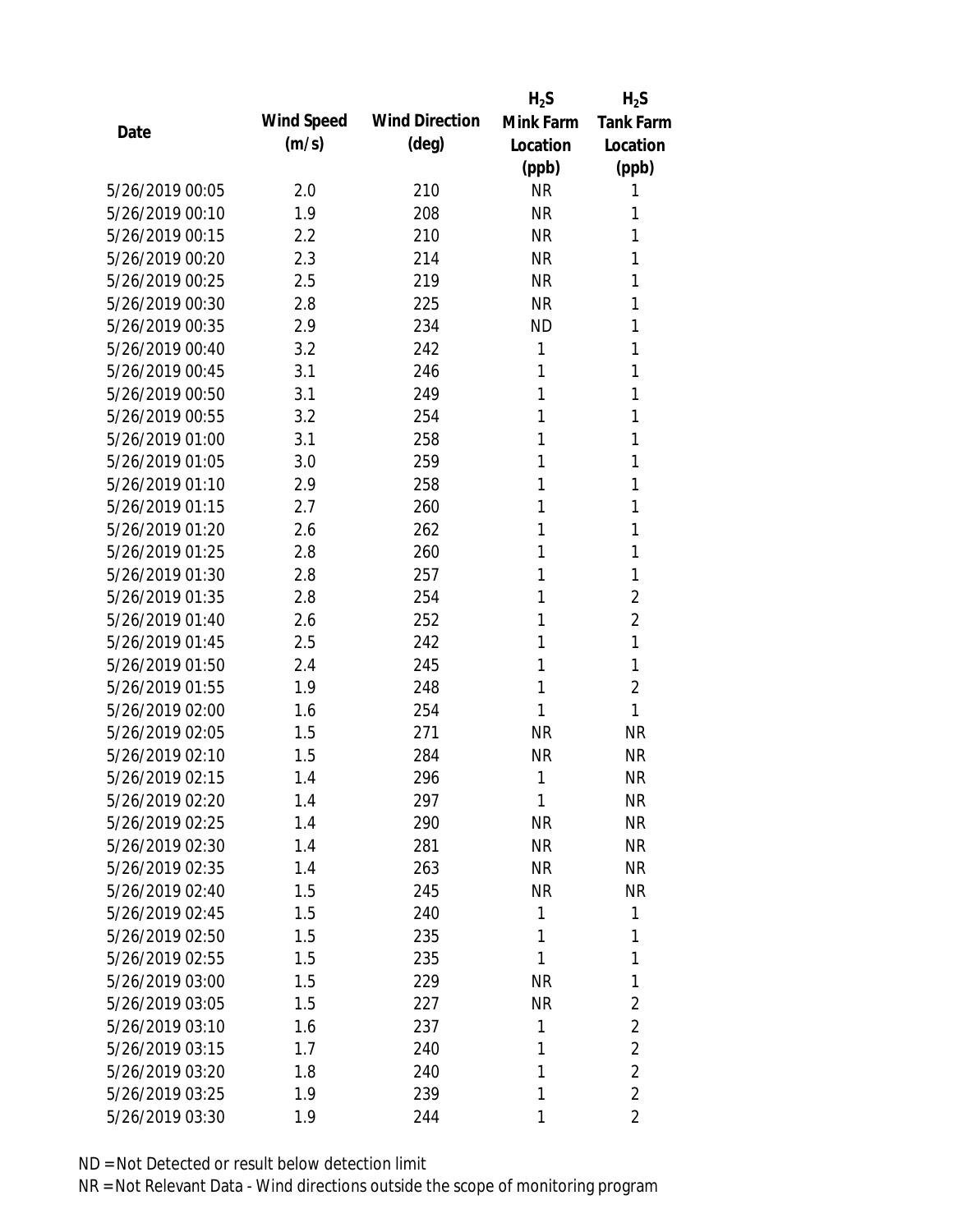|                 |            |                       | $H_2S$         | $H_2S$           |
|-----------------|------------|-----------------------|----------------|------------------|
| Date            | Wind Speed | <b>Wind Direction</b> | Mink Farm      | <b>Tank Farm</b> |
|                 | (m/s)      | $(\text{deg})$        | Location       | Location         |
|                 |            |                       | (ppb)          | (ppb)            |
| 5/26/2019 03:35 | 2.1        | 248                   | 1              | 2                |
| 5/26/2019 03:40 | 2.4        | 246                   | 1              | $\overline{2}$   |
| 5/26/2019 03:45 | 2.5        | 241                   | 1              | $\overline{2}$   |
| 5/26/2019 03:50 | 3.0        | 239                   | 1              | $\overline{2}$   |
| 5/26/2019 03:55 | 3.4        | 243                   | 1              | 2                |
| 5/26/2019 04:00 | 3.8        | 244                   | 1              | $\overline{2}$   |
| 5/26/2019 04:05 | 4.2        | 245                   | 1              | $\overline{2}$   |
| 5/26/2019 04:10 | 4.3        | 246                   | 1              | $\overline{2}$   |
| 5/26/2019 04:15 | 4.5        | 249                   | 1              | $\overline{2}$   |
| 5/26/2019 04:20 | 4.4        | 253                   | 1              | 1                |
| 5/26/2019 04:25 | 4.3        | 254                   | 1              | 1                |
| 5/26/2019 04:30 | 4.2        | 254                   | 1              | 1                |
| 5/26/2019 04:35 | 4.2        | 254                   | 1              | 1                |
| 5/26/2019 04:40 | 4.1        | 252                   | 1              | 1                |
| 5/26/2019 04:45 | 4.3        | 251                   | 1              | $\overline{2}$   |
| 5/26/2019 04:50 | 4.4        | 249                   | 1              | 1                |
| 5/26/2019 04:55 | 4.5        | 248                   | 1              | 1                |
| 5/26/2019 05:00 | 4.7        | 247                   | 1              | 1                |
| 5/26/2019 05:05 | 4.7        | 248                   | $\overline{2}$ | 1                |
| 5/26/2019 05:10 | 4.6        | 250                   | 1              | 1                |
| 5/26/2019 05:15 | 4.2        | 251                   | 1              | 1                |
| 5/26/2019 05:20 | 3.9        | 253                   | 1              | $\overline{2}$   |
| 5/26/2019 05:25 | 3.6        | 253                   | 1              | $\overline{2}$   |
| 5/26/2019 05:30 | 3.2        | 254                   | 1              | $\overline{2}$   |
| 5/26/2019 05:35 | 3.1        | 252                   | 1              | 1                |
| 5/26/2019 05:40 | 3.4        | 251                   | 1              | 1                |
| 5/26/2019 05:45 | 3.8        | 250                   | 1              | 1                |
| 5/26/2019 05:50 | 4.3        | 249                   | 1              | 1                |
| 5/26/2019 05:55 | 4.7        | 248                   | 1              | 1                |
| 5/26/2019 06:00 | 5.1        | 248                   | 1              | 1                |
| 5/26/2019 06:05 | 5.3        | 250                   | 1              | 1                |
| 5/26/2019 06:10 | 5.4        | 250                   | 1              | 1                |
| 5/26/2019 06:15 | 5.1        | 249                   | 1              | 1                |
| 5/26/2019 06:20 | 4.9        | 249                   | 1              | 1                |
| 5/26/2019 06:25 | 4.9        | 249                   | 1              | 1                |
| 5/26/2019 06:30 | 4.9        | 249                   | 1              | 1                |
| 5/26/2019 06:35 | 4.9        | 248                   | 1              | 1                |
| 5/26/2019 06:40 | 4.8        | 248                   | 1              | 1                |
| 5/26/2019 06:45 | 4.9        | 248                   | 1              | 2                |
| 5/26/2019 06:50 | 4.7        | 248                   | 1              | $\overline{2}$   |
| 5/26/2019 06:55 | 4.4        | 248                   | 1              | $\overline{2}$   |
| 5/26/2019 07:00 | 4.1        | 247                   | 1              | 1                |
|                 |            |                       |                |                  |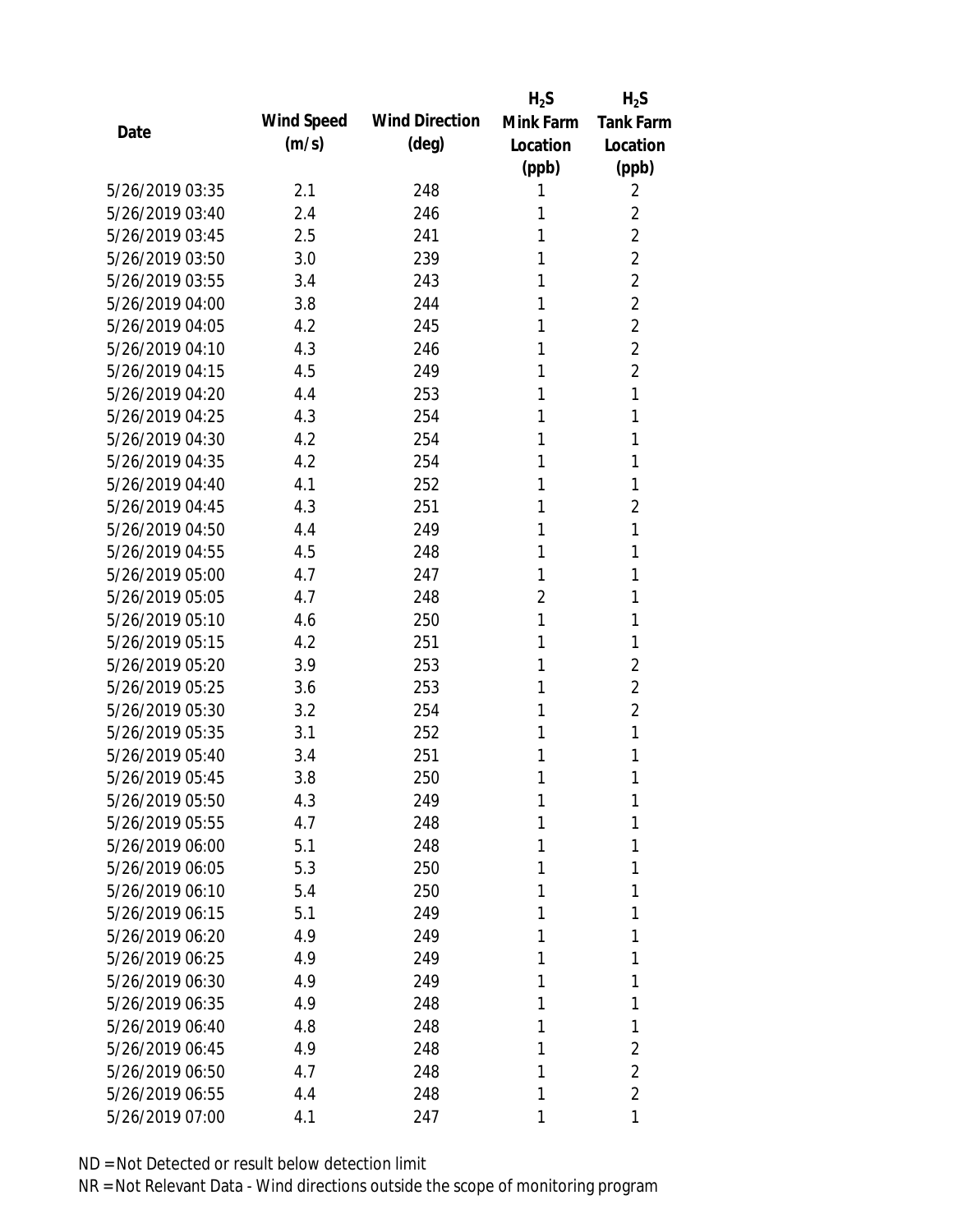|                 |            |                       | $H_2S$         | $H_2S$           |
|-----------------|------------|-----------------------|----------------|------------------|
| Date            | Wind Speed | <b>Wind Direction</b> | Mink Farm      | <b>Tank Farm</b> |
|                 | (m/s)      | $(\text{deg})$        | Location       | Location         |
|                 |            |                       | (ppb)          | (ppb)            |
| 5/26/2019 07:05 | 3.7        | 246                   | 1              | 2                |
| 5/26/2019 07:10 | 3.2        | 244                   | 1              | 2                |
| 5/26/2019 07:15 | 2.7        | 246                   | 1              | 1                |
| 5/26/2019 07:20 | 2.4        | 244                   | 1              | 1                |
| 5/26/2019 07:25 | 2.2        | 243                   | 1              | 1                |
| 5/26/2019 07:30 | 2.1        | 244                   | 1              | 1                |
| 5/26/2019 07:35 | 2.1        | 246                   | 1              | 1                |
| 5/26/2019 07:40 | 2.1        | 245                   | 1              | 1                |
| 5/26/2019 07:45 | 2.3        | 243                   | 1              | 1                |
| 5/26/2019 07:50 | 2.3        | 245                   | 1              | 1                |
| 5/26/2019 07:55 | 2.3        | 246                   | 1              | 1                |
| 5/26/2019 08:00 | 2.3        | 244                   | 1              | 1                |
| 5/26/2019 08:05 | 2.4        | 243                   | 1              | 2                |
| 5/26/2019 08:10 | 2.3        | 247                   | 1              | 1                |
| 5/26/2019 08:15 | 2.2        | 248                   | 1              | $\overline{2}$   |
| 5/26/2019 08:20 | 2.1        | 250                   | 1              | 1                |
| 5/26/2019 08:25 | 2.1        | 254                   | 1              | $\overline{2}$   |
| 5/26/2019 08:30 | 2.0        | 257                   | 1              | 1                |
| 5/26/2019 08:35 | 2.0        | 261                   | 1              | 1                |
| 5/26/2019 08:40 | 2.0        | 258                   | 1              | 1                |
| 5/26/2019 08:45 | 2.0        | 263                   | 1              | 1                |
| 5/26/2019 08:50 | 2.1        | 265                   | 1              | 1                |
| 5/26/2019 08:55 | 2.2        | 268                   | 1              | 1                |
| 5/26/2019 09:00 | 2.3        | 271                   | 1              | 1                |
| 5/26/2019 09:05 | 2.3        | 273                   | 1              | 1                |
| 5/26/2019 09:10 | 2.3        | 275                   | 1              | 1                |
| 5/26/2019 09:15 | 2.4        | 274                   | 1              | 1                |
| 5/26/2019 09:20 | 2.3        | 272                   | 1              | 1                |
| 5/26/2019 09:25 | 2.3        | 269                   | 1              | 1                |
| 5/26/2019 09:30 | $2.2\,$    | 264                   | 1              | 1                |
| 5/26/2019 09:35 | 2.2        | 255                   | 1              | 1                |
| 5/26/2019 09:40 | 2.2        | 251                   | 1              | 1                |
| 5/26/2019 09:45 | 2.3        | 247                   | 1              | 1                |
| 5/26/2019 09:50 | 2.4        | 245                   | 1              | $\overline{2}$   |
| 5/26/2019 09:55 | 2.5        | 242                   | 1              | $\overline{2}$   |
| 5/26/2019 10:00 | 2.4        | 241                   | 1              | $\overline{2}$   |
| 5/26/2019 10:05 | 2.3        | 247                   | $\overline{2}$ | 1                |
| 5/26/2019 10:10 | 2.0        | 258                   | 1              | 1                |
| 5/26/2019 10:15 | 1.8        | 273                   | NR             | <b>NR</b>        |
| 5/26/2019 10:20 | 1.6        | 298                   | <b>NR</b>      | NR               |
| 5/26/2019 10:25 | 1.5        | 336                   | <b>NR</b>      | <b>NR</b>        |
| 5/26/2019 10:30 | 1.4        | 5                     | <b>NR</b>      | <b>NR</b>        |
|                 |            |                       |                |                  |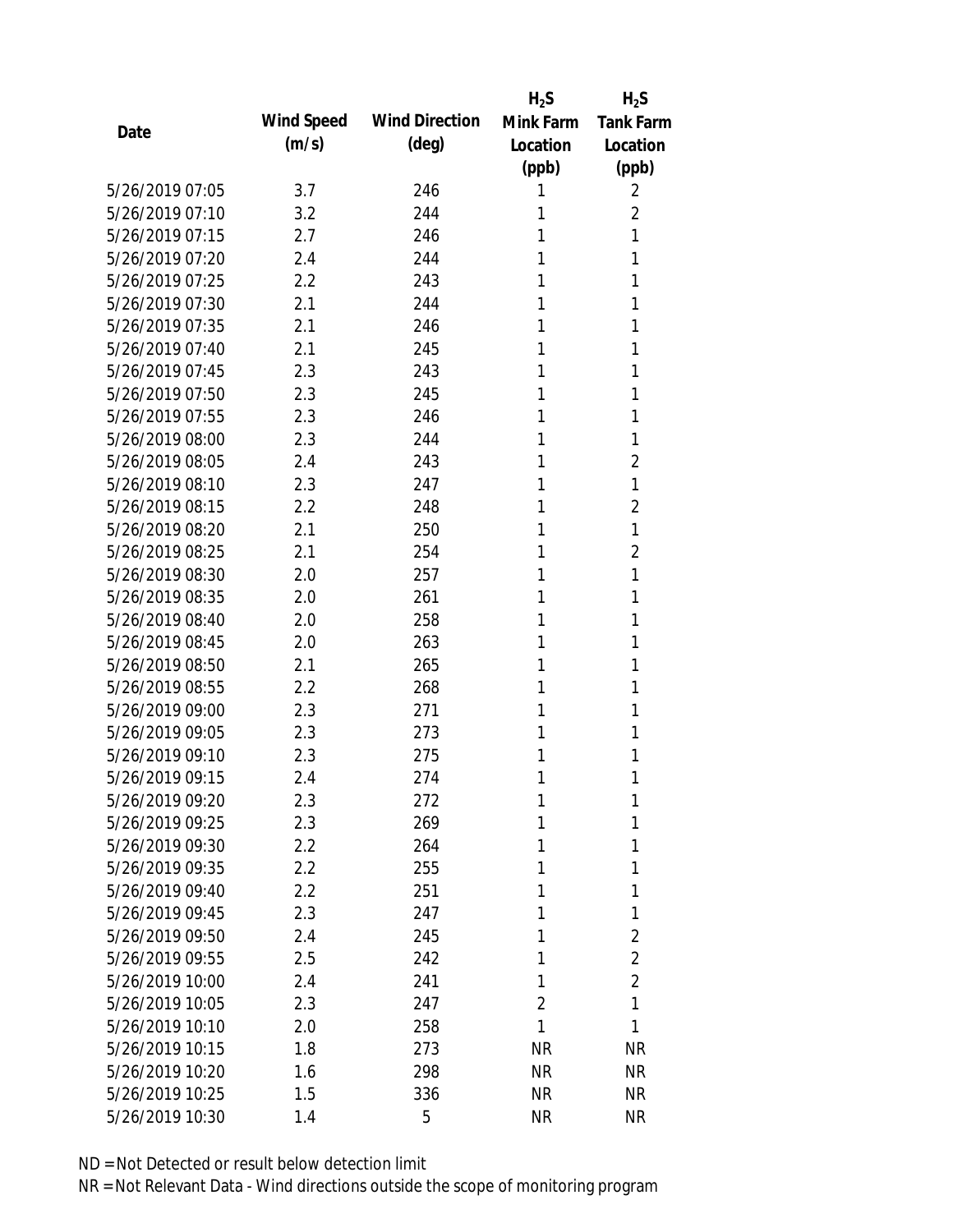|                 |            |                       | $H_2S$       | $H_2S$           |
|-----------------|------------|-----------------------|--------------|------------------|
| Date            | Wind Speed | <b>Wind Direction</b> | Mink Farm    | <b>Tank Farm</b> |
|                 | (m/s)      | $(\text{deg})$        | Location     | Location         |
|                 |            |                       | (ppb)        | (ppb)            |
| 5/26/2019 10:35 | 1.5        | 28                    | <b>NR</b>    | <b>NR</b>        |
| 5/26/2019 10:40 | 1.7        | 47                    | <b>NR</b>    | <b>NR</b>        |
| 5/26/2019 10:45 | 2.0        | 67                    | <b>NR</b>    | <b>NR</b>        |
| 5/26/2019 10:50 | 2.3        | 82                    | <b>NR</b>    | <b>NR</b>        |
| 5/26/2019 10:55 | 2.3        | 83                    | <b>NR</b>    | <b>NR</b>        |
| 5/26/2019 11:00 | 2.6        | 74                    | <b>NR</b>    | <b>NR</b>        |
| 5/26/2019 11:05 | 2.9        | 54                    | <b>NR</b>    | <b>NR</b>        |
| 5/26/2019 11:10 | 3.0        | 36                    | <b>NR</b>    | <b>NR</b>        |
| 5/26/2019 11:15 | 2.8        | 19                    | <b>NR</b>    | <b>NR</b>        |
| 5/26/2019 11:20 | 2.7        | 9                     | 1            | <b>NR</b>        |
| 5/26/2019 11:25 | 2.7        | 15                    | $\mathbf{1}$ | <b>NR</b>        |
| 5/26/2019 11:30 | 2.5        | 31                    | $\mathbf{1}$ | <b>NR</b>        |
| 5/26/2019 11:35 | 2.2        | 42                    | <b>NR</b>    | <b>NR</b>        |
| 5/26/2019 11:40 | 1.9        | 52                    | <b>NR</b>    | <b>NR</b>        |
| 5/26/2019 11:45 | 1.8        | 68                    | <b>NR</b>    | <b>NR</b>        |
| 5/26/2019 11:50 | 1.7        | 76                    | <b>NR</b>    | <b>NR</b>        |
| 5/26/2019 11:55 | 1.6        | 80                    | <b>NR</b>    | <b>NR</b>        |
| 5/26/2019 12:00 | 1.5        | 77                    | <b>NR</b>    | <b>NR</b>        |
| 5/26/2019 12:05 | 1.4        | 75                    | <b>NR</b>    | <b>NR</b>        |
| 5/26/2019 12:10 | 1.2        | 81                    | <b>NR</b>    | <b>NR</b>        |
| 5/26/2019 12:15 | 1.0        | 82                    | <b>NR</b>    | <b>NR</b>        |
| 5/26/2019 12:20 | 1.0        | 113                   | <b>NR</b>    | <b>NR</b>        |
| 5/26/2019 12:25 | 1.0        | 140                   | <b>NR</b>    | <b>NR</b>        |
| 5/26/2019 12:30 | 1.2        | 151                   | <b>NR</b>    | <b>NR</b>        |
| 5/26/2019 12:35 | 1.3        | 166                   | <b>NR</b>    | <b>NR</b>        |
| 5/26/2019 12:40 | 1.3        | 168                   | <b>NR</b>    | <b>NR</b>        |
| 5/26/2019 12:45 | 1.3        | 171                   | <b>NR</b>    | $\overline{2}$   |
| 5/26/2019 12:50 | 1.3        | 182                   | <b>NR</b>    | <b>NR</b>        |
| 5/26/2019 12:55 | 1.5        | 201                   | <b>NR</b>    | <b>NR</b>        |
| 5/26/2019 13:00 | 1.6        | 220                   | <b>NR</b>    | NR               |
| 5/26/2019 13:05 | 1.7        | 229                   | <b>NR</b>    | <b>NR</b>        |
| 5/26/2019 13:10 | 1.8        | 241                   | 1            | 1                |
| 5/26/2019 13:15 | 2.0        | 245                   | 1            | 1                |
| 5/26/2019 13:20 | 2.2        | 241                   | 1            | 1                |
| 5/26/2019 13:25 | $2.2\,$    | 237                   | 1            | 1                |
| 5/26/2019 13:30 | 2.1        | 233                   | 1            | 1                |
| 5/26/2019 13:35 | 2.1        | 238                   | 1            | 1                |
| 5/26/2019 13:40 | 2.2        | 240                   | 1            | 1                |
| 5/26/2019 13:45 | 2.2        | 241                   | 1            | 1                |
| 5/26/2019 13:50 | 2.1        | 243                   | 1            | 1                |
| 5/26/2019 13:55 | 2.1        | 246                   | 1            | 1                |
| 5/26/2019 14:00 | 2.2        | 245                   | 1            | 1                |
|                 |            |                       |              |                  |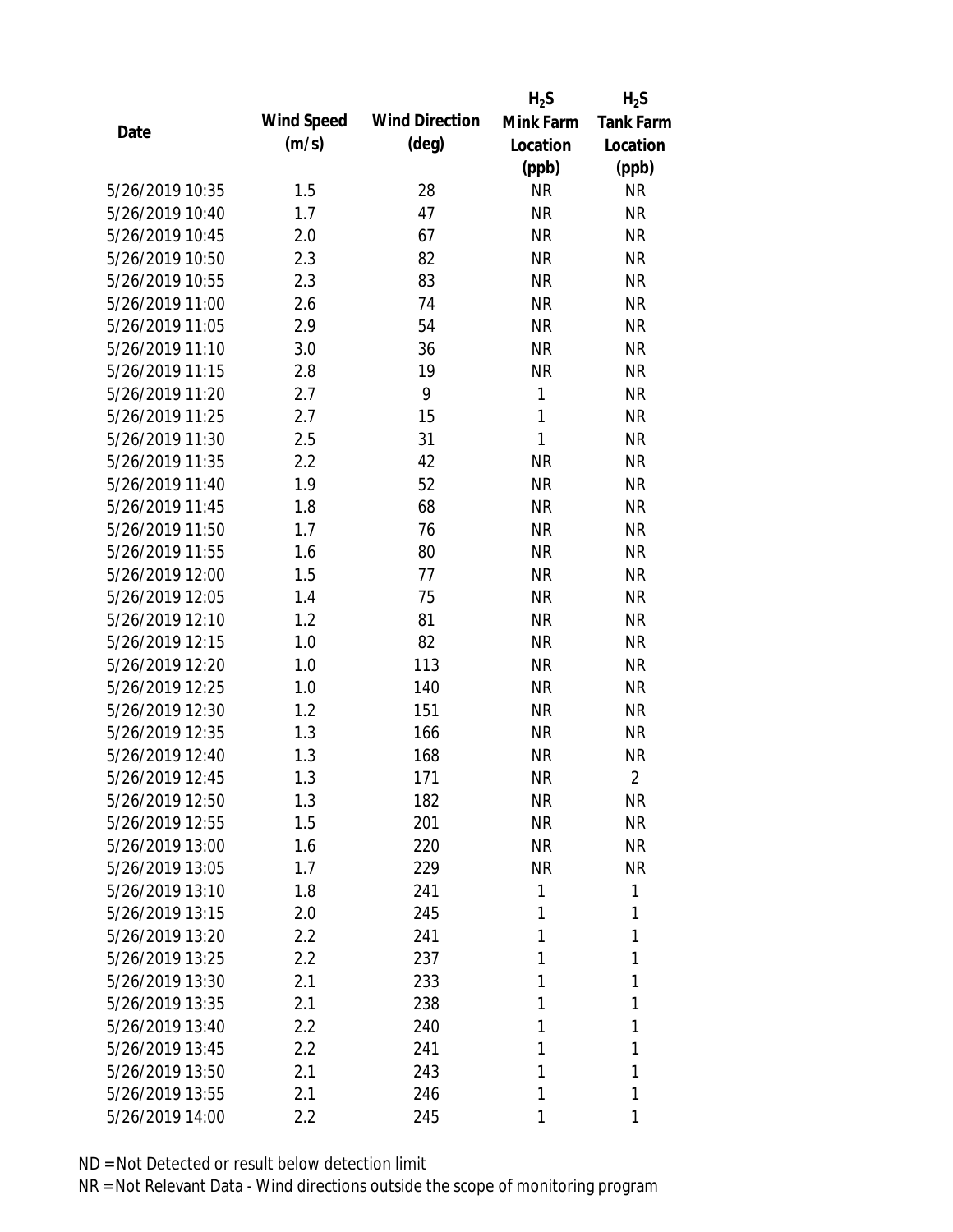|                 |            |                       | $H_2S$       | $H_2S$           |
|-----------------|------------|-----------------------|--------------|------------------|
| Date            | Wind Speed | <b>Wind Direction</b> | Mink Farm    | <b>Tank Farm</b> |
|                 | (m/s)      | $(\text{deg})$        | Location     | Location         |
|                 |            |                       | (ppb)        | (ppb)            |
| 5/26/2019 14:05 | 2.2        | 242                   | 1            | 1                |
| 5/26/2019 14:10 | 2.2        | 244                   | 1            | 1                |
| 5/26/2019 14:15 | 2.1        | 242                   | 1            | 1                |
| 5/26/2019 14:20 | 2.1        | 236                   | 1            | 1                |
| 5/26/2019 14:25 | 2.0        | 235                   | 1            | 1                |
| 5/26/2019 14:30 | 1.9        | 240                   | 1            | 1                |
| 5/26/2019 14:35 | 2.0        | 243                   | 1            | 1                |
| 5/26/2019 14:40 | 2.2        | 242                   | 1            | 1                |
| 5/26/2019 14:45 | 2.4        | 244                   | 1            | 1                |
| 5/26/2019 14:50 | 2.6        | 252                   | 1            | 1                |
| 5/26/2019 14:55 | 2.8        | 260                   | 1            | 1                |
| 5/26/2019 15:00 | 3.0        | 261                   | 1            | 1                |
| 5/26/2019 15:05 | 3.1        | 265                   | 1            | 1                |
| 5/26/2019 15:10 | 3.0        | 266                   | 1            | 1                |
| 5/26/2019 15:15 | 2.8        | 273                   | 1            | 1                |
| 5/26/2019 15:20 | 2.6        | 272                   | 1            | 1                |
| 5/26/2019 15:25 | 2.5        | 266                   | 1            | 1                |
| 5/26/2019 15:30 | 2.3        | 270                   | 1            | 1                |
| 5/26/2019 15:35 | 2.3        | 274                   | 1            | 1                |
| 5/26/2019 15:40 | 2.5        | 279                   | 1            | <b>NR</b>        |
| 5/26/2019 15:45 | 2.6        | 284                   | 1            | <b>NR</b>        |
| 5/26/2019 15:50 | 2.8        | 290                   | 1            | <b>NR</b>        |
| 5/26/2019 15:55 | 2.8        | 292                   | 1            | <b>NR</b>        |
| 5/26/2019 16:00 | 3.0        | 288                   | 1            | <b>NR</b>        |
| 5/26/2019 16:05 | 3.1        | 293                   | 1            | <b>NR</b>        |
| 5/26/2019 16:10 | 3.0        | 299                   | 1            | <b>NR</b>        |
| 5/26/2019 16:15 | 3.2        | 304                   | 1            | <b>NR</b>        |
| 5/26/2019 16:20 | 3.1        | 310                   | $\mathbf{1}$ | <b>NR</b>        |
| 5/26/2019 16:25 | 3.1        | 319                   | 1            | <b>NR</b>        |
| 5/26/2019 16:30 | 3.2        | 328                   | 1            | <b>NR</b>        |
| 5/26/2019 16:35 | 3.2        | 327                   | 1            | <b>NR</b>        |
| 5/26/2019 16:40 | 3.1        | 324                   | 1            | <b>NR</b>        |
| 5/26/2019 16:45 | 3.0        | 319                   | 1            | <b>NR</b>        |
| 5/26/2019 16:50 | 3.1        | 319                   | 1            | <b>NR</b>        |
| 5/26/2019 16:55 | 3.1        | 324                   | 1            | <b>NR</b>        |
| 5/26/2019 17:00 | 3.0        | 326                   | 1            | <b>NR</b>        |
| 5/26/2019 17:05 | 3.0        | 333                   | 1            | <b>NR</b>        |
| 5/26/2019 17:10 | 2.9        | 336                   | 1            | <b>NR</b>        |
| 5/26/2019 17:15 | 2.8        | 335                   | 1            | <b>NR</b>        |
| 5/26/2019 17:20 | 2.6        | 330                   | 1            | <b>NR</b>        |
| 5/26/2019 17:25 | 2.5        | 328                   | 1            | <b>NR</b>        |
| 5/26/2019 17:30 | 2.3        | 329                   | 1            | <b>NR</b>        |
|                 |            |                       |              |                  |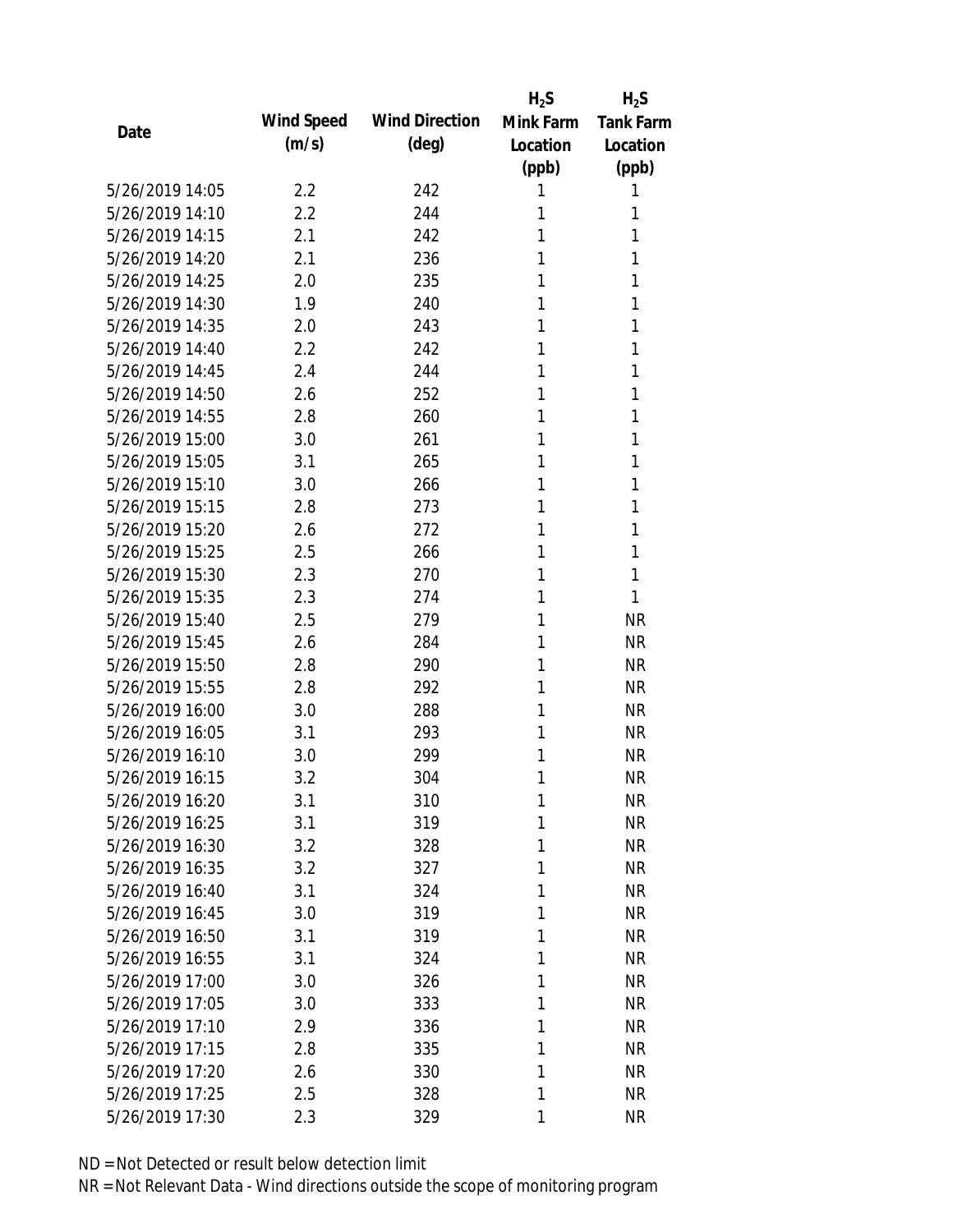|                 |            |                       | $H_2S$         | $H_2S$           |
|-----------------|------------|-----------------------|----------------|------------------|
| Date            | Wind Speed | <b>Wind Direction</b> | Mink Farm      | <b>Tank Farm</b> |
|                 | (m/s)      | $(\text{deg})$        | Location       | Location         |
|                 |            |                       | (ppb)          | (ppb)            |
| 5/26/2019 17:35 | 2.0        | 328                   | 1              | <b>NR</b>        |
| 5/26/2019 17:40 | 1.7        | 327                   | 1              | <b>NR</b>        |
| 5/26/2019 17:45 | 1.5        | 335                   | 1              | <b>NR</b>        |
| 5/26/2019 17:50 | 1.5        | 346                   | $\overline{2}$ | <b>NR</b>        |
| 5/26/2019 17:55 | 1.6        | 354                   | $\mathbf{1}$   | <b>NR</b>        |
| 5/26/2019 18:00 | 1.5        | 6                     | <b>NR</b>      | <b>NR</b>        |
| 5/26/2019 18:05 | 1.7        | 27                    | <b>NR</b>      | <b>NR</b>        |
| 5/26/2019 18:10 | 2.0        | 45                    | <b>NR</b>      | <b>NR</b>        |
| 5/26/2019 18:15 | 2.2        | 56                    | <b>NR</b>      | <b>NR</b>        |
| 5/26/2019 18:20 | 2.2        | 73                    | <b>NR</b>      | <b>NR</b>        |
| 5/26/2019 18:25 | 2.4        | 84                    | <b>NR</b>      | <b>NR</b>        |
| 5/26/2019 18:30 | 2.5        | 89                    | <b>NR</b>      | <b>NR</b>        |
| 5/26/2019 18:35 | 2.6        | 89                    | <b>NR</b>      | <b>NR</b>        |
| 5/26/2019 18:40 | 2.7        | 90                    | <b>NR</b>      | <b>NR</b>        |
| 5/26/2019 18:45 | 2.8        | 92                    | <b>NR</b>      | <b>NR</b>        |
| 5/26/2019 18:50 | 2.8        | 92                    | <b>NR</b>      | <b>NR</b>        |
| 5/26/2019 18:55 | 2.9        | 92                    | <b>NR</b>      | <b>NR</b>        |
| 5/26/2019 19:00 | 2.9        | 93                    | <b>NR</b>      | <b>NR</b>        |
| 5/26/2019 19:05 | 2.9        | 93                    | <b>NR</b>      | <b>NR</b>        |
| 5/26/2019 19:10 | 2.8        | 93                    | <b>NR</b>      | <b>NR</b>        |
| 5/26/2019 19:15 | 2.8        | 92                    | <b>NR</b>      | <b>NR</b>        |
| 5/26/2019 19:20 | 2.8        | 92                    | <b>NR</b>      | <b>NR</b>        |
| 5/26/2019 19:25 | 2.7        | 92                    | <b>NR</b>      | <b>NR</b>        |
| 5/26/2019 19:30 | 2.9        | 91                    | <b>NR</b>      | <b>NR</b>        |
| 5/26/2019 19:35 | 2.7        | 92                    | <b>NR</b>      | <b>NR</b>        |
| 5/26/2019 19:40 | 2.7        | 92                    | <b>NR</b>      | <b>NR</b>        |
| 5/26/2019 19:45 | 2.6        | 93                    | <b>NR</b>      | <b>NR</b>        |
| 5/26/2019 19:50 | 2.6        | 90                    | <b>NR</b>      | <b>NR</b>        |
| 5/26/2019 19:55 | 2.6        | 88                    | <b>NR</b>      | <b>NR</b>        |
| 5/26/2019 20:00 | 2.5        | 88                    | NR             | <b>NR</b>        |
| 5/26/2019 20:05 | 2.6        | 88                    | <b>NR</b>      | <b>NR</b>        |
| 5/26/2019 20:10 | 2.6        | 88                    | <b>NR</b>      | <b>NR</b>        |
| 5/26/2019 20:15 | 2.7        | 87                    | <b>NR</b>      | <b>NR</b>        |
| 5/26/2019 20:20 | 2.7        | 89                    | <b>NR</b>      | <b>NR</b>        |
| 5/26/2019 20:25 | 2.7        | 87                    | <b>NR</b>      | <b>NR</b>        |
| 5/26/2019 20:30 | 2.5        | 84                    | <b>NR</b>      | <b>NR</b>        |
| 5/26/2019 20:35 | 2.4        | 83                    | <b>NR</b>      | <b>NR</b>        |
| 5/26/2019 20:40 | 2.3        | 83                    | <b>NR</b>      | <b>NR</b>        |
| 5/26/2019 20:45 | 2.3        | 83                    | <b>NR</b>      | <b>NR</b>        |
| 5/26/2019 20:50 | 2.2        | 84                    | <b>NR</b>      | <b>NR</b>        |
| 5/26/2019 20:55 | 2.2        | 86                    | <b>NR</b>      | <b>NR</b>        |
| 5/26/2019 21:00 | 2.2        | 90                    | <b>NR</b>      | <b>NR</b>        |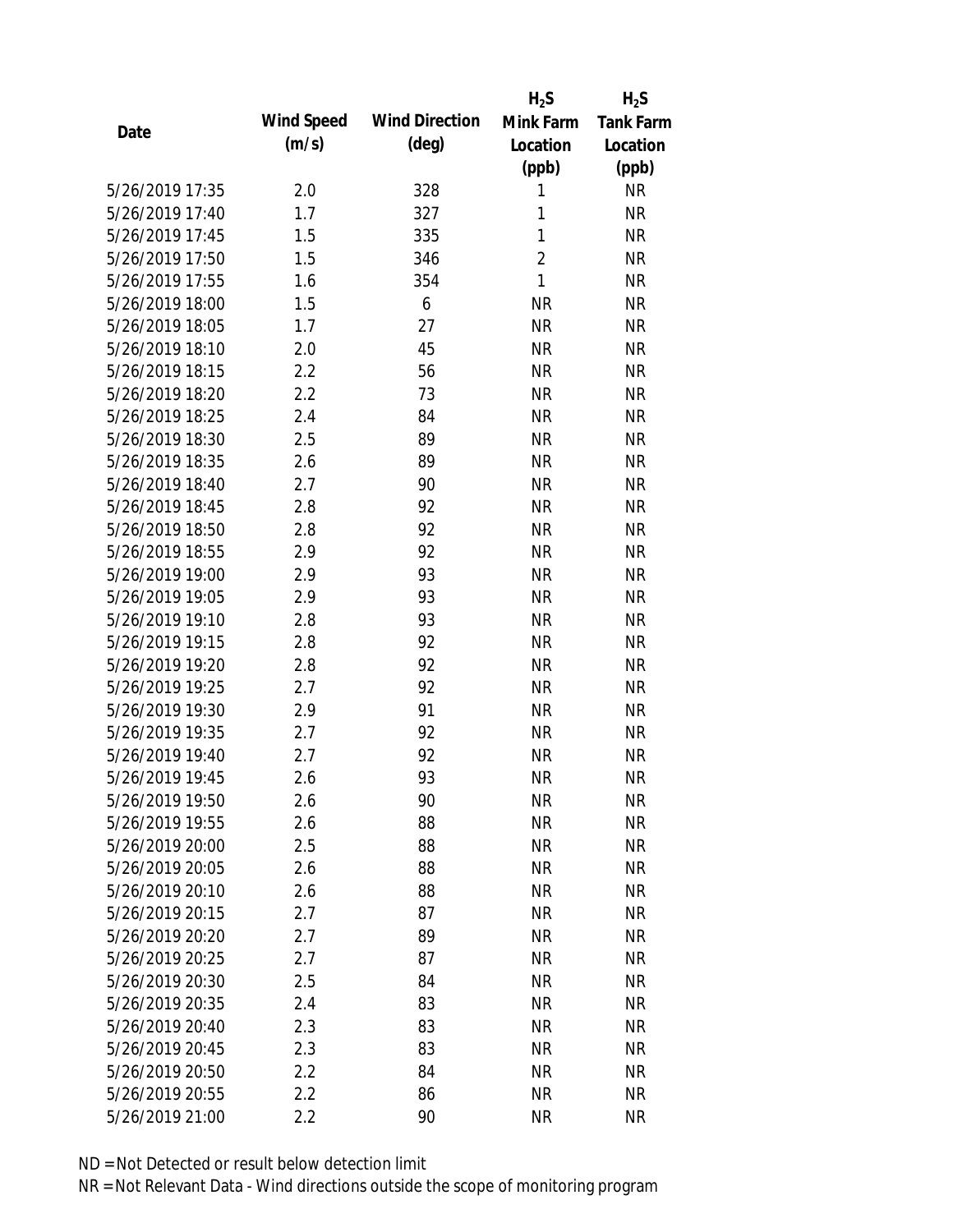|                 |            |                       | $H_2S$    | $H_2S$           |
|-----------------|------------|-----------------------|-----------|------------------|
| Date            | Wind Speed | <b>Wind Direction</b> | Mink Farm | <b>Tank Farm</b> |
|                 | (m/s)      | $(\text{deg})$        | Location  | Location         |
|                 |            |                       | (ppb)     | (ppb)            |
| 5/26/2019 21:05 | 2.2        | 90                    | <b>NR</b> | <b>NR</b>        |
| 5/26/2019 21:10 | 2.1        | 90                    | <b>NR</b> | <b>NR</b>        |
| 5/26/2019 21:15 | 2.0        | 90                    | <b>NR</b> | <b>NR</b>        |
| 5/26/2019 21:20 | 1.8        | 87                    | <b>NR</b> | <b>NR</b>        |
| 5/26/2019 21:25 | 1.6        | 84                    | <b>NR</b> | <b>NR</b>        |
| 5/26/2019 21:30 | 1.5        | 80                    | <b>NR</b> | <b>NR</b>        |
| 5/26/2019 21:35 | 1.4        | 77                    | <b>NR</b> | <b>NR</b>        |
| 5/26/2019 21:40 | 1.5        | 74                    | <b>NR</b> | <b>NR</b>        |
| 5/26/2019 21:45 | 1.5        | 70                    | <b>NR</b> | <b>NR</b>        |
| 5/26/2019 21:50 | 1.6        | 72                    | <b>NR</b> | <b>NR</b>        |
| 5/26/2019 21:55 | 1.8        | 74                    | <b>NR</b> | <b>NR</b>        |
| 5/26/2019 22:00 | 1.8        | 73                    | <b>NR</b> | <b>NR</b>        |
| 5/26/2019 22:05 | 1.9        | 73                    | <b>NR</b> | <b>NR</b>        |
| 5/26/2019 22:10 | 1.9        | 74                    | <b>NR</b> | <b>NR</b>        |
| 5/26/2019 22:15 | 1.9        | 76                    | <b>NR</b> | <b>NR</b>        |
| 5/26/2019 22:20 | 1.9        | 74                    | <b>NR</b> | <b>NR</b>        |
| 5/26/2019 22:25 | 1.9        | 71                    | <b>NR</b> | <b>NR</b>        |
| 5/26/2019 22:30 | 1.8        | 70                    | <b>NR</b> | <b>NR</b>        |
| 5/26/2019 22:35 | 1.8        | 69                    | <b>NR</b> | <b>NR</b>        |
| 5/26/2019 22:40 | 1.7        | 64                    | <b>NR</b> | <b>NR</b>        |
| 5/26/2019 22:45 | 1.7        | 62                    | <b>NR</b> | <b>NR</b>        |
| 5/26/2019 22:50 | 1.6        | 62                    | <b>NR</b> | <b>NR</b>        |
| 5/26/2019 22:55 | 1.5        | 63                    | <b>NR</b> | <b>NR</b>        |
| 5/26/2019 23:00 | 1.4        | 65                    | <b>NR</b> | <b>NR</b>        |
| 5/26/2019 23:05 | 1.3        | 65                    | <b>NR</b> | <b>NR</b>        |
| 5/26/2019 23:10 | 1.3        | 68                    | <b>NR</b> | <b>NR</b>        |
| 5/26/2019 23:15 | 1.3        | 66                    | <b>NR</b> | <b>NR</b>        |
| 5/26/2019 23:20 | 1.4        | 64                    | <b>NR</b> | <b>NR</b>        |
| 5/26/2019 23:25 | 1.4        | 64                    | <b>NR</b> | <b>NR</b>        |
| 5/26/2019 23:30 | 1.6        | 62                    | <b>NR</b> | <b>NR</b>        |
| 5/26/2019 23:35 | 1.7        | 62                    | <b>NR</b> | <b>NR</b>        |
| 5/26/2019 23:40 | 1.8        | 60                    | <b>NR</b> | <b>NR</b>        |
| 5/26/2019 23:45 | 1.8        | 62                    | <b>NR</b> | <b>NR</b>        |
| 5/26/2019 23:50 | 1.8        | 61                    | <b>NR</b> | <b>NR</b>        |
| 5/26/2019 23:55 | 1.7        | 61                    | <b>NR</b> | <b>NR</b>        |
| 5/26/2019 24:00 | 1.6        | 63                    | <b>NR</b> | <b>NR</b>        |
| 5/27/2019 00:05 | 1.5        | 61                    | <b>NR</b> | <b>NR</b>        |
| 5/27/2019 00:10 | 1.4        | 63                    | <b>NR</b> | <b>NR</b>        |
| 5/27/2019 00:15 | 1.3        | 65                    | <b>NR</b> | <b>NR</b>        |
| 5/27/2019 00:20 | 1.2        | 66                    | <b>NR</b> | <b>NR</b>        |
| 5/27/2019 00:25 | 1.2        | 65                    | <b>NR</b> | <b>NR</b>        |
|                 |            |                       |           |                  |
| 5/27/2019 00:30 | 1.1        | 64                    | <b>NR</b> | <b>NR</b>        |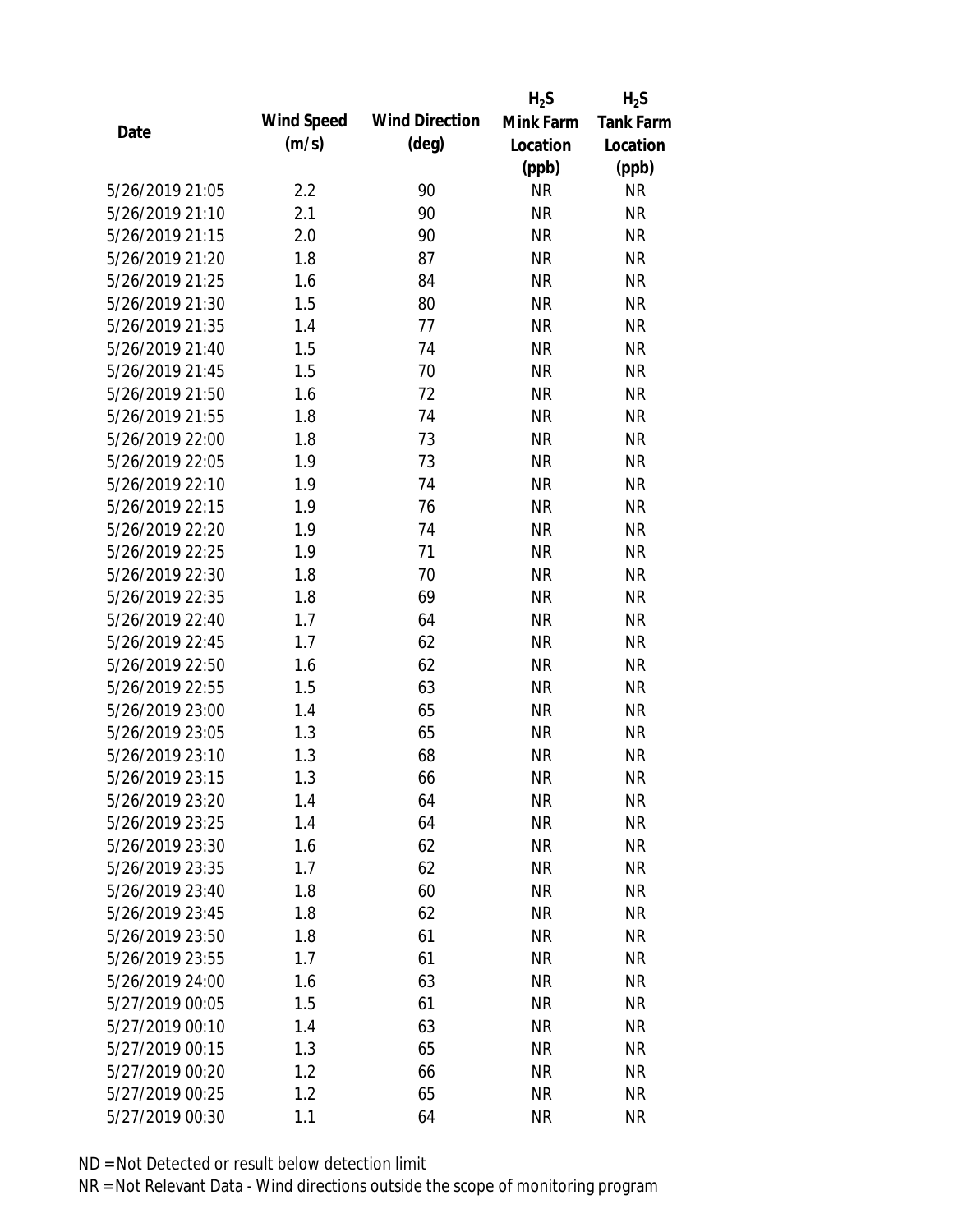|                 |            |                       | $H_2S$    | $H_2S$           |
|-----------------|------------|-----------------------|-----------|------------------|
| Date            | Wind Speed | <b>Wind Direction</b> | Mink Farm | <b>Tank Farm</b> |
|                 | (m/s)      | $(\text{deg})$        | Location  | Location         |
|                 |            |                       | (ppb)     | (ppb)            |
| 5/27/2019 00:35 | 1.1        | 69                    | <b>NR</b> | <b>NR</b>        |
| 5/27/2019 00:40 | 1.1        | 69                    | <b>NR</b> | <b>NR</b>        |
| 5/27/2019 00:45 | 1.2        | 69                    | <b>NR</b> | <b>NR</b>        |
| 5/27/2019 00:50 | 1.3        | 71                    | <b>NR</b> | <b>NR</b>        |
| 5/27/2019 00:55 | 1.3        | 70                    | <b>NR</b> | <b>NR</b>        |
| 5/27/2019 01:00 | 1.5        | 68                    | <b>NR</b> | <b>NR</b>        |
| 5/27/2019 01:05 | 1.3        | 66                    | <b>NR</b> | <b>NR</b>        |
| 5/27/2019 01:10 | 1.2        | 68                    | <b>NR</b> | <b>NR</b>        |
| 5/27/2019 01:15 | 1.3        | 69                    | <b>NR</b> | <b>NR</b>        |
| 5/27/2019 01:20 | 1.2        | 68                    | <b>NR</b> | <b>NR</b>        |
| 5/27/2019 01:25 | 1.1        | 73                    | <b>NR</b> | <b>NR</b>        |
| 5/27/2019 01:30 | 1.1        | 76                    | <b>NR</b> | <b>NR</b>        |
| 5/27/2019 01:35 | 1.2        | 75                    | <b>NR</b> | <b>NR</b>        |
| 5/27/2019 01:40 | 1.2        | 73                    | <b>NR</b> | <b>NR</b>        |
| 5/27/2019 01:45 | 1.1        | 68                    | <b>NR</b> | <b>NR</b>        |
| 5/27/2019 01:50 | 1.1        | 64                    | <b>NR</b> | <b>NR</b>        |
| 5/27/2019 01:55 | 1.2        | 63                    | <b>NR</b> | <b>NR</b>        |
| 5/27/2019 02:00 | 1.3        | 64                    | <b>NR</b> | <b>NR</b>        |
| 5/27/2019 02:05 | 1.3        | 63                    | <b>NR</b> | <b>NR</b>        |
| 5/27/2019 02:10 | 1.5        | 61                    | <b>NR</b> | <b>NR</b>        |
| 5/27/2019 02:15 | 1.5        | 64                    | <b>NR</b> | <b>NR</b>        |
| 5/27/2019 02:20 | 1.6        | 70                    | <b>NR</b> | <b>NR</b>        |
| 5/27/2019 02:25 | 1.7        | 71                    | <b>NR</b> | <b>NR</b>        |
| 5/27/2019 02:30 | 1.7        | 72                    | <b>NR</b> | <b>NR</b>        |
| 5/27/2019 02:35 | 1.8        | 75                    | <b>NR</b> | <b>NR</b>        |
| 5/27/2019 02:40 | 1.8        | 79                    | <b>NR</b> | <b>NR</b>        |
| 5/27/2019 02:45 | 1.8        | 81                    | <b>NR</b> | <b>NR</b>        |
| 5/27/2019 02:50 | 1.7        | 82                    | <b>NR</b> | <b>NR</b>        |
| 5/27/2019 02:55 | 1.7        | 82                    | <b>NR</b> | <b>NR</b>        |
| 5/27/2019 03:00 | 1.8        | 84                    | <b>NR</b> | <b>NR</b>        |
| 5/27/2019 03:05 | 1.8        | 84                    | <b>NR</b> | <b>NR</b>        |
| 5/27/2019 03:10 | 1.8        | 82                    | <b>NR</b> | <b>NR</b>        |
| 5/27/2019 03:15 | 1.8        | 78                    | <b>NR</b> | <b>NR</b>        |
| 5/27/2019 03:20 | 1.8        | 74                    | <b>NR</b> | <b>NR</b>        |
| 5/27/2019 03:25 | 1.7        | 71                    | <b>NR</b> | <b>NR</b>        |
| 5/27/2019 03:30 | 1.6        | 67                    | <b>NR</b> | <b>NR</b>        |
| 5/27/2019 03:35 | 1.4        | 65                    | <b>NR</b> | <b>NR</b>        |
| 5/27/2019 03:40 | 1.3        | 69                    | <b>NR</b> | <b>NR</b>        |
| 5/27/2019 03:45 | 1.3        | 73                    | <b>NR</b> | <b>NR</b>        |
| 5/27/2019 03:50 | 1.2        | 75                    | <b>NR</b> | <b>NR</b>        |
| 5/27/2019 03:55 | 1.1        | 81                    | <b>NR</b> | <b>NR</b>        |
| 5/27/2019 04:00 |            | 84                    | <b>NR</b> | <b>NR</b>        |
|                 | 1.2        |                       |           |                  |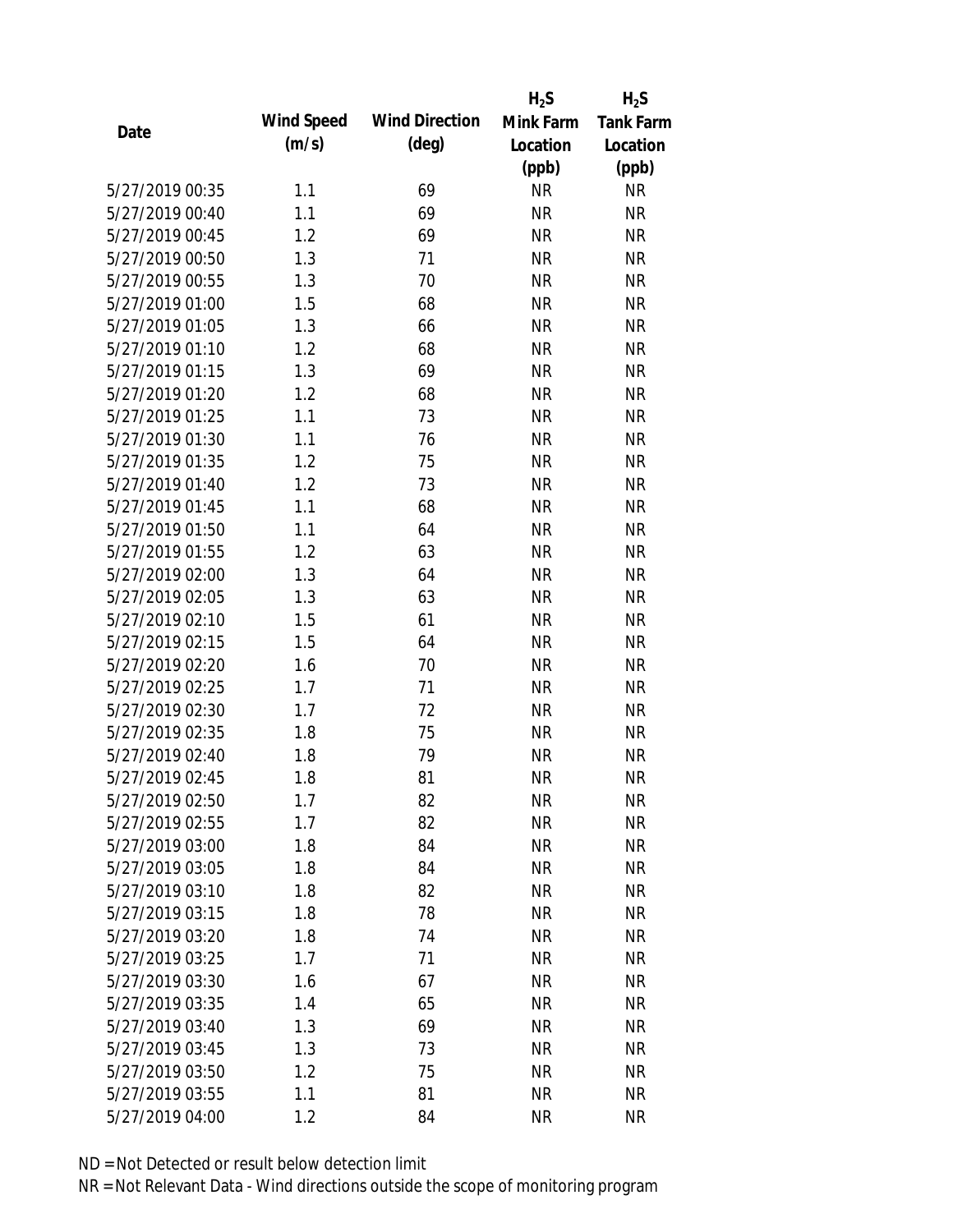|                 |            |                       | $H_2S$    | $H_2S$           |
|-----------------|------------|-----------------------|-----------|------------------|
| Date            | Wind Speed | <b>Wind Direction</b> | Mink Farm | <b>Tank Farm</b> |
|                 | (m/s)      | $(\text{deg})$        | Location  | Location         |
|                 |            |                       | (ppb)     | (ppb)            |
| 5/27/2019 04:05 | 1.2        | 83                    | <b>NR</b> | <b>NR</b>        |
| 5/27/2019 04:10 | 1.1        | 80                    | <b>NR</b> | <b>NR</b>        |
| 5/27/2019 04:15 | 1.1        | 79                    | <b>NR</b> | <b>NR</b>        |
| 5/27/2019 04:20 | 1.1        | 74                    | <b>NR</b> | <b>NR</b>        |
| 5/27/2019 04:25 | 1.1        | 71                    | <b>NR</b> | <b>NR</b>        |
| 5/27/2019 04:30 | 1.1        | 70                    | <b>NR</b> | <b>NR</b>        |
| 5/27/2019 04:35 | 1.2        | 72                    | <b>NR</b> | <b>NR</b>        |
| 5/27/2019 04:40 | 1.3        | 77                    | <b>NR</b> | <b>NR</b>        |
| 5/27/2019 04:45 | 1.4        | 79                    | <b>NR</b> | <b>NR</b>        |
| 5/27/2019 04:50 | 1.4        | 83                    | <b>NR</b> | <b>NR</b>        |
| 5/27/2019 04:55 | 1.5        | 82                    | <b>NR</b> | <b>NR</b>        |
| 5/27/2019 05:00 | 1.5        | 82                    | <b>NR</b> | <b>NR</b>        |
| 5/27/2019 05:05 | 1.7        | 83                    | <b>NR</b> | <b>NR</b>        |
| 5/27/2019 05:10 | 1.8        | 82                    | <b>NR</b> | <b>NR</b>        |
| 5/27/2019 05:15 | 1.9        | 83                    | <b>NR</b> | <b>NR</b>        |
| 5/27/2019 05:20 | 2.0        | 85                    | <b>NR</b> | <b>NR</b>        |
| 5/27/2019 05:25 | 2.3        | 89                    | <b>NR</b> | <b>NR</b>        |
| 5/27/2019 05:30 | 2.4        | 92                    | <b>NR</b> | <b>NR</b>        |
| 5/27/2019 05:35 | 2.5        | 94                    | <b>NR</b> | <b>NR</b>        |
| 5/27/2019 05:40 | 2.6        | 94                    | <b>NR</b> | <b>NR</b>        |
| 5/27/2019 05:45 | 2.7        | 94                    | <b>NR</b> | <b>NR</b>        |
| 5/27/2019 05:50 | 2.8        | 96                    | <b>NR</b> | <b>NR</b>        |
| 5/27/2019 05:55 | 2.8        | 96                    | <b>NR</b> | <b>NR</b>        |
| 5/27/2019 06:00 | 2.9        | 95                    | <b>NR</b> | <b>NR</b>        |
| 5/27/2019 06:05 | 2.9        | 95                    | <b>NR</b> | <b>NR</b>        |
| 5/27/2019 06:10 | 2.9        | 96                    | <b>NR</b> | <b>NR</b>        |
| 5/27/2019 06:15 | 2.9        | 97                    | <b>NR</b> | <b>NR</b>        |
| 5/27/2019 06:20 | 2.9        | 98                    | <b>NR</b> | <b>NR</b>        |
| 5/27/2019 06:25 | 2.9        | 99                    | <b>NR</b> | <b>NR</b>        |
| 5/27/2019 06:30 | 2.9        | 99                    | <b>NR</b> | <b>NR</b>        |
| 5/27/2019 06:35 | 2.8        | 99                    | <b>NR</b> | <b>NR</b>        |
| 5/27/2019 06:40 | 2.7        | 101                   | <b>NR</b> | <b>NR</b>        |
| 5/27/2019 06:45 | 2.7        | 101                   | <b>NR</b> | <b>NR</b>        |
| 5/27/2019 06:50 | 2.5        | 102                   | <b>NR</b> | <b>NR</b>        |
| 5/27/2019 06:55 | 2.5        | 102                   | <b>NR</b> | <b>NR</b>        |
| 5/27/2019 07:00 | 2.4        | 102                   | <b>NR</b> | <b>NR</b>        |
| 5/27/2019 07:05 | 2.3        | 101                   | <b>NR</b> | <b>NR</b>        |
| 5/27/2019 07:10 | 2.2        | 99                    | <b>NR</b> | <b>NR</b>        |
| 5/27/2019 07:15 | 2.2        | 96                    | <b>NR</b> | <b>NR</b>        |
| 5/27/2019 07:20 | 2.2        | 93                    | <b>NR</b> | <b>NR</b>        |
| 5/27/2019 07:25 | 2.2        | 93                    | <b>NR</b> | <b>NR</b>        |
| 5/27/2019 07:30 | 2.2        | 91                    | <b>NR</b> | <b>NR</b>        |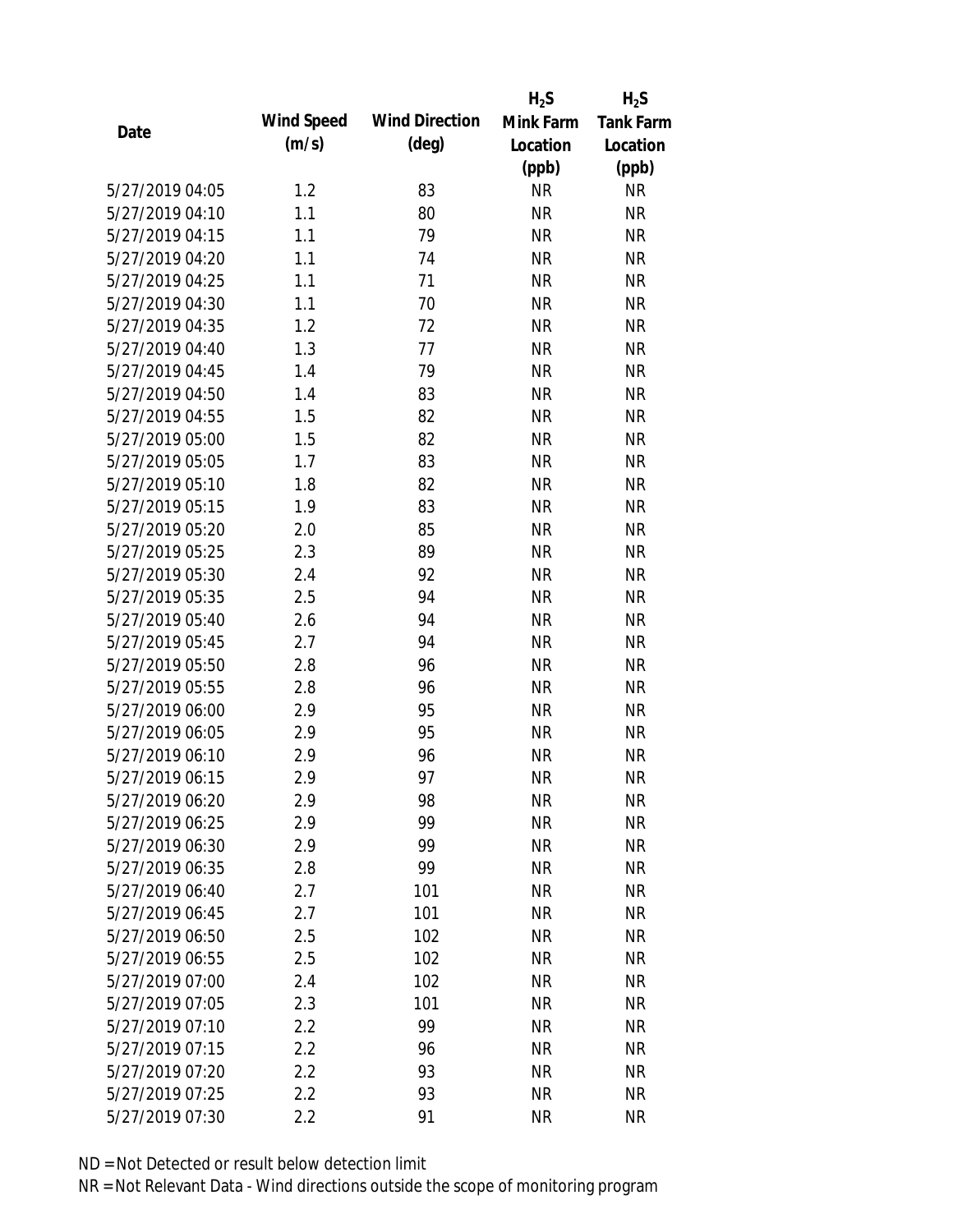|                 |            |                       | $H_2S$    | $H_2S$           |
|-----------------|------------|-----------------------|-----------|------------------|
| Date            | Wind Speed | <b>Wind Direction</b> | Mink Farm | <b>Tank Farm</b> |
|                 | (m/s)      | $(\text{deg})$        | Location  | Location         |
|                 |            |                       | (ppb)     | (ppb)            |
| 5/27/2019 07:35 | 2.3        | 91                    | <b>NR</b> | <b>NR</b>        |
| 5/27/2019 07:40 | 2.3        | 96                    | <b>NR</b> | <b>NR</b>        |
| 5/27/2019 07:45 | 2.3        | 102                   | <b>NR</b> | <b>NR</b>        |
| 5/27/2019 07:50 | 2.2        | 107                   | <b>NR</b> | <b>NR</b>        |
| 5/27/2019 07:55 | 2.2        | 113                   | <b>NR</b> | <b>NR</b>        |
| 5/27/2019 08:00 | 2.2        | 122                   | <b>NR</b> | <b>NR</b>        |
| 5/27/2019 08:05 | 2.2        | 129                   | <b>NR</b> | <b>NR</b>        |
| 5/27/2019 08:10 | 2.2        | 134                   | <b>NR</b> | <b>NR</b>        |
| 5/27/2019 08:15 | 2.2        | 138                   | <b>NR</b> | <b>NR</b>        |
| 5/27/2019 08:20 | 2.4        | 140                   | <b>NR</b> | <b>NR</b>        |
| 5/27/2019 08:25 | 2.5        | 140                   | <b>NR</b> | <b>NR</b>        |
| 5/27/2019 08:30 | 2.6        | 139                   | <b>NR</b> | <b>NR</b>        |
| 5/27/2019 08:35 | 2.7        | 138                   | <b>NR</b> | <b>NR</b>        |
| 5/27/2019 08:40 | 2.8        | 134                   | <b>NR</b> | <b>NR</b>        |
| 5/27/2019 08:45 | 3.0        | 131                   | <b>NR</b> | <b>NR</b>        |
| 5/27/2019 08:50 | 3.1        | 129                   | <b>NR</b> | <b>NR</b>        |
| 5/27/2019 08:55 | 3.4        | 127                   | <b>NR</b> | <b>NR</b>        |
| 5/27/2019 09:00 | 3.5        | 124                   | <b>NR</b> | <b>NR</b>        |
| 5/27/2019 09:05 | 3.7        | 123                   | <b>NR</b> | <b>NR</b>        |
| 5/27/2019 09:10 | 3.8        | 121                   | <b>NR</b> | <b>NR</b>        |
| 5/27/2019 09:15 | 3.9        | 124                   | <b>NR</b> | <b>NR</b>        |
| 5/27/2019 09:20 | 3.8        | 127                   | <b>NR</b> | <b>NR</b>        |
| 5/27/2019 09:25 | 3.7        | 130                   | <b>NR</b> | <b>NR</b>        |
| 5/27/2019 09:30 | 3.7        | 133                   | <b>NR</b> | <b>NR</b>        |
| 5/27/2019 09:35 | 3.8        | 135                   | <b>NR</b> | <b>NR</b>        |
| 5/27/2019 09:40 | 3.8        | 138                   | <b>NR</b> | <b>NR</b>        |
| 5/27/2019 09:45 | 3.9        | 137                   | <b>NR</b> | <b>NR</b>        |
| 5/27/2019 09:50 | 3.9        | 136                   | <b>NR</b> | <b>NR</b>        |
| 5/27/2019 09:55 | 4.0        | 136                   | <b>NR</b> | <b>NR</b>        |
| 5/27/2019 10:00 | 4.0        | 135                   | <b>NR</b> | <b>NR</b>        |
| 5/27/2019 10:05 | 3.8        | 139                   | <b>NR</b> | <b>NR</b>        |
| 5/27/2019 10:10 | 3.7        | 143                   | <b>NR</b> | <b>NR</b>        |
| 5/27/2019 10:15 | 3.5        | 146                   | <b>NR</b> | <b>NR</b>        |
| 5/27/2019 10:20 | 3.6        | 149                   | <b>NR</b> | <b>NR</b>        |
| 5/27/2019 10:25 | 3.6        | 150                   | <b>NR</b> | <b>NR</b>        |
| 5/27/2019 10:30 | 3.6        | 152                   | <b>NR</b> | <b>NR</b>        |
| 5/27/2019 10:35 | 3.6        | 151                   | <b>NR</b> | <b>NR</b>        |
| 5/27/2019 10:40 | 3.8        | 151                   | NR        | <b>NR</b>        |
| 5/27/2019 10:45 | 4.0        | 154                   | <b>NR</b> | <b>NR</b>        |
| 5/27/2019 10:50 | 4.2        | 155                   | <b>NR</b> | NR               |
| 5/27/2019 10:55 | 4.4        | 155                   | <b>NR</b> | <b>NR</b>        |
| 5/27/2019 11:00 | 4.5        | 157                   | <b>NR</b> | <b>NR</b>        |
|                 |            |                       |           |                  |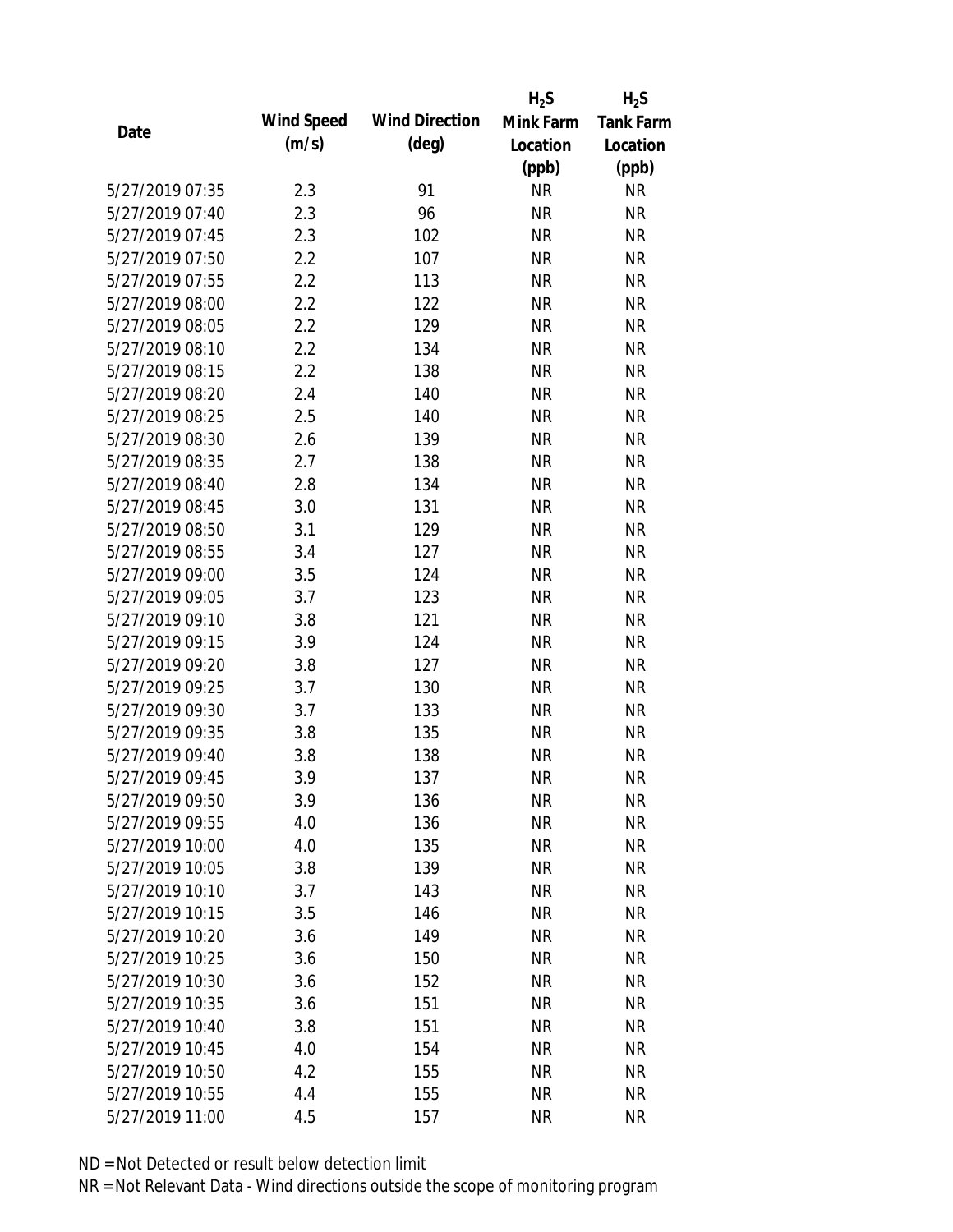|                 |            |                       | $H_2S$    | $H_2S$           |
|-----------------|------------|-----------------------|-----------|------------------|
|                 | Wind Speed | <b>Wind Direction</b> | Mink Farm | <b>Tank Farm</b> |
| Date            | (m/s)      | $(\text{deg})$        | Location  | Location         |
|                 |            |                       | (ppb)     | (ppb)            |
| 5/27/2019 11:05 | 4.9        | 159                   | <b>NR</b> | <b>NR</b>        |
| 5/27/2019 11:10 | 5.0        | 156                   | <b>NR</b> | <b>NR</b>        |
| 5/27/2019 11:15 | 5.2        | 153                   | <b>NR</b> | <b>NR</b>        |
| 5/27/2019 11:20 | 5.1        | 151                   | <b>NR</b> | <b>NR</b>        |
| 5/27/2019 11:25 | 5.1        | 150                   | <b>NR</b> | <b>NR</b>        |
| 5/27/2019 11:30 | 5.2        | 151                   | <b>NR</b> | <b>NR</b>        |
| 5/27/2019 11:35 | 5.1        | 150                   | <b>NR</b> | <b>NR</b>        |
| 5/27/2019 11:40 | 5.0        | 151                   | <b>NR</b> | <b>NR</b>        |
| 5/27/2019 11:45 | 4.8        | 152                   | <b>NR</b> | <b>NR</b>        |
| 5/27/2019 11:50 | 4.8        | 155                   | <b>NR</b> | <b>NR</b>        |
| 5/27/2019 11:55 | 4.8        | 157                   | <b>NR</b> | <b>NR</b>        |
| 5/27/2019 12:00 | 4.8        | 155                   | <b>NR</b> | <b>NR</b>        |
| 5/27/2019 12:05 | 4.8        | 152                   | <b>NR</b> | <b>NR</b>        |
| 5/27/2019 12:10 | 5.0        | 151                   | <b>NR</b> | <b>NR</b>        |
| 5/27/2019 12:15 | 5.2        | 149                   | <b>NR</b> | <b>NR</b>        |
| 5/27/2019 12:20 | 5.3        | 143                   | <b>NR</b> | <b>NR</b>        |
| 5/27/2019 12:25 | 5.4        | 140                   | <b>NR</b> | <b>NR</b>        |
| 5/27/2019 12:30 | 5.2        | 138                   | <b>NR</b> | <b>NR</b>        |
| 5/27/2019 12:35 | 4.9        | 138                   | <b>NR</b> | <b>NR</b>        |
| 5/27/2019 12:40 | 4.7        | 139                   | <b>NR</b> | <b>NR</b>        |
| 5/27/2019 12:45 | 4.5        | 140                   | <b>NR</b> | <b>NR</b>        |
| 5/27/2019 12:50 | 4.3        | 143                   | <b>NR</b> | <b>NR</b>        |
| 5/27/2019 12:55 | 4.2        | 145                   | <b>NR</b> | <b>NR</b>        |
| 5/27/2019 13:00 | 4.4        | 145                   | <b>NR</b> | <b>NR</b>        |
| 5/27/2019 13:05 | 4.7        | 146                   | <b>NR</b> | <b>NR</b>        |
| 5/27/2019 13:10 | 4.9        | 146                   | <b>NR</b> | <b>NR</b>        |
| 5/27/2019 13:15 | 4.8        | 144                   | <b>NR</b> | <b>NR</b>        |
| 5/27/2019 13:20 | 4.8        | 141                   | <b>NR</b> | <b>NR</b>        |
| 5/27/2019 13:25 | 4.6        | 138                   | <b>NR</b> | <b>NR</b>        |
| 5/27/2019 13:30 | 4.4        | 138                   | <b>NR</b> | <b>NR</b>        |
| 5/27/2019 13:35 | 4.3        | 138                   | <b>NR</b> | <b>NR</b>        |
| 5/27/2019 13:40 | 4.1        | 135                   | <b>NR</b> | <b>NR</b>        |
| 5/27/2019 13:45 | 4.1        | 135                   | <b>NR</b> | <b>NR</b>        |
| 5/27/2019 13:50 | 4.3        | 133                   | <b>NR</b> | <b>NR</b>        |
| 5/27/2019 13:55 | 4.3        | 131                   | <b>NR</b> | <b>NR</b>        |
| 5/27/2019 14:00 | 4.6        | 128                   | <b>NR</b> | <b>NR</b>        |
| 5/27/2019 14:05 | 4.6        | 121                   | <b>NR</b> | <b>NR</b>        |
| 5/27/2019 14:10 | 4.7        | 114                   | <b>NR</b> | <b>NR</b>        |
| 5/27/2019 14:15 | 4.7        | 101                   | <b>NR</b> | <b>NR</b>        |
| 5/27/2019 14:20 | 5.4        | 88                    | <b>NR</b> | <b>NR</b>        |
| 5/27/2019 14:25 | 6.1        | 59                    | <b>NR</b> | <b>NR</b>        |
| 5/27/2019 14:30 | 6.1        | 37                    | <b>NR</b> | <b>NR</b>        |
|                 |            |                       |           |                  |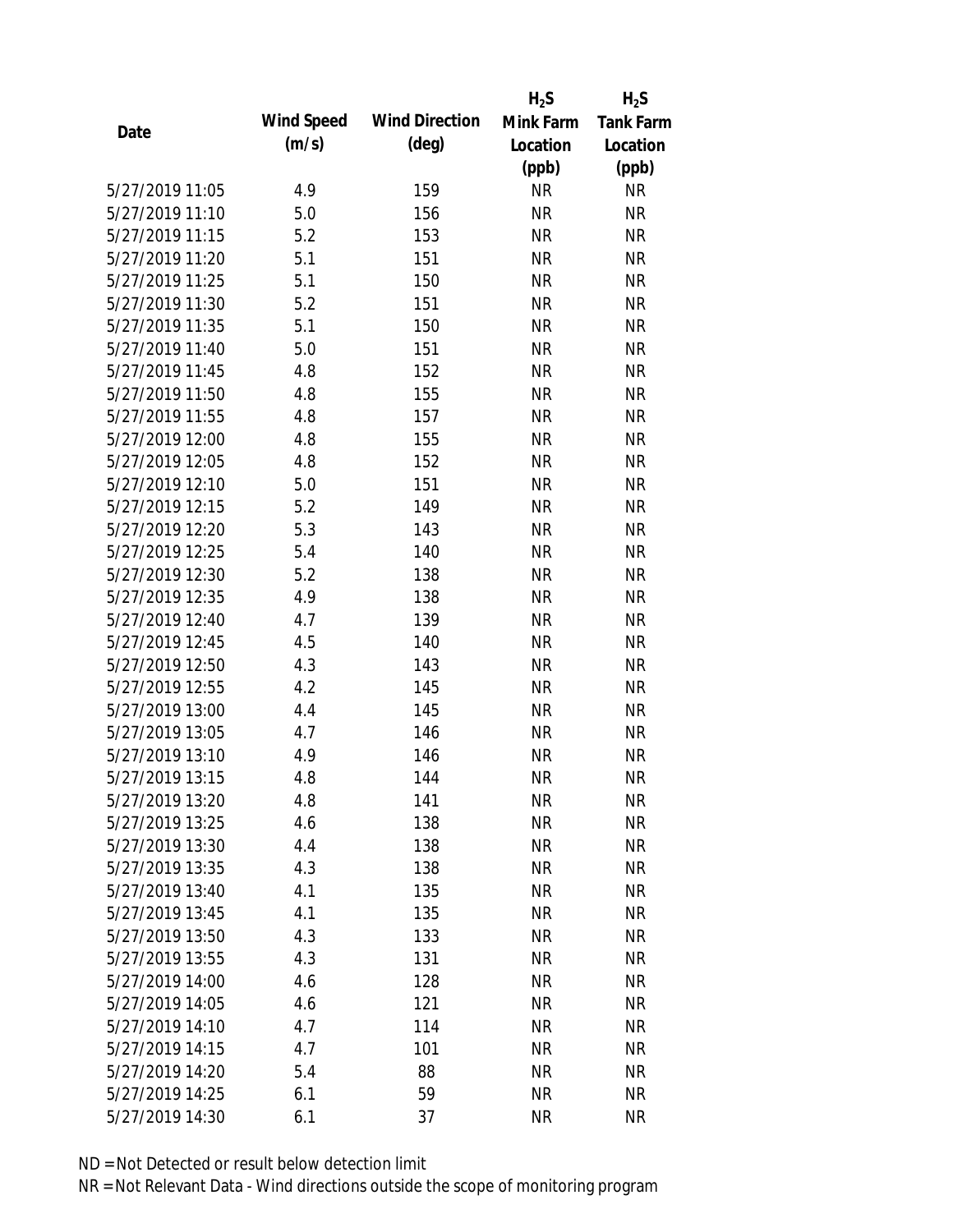|                 |            |                       | $H_2S$       | $H_2S$           |
|-----------------|------------|-----------------------|--------------|------------------|
|                 | Wind Speed | <b>Wind Direction</b> | Mink Farm    | <b>Tank Farm</b> |
| Date            | (m/s)      | $(\text{deg})$        | Location     | Location         |
|                 |            |                       | (ppb)        | (ppb)            |
| 5/27/2019 14:35 | 6.4        | 24                    | <b>NR</b>    | <b>NR</b>        |
| 5/27/2019 14:40 | 6.4        | 13                    | <b>NR</b>    | <b>NR</b>        |
| 5/27/2019 14:45 | 6.4        | 15                    | <b>NR</b>    | <b>NR</b>        |
| 5/27/2019 14:50 | 5.4        | 25                    | 1            | <b>NR</b>        |
| 5/27/2019 14:55 | 4.5        | 36                    | $\mathbf{1}$ | <b>NR</b>        |
| 5/27/2019 15:00 | 3.8        | 39                    | <b>NR</b>    | <b>NR</b>        |
| 5/27/2019 15:05 | 3.3        | 50                    | <b>NR</b>    | <b>NR</b>        |
| 5/27/2019 15:10 | 3.0        | 65                    | <b>NR</b>    | <b>NR</b>        |
| 5/27/2019 15:15 | 2.7        | 77                    | <b>NR</b>    | <b>NR</b>        |
| 5/27/2019 15:20 | 2.8        | 83                    | <b>NR</b>    | <b>NR</b>        |
| 5/27/2019 15:25 | 2.8        | 87                    | <b>NR</b>    | <b>NR</b>        |
| 5/27/2019 15:30 | 3.1        | 91                    | <b>NR</b>    | <b>NR</b>        |
| 5/27/2019 15:35 | 3.1        | 90                    | <b>NR</b>    | <b>NR</b>        |
| 5/27/2019 15:40 | 2.9        | 85                    | <b>NR</b>    | <b>NR</b>        |
| 5/27/2019 15:45 | 2.9        | 82                    | <b>NR</b>    | <b>NR</b>        |
| 5/27/2019 15:50 | 2.7        | 79                    | <b>NR</b>    | <b>NR</b>        |
| 5/27/2019 15:55 | 2.7        | 77                    | <b>NR</b>    | <b>NR</b>        |
| 5/27/2019 16:00 | 2.4        | 69                    | <b>NR</b>    | <b>NR</b>        |
| 5/27/2019 16:05 | 2.2        | 66                    | <b>NR</b>    | <b>NR</b>        |
| 5/27/2019 16:10 | 2.3        | 68                    | <b>NR</b>    | <b>NR</b>        |
| 5/27/2019 16:15 | 2.1        | 60                    | <b>NR</b>    | <b>NR</b>        |
| 5/27/2019 16:20 | 2.0        | 45                    | <b>NR</b>    | <b>NR</b>        |
| 5/27/2019 16:25 | 1.8        | 38                    | <b>NR</b>    | <b>NR</b>        |
| 5/27/2019 16:30 | 1.9        | 42                    | <b>NR</b>    | <b>NR</b>        |
| 5/27/2019 16:35 | 1.8        | 31                    | <b>NR</b>    | <b>NR</b>        |
| 5/27/2019 16:40 | 1.7        | 26                    | <b>NR</b>    | <b>NR</b>        |
| 5/27/2019 16:45 | 1.9        | 39                    | <b>NR</b>    | <b>NR</b>        |
| 5/27/2019 16:50 | 2.1        | 64                    | <b>NR</b>    | <b>NR</b>        |
| 5/27/2019 16:55 | 2.4        | 73                    | <b>NR</b>    | <b>NR</b>        |
| 5/27/2019 17:00 | 2.5        | 79                    | <b>NR</b>    | <b>NR</b>        |
| 5/27/2019 17:05 | 3.0        | 76                    | <b>NR</b>    | <b>NR</b>        |
| 5/27/2019 17:10 | 3.1        | 71                    | <b>NR</b>    | <b>NR</b>        |
| 5/27/2019 17:15 | 3.2        | 64                    | <b>NR</b>    | <b>NR</b>        |
| 5/27/2019 17:20 | 3.2        | 52                    | <b>NR</b>    | <b>NR</b>        |
| 5/27/2019 17:25 | 2.9        | 44                    | <b>NR</b>    | <b>NR</b>        |
| 5/27/2019 17:30 | 2.6        | 41                    | <b>NR</b>    | <b>NR</b>        |
| 5/27/2019 17:35 | 2.6        | 52                    | <b>NR</b>    | <b>NR</b>        |
| 5/27/2019 17:40 | 2.7        | 52                    | <b>NR</b>    | <b>NR</b>        |
| 5/27/2019 17:45 | 2.7        | 12                    | <b>NR</b>    | <b>NR</b>        |
| 5/27/2019 17:50 | 2.4        | 326                   | <b>NR</b>    | <b>NR</b>        |
| 5/27/2019 17:55 | 2.4        | 324                   | <b>NR</b>    | <b>NR</b>        |
| 5/27/2019 18:00 | 2.6        | 341                   | <b>NR</b>    | <b>NR</b>        |
|                 |            |                       |              |                  |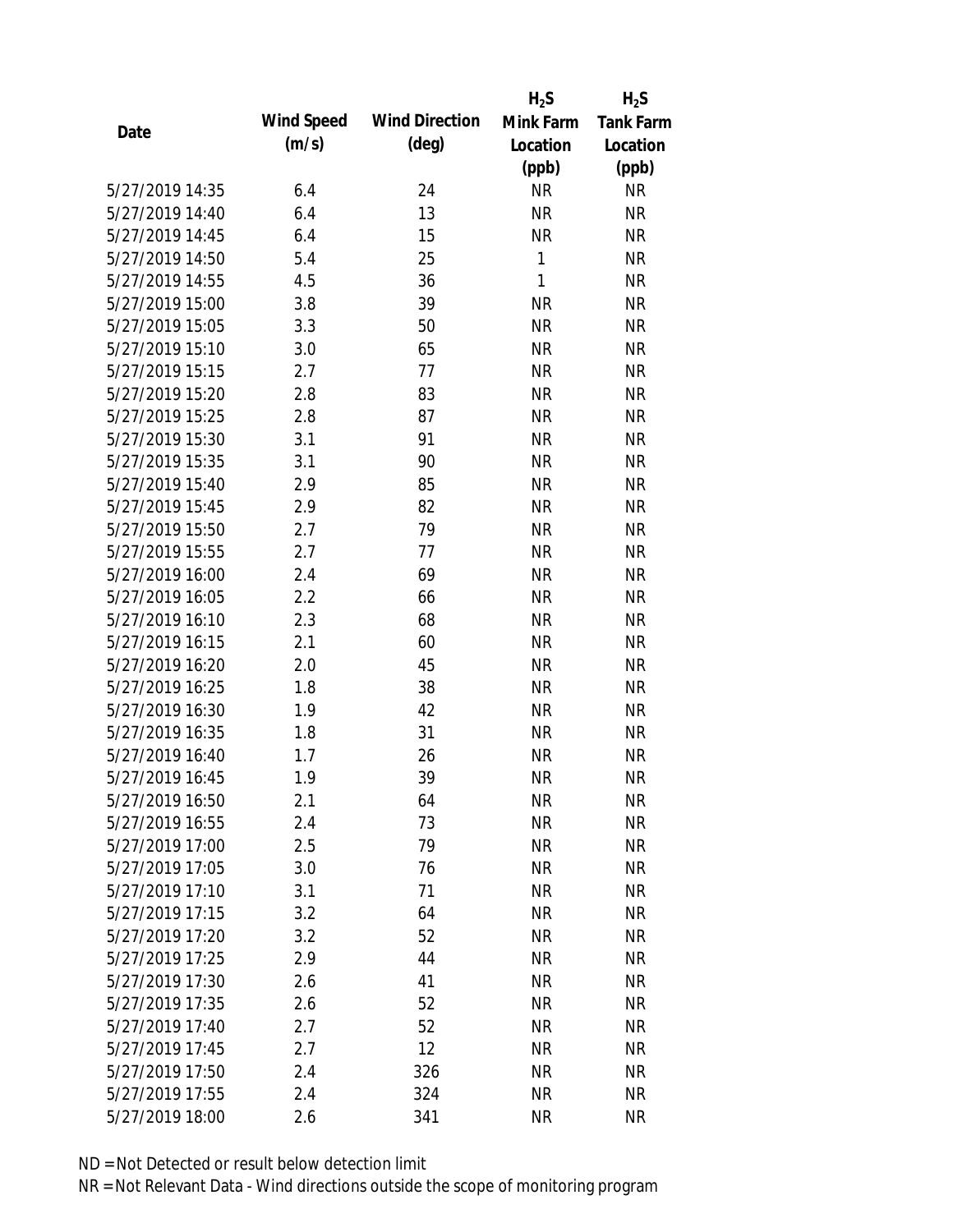|                 |            |                       | $H_2S$    | $H_2S$           |
|-----------------|------------|-----------------------|-----------|------------------|
| Date            | Wind Speed | <b>Wind Direction</b> | Mink Farm | <b>Tank Farm</b> |
|                 | (m/s)      | $(\text{deg})$        | Location  | Location         |
|                 |            |                       | (ppb)     | (ppb)            |
| 5/27/2019 18:05 | 2.2        | $\overline{7}$        | <b>NR</b> | <b>NR</b>        |
| 5/27/2019 18:10 | 1.8        | 28                    | <b>NR</b> | <b>NR</b>        |
| 5/27/2019 18:15 | 1.6        | 51                    | <b>NR</b> | <b>NR</b>        |
| 5/27/2019 18:20 | 1.7        | 58                    | <b>NR</b> | <b>NR</b>        |
| 5/27/2019 18:25 | 1.7        | 68                    | <b>NR</b> | <b>NR</b>        |
| 5/27/2019 18:30 | 1.6        | 77                    | <b>NR</b> | <b>NR</b>        |
| 5/27/2019 18:35 | 1.6        | 75                    | <b>NR</b> | <b>NR</b>        |
| 5/27/2019 18:40 | 1.6        | 82                    | <b>NR</b> | <b>NR</b>        |
| 5/27/2019 18:45 | 1.5        | 91                    | <b>NR</b> | <b>NR</b>        |
| 5/27/2019 18:50 | 1.5        | 103                   | <b>NR</b> | <b>NR</b>        |
| 5/27/2019 18:55 | 1.5        | 112                   | <b>NR</b> | <b>NR</b>        |
| 5/27/2019 19:00 | 1.6        | 118                   | <b>NR</b> | <b>NR</b>        |
| 5/27/2019 19:05 | 1.7        | 125                   | <b>NR</b> | <b>NR</b>        |
| 5/27/2019 19:10 | 1.8        | 131                   | <b>NR</b> | <b>NR</b>        |
| 5/27/2019 19:15 | 1.9        | 132                   | <b>NR</b> | <b>NR</b>        |
| 5/27/2019 19:20 | 2.0        | 136                   | <b>NR</b> | <b>NR</b>        |
| 5/27/2019 19:25 | 2.0        | 140                   | <b>NR</b> | <b>NR</b>        |
| 5/27/2019 19:30 | 2.1        | 146                   | <b>NR</b> | <b>NR</b>        |
| 5/27/2019 19:35 | 2.2        | 153                   | <b>NR</b> | <b>NR</b>        |
| 5/27/2019 19:40 | 2.2        | 156                   | <b>NR</b> | <b>NR</b>        |
| 5/27/2019 19:45 | 2.2        | 158                   | <b>NR</b> | <b>NR</b>        |
| 5/27/2019 19:50 | 2.2        | 159                   | <b>NR</b> | <b>NR</b>        |
| 5/27/2019 19:55 | 2.2        | 162                   | <b>NR</b> | <b>NR</b>        |
| 5/27/2019 20:00 | 2.3        | 163                   | <b>NR</b> | <b>NR</b>        |
| 5/27/2019 20:05 | 2.5        | 163                   | <b>NR</b> | <b>NR</b>        |
| 5/27/2019 20:10 | 2.7        | 166                   | <b>NR</b> | <b>NR</b>        |
| 5/27/2019 20:15 | 2.8        | 169                   | <b>NR</b> | <b>NR</b>        |
| 5/27/2019 20:20 | 2.9        | 172                   | <b>NR</b> | 1                |
| 5/27/2019 20:25 | 3.0        | 176                   | NR        | 1                |
| 5/27/2019 20:30 | 3.0        | 179                   | NR        | 1                |
| 5/27/2019 20:35 | 3.0        | 182                   | NR        | 1                |
| 5/27/2019 20:40 | 3.0        | 184                   | NR        | 1                |
| 5/27/2019 20:45 | 3.0        | 185                   | NR        | 1                |
| 5/27/2019 20:50 | 3.1        | 185                   | NR        | 1                |
| 5/27/2019 20:55 | 3.1        | 184                   | NR        | $\overline{2}$   |
| 5/27/2019 21:00 | 3.2        | 183                   | NR        | $\overline{2}$   |
| 5/27/2019 21:05 | 3.2        | 183                   | NR        | $\overline{2}$   |
| 5/27/2019 21:10 | 3.2        | 183                   | NR        | $\overline{2}$   |
| 5/27/2019 21:15 | 3.4        | 183                   | NR        | 1                |
| 5/27/2019 21:20 | 3.4        | 184                   | NR        | 1                |
| 5/27/2019 21:25 | 3.5        | 186                   | <b>NR</b> | 1                |
| 5/27/2019 21:30 | 3.6        | 187                   | <b>NR</b> | 1                |
|                 |            |                       |           |                  |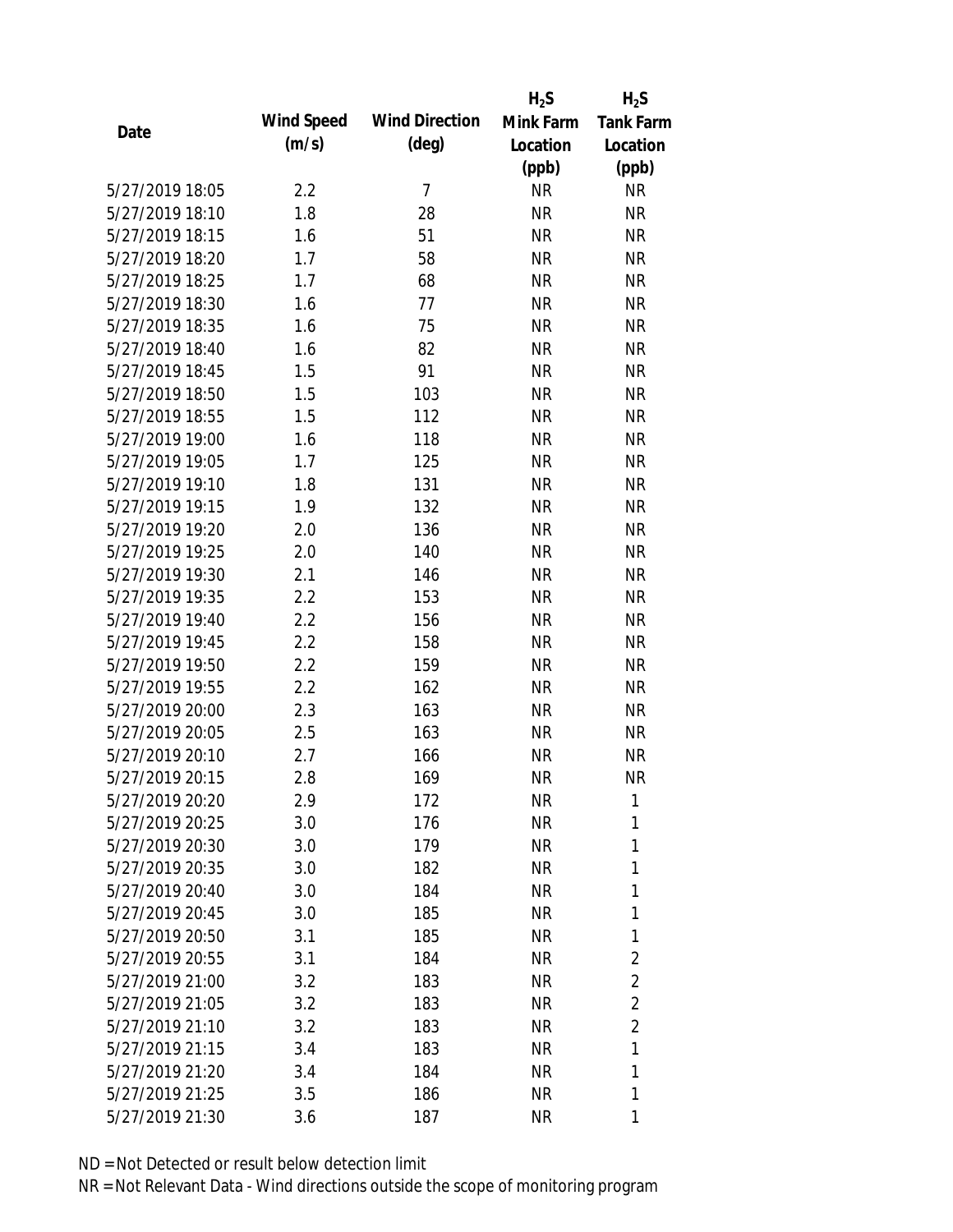|                 |            |                       | $H_2S$    | $H_2S$           |
|-----------------|------------|-----------------------|-----------|------------------|
| Date            | Wind Speed | <b>Wind Direction</b> | Mink Farm | <b>Tank Farm</b> |
|                 | (m/s)      | $(\text{deg})$        | Location  | Location         |
|                 |            |                       | (ppb)     | (ppb)            |
| 5/27/2019 21:35 | 3.6        | 188                   | <b>NR</b> | 1                |
| 5/27/2019 21:40 | 3.7        | 189                   | <b>NR</b> | 1                |
| 5/27/2019 21:45 | 3.7        | 190                   | <b>NR</b> | 1                |
| 5/27/2019 21:50 | 3.8        | 192                   | <b>NR</b> | 1                |
| 5/27/2019 21:55 | 4.0        | 196                   | <b>NR</b> | 1                |
| 5/27/2019 22:00 | 4.3        | 201                   | <b>NR</b> | 1                |
| 5/27/2019 22:05 | 4.5        | 206                   | <b>NR</b> | 1                |
| 5/27/2019 22:10 | 4.7        | 212                   | <b>NR</b> | 1                |
| 5/27/2019 22:15 | 4.7        | 216                   | <b>NR</b> | 1                |
| 5/27/2019 22:20 | 4.9        | 219                   | <b>NR</b> | 1                |
| 5/27/2019 22:25 | 5.0        | 220                   | <b>NR</b> | 1                |
| 5/27/2019 22:30 | 4.8        | 220                   | <b>NR</b> | 1                |
| 5/27/2019 22:35 | 4.8        | 221                   | <b>NR</b> | 1                |
| 5/27/2019 22:40 | 4.9        | 221                   | <b>NR</b> | 1                |
| 5/27/2019 22:45 | 4.8        | 221                   | <b>NR</b> | 1                |
| 5/27/2019 22:50 | 4.7        | 223                   | <b>NR</b> | $\overline{2}$   |
| 5/27/2019 22:55 | 4.5        | 226                   | <b>NR</b> | $\overline{2}$   |
| 5/27/2019 23:00 | 4.4        | 228                   | <b>NR</b> | $\mathbf{1}$     |
| 5/27/2019 23:05 | 4.2        | 231                   | 1         | $\mathbf{1}$     |
| 5/27/2019 23:10 | 4.3        | 235                   | 1         | $\overline{2}$   |
| 5/27/2019 23:15 | 4.4        | 239                   | 1         | 1                |
| 5/27/2019 23:20 | 4.3        | 236                   | 1         | 1                |
| 5/27/2019 23:25 | 4.4        | 233                   | 1         | 1                |
| 5/27/2019 23:30 | 4.6        | 229                   | <b>NR</b> | 1                |
| 5/27/2019 23:35 | 4.7        | 227                   | <b>NR</b> | 1                |
| 5/27/2019 23:40 | 4.8        | 222                   | <b>NR</b> | 1                |
| 5/27/2019 23:45 | 4.7        | 220                   | <b>NR</b> | 1                |
| 5/27/2019 23:50 | 4.9        | 221                   | <b>NR</b> | 1                |
| 5/27/2019 23:55 | 4.9        | 221                   | NR        | 1                |
| 5/27/2019 24:00 | 4.9        | 222                   | NR        | 1                |
| 5/28/2019 00:05 | 4.8        | 222                   | NR        | 1                |
| 5/28/2019 00:10 | 4.6        | 222                   | NR        | 1                |
| 5/28/2019 00:15 | 4.7        | 220                   | NR        | 1                |
| 5/28/2019 00:20 | 4.7        | 220                   | NR        | 1                |
| 5/28/2019 00:25 | 4.7        | 220                   | NR        | 1                |
| 5/28/2019 00:30 | 4.7        | 219                   | NR        | 1                |
| 5/28/2019 00:35 | 4.9        | 220                   | NR        | 1                |
| 5/28/2019 00:40 | 5.0        | 218                   | NR        | 1                |
| 5/28/2019 00:45 | 4.9        | 218                   | NR.       | <b>ND</b>        |
| 5/28/2019 00:50 |            |                       |           | 1                |
|                 | 4.9        | 219                   | NR        |                  |
| 5/28/2019 00:55 | 4.9        | 220                   | <b>NR</b> | 1                |
| 5/28/2019 01:00 | 4.9        | 222                   | <b>NR</b> | 1                |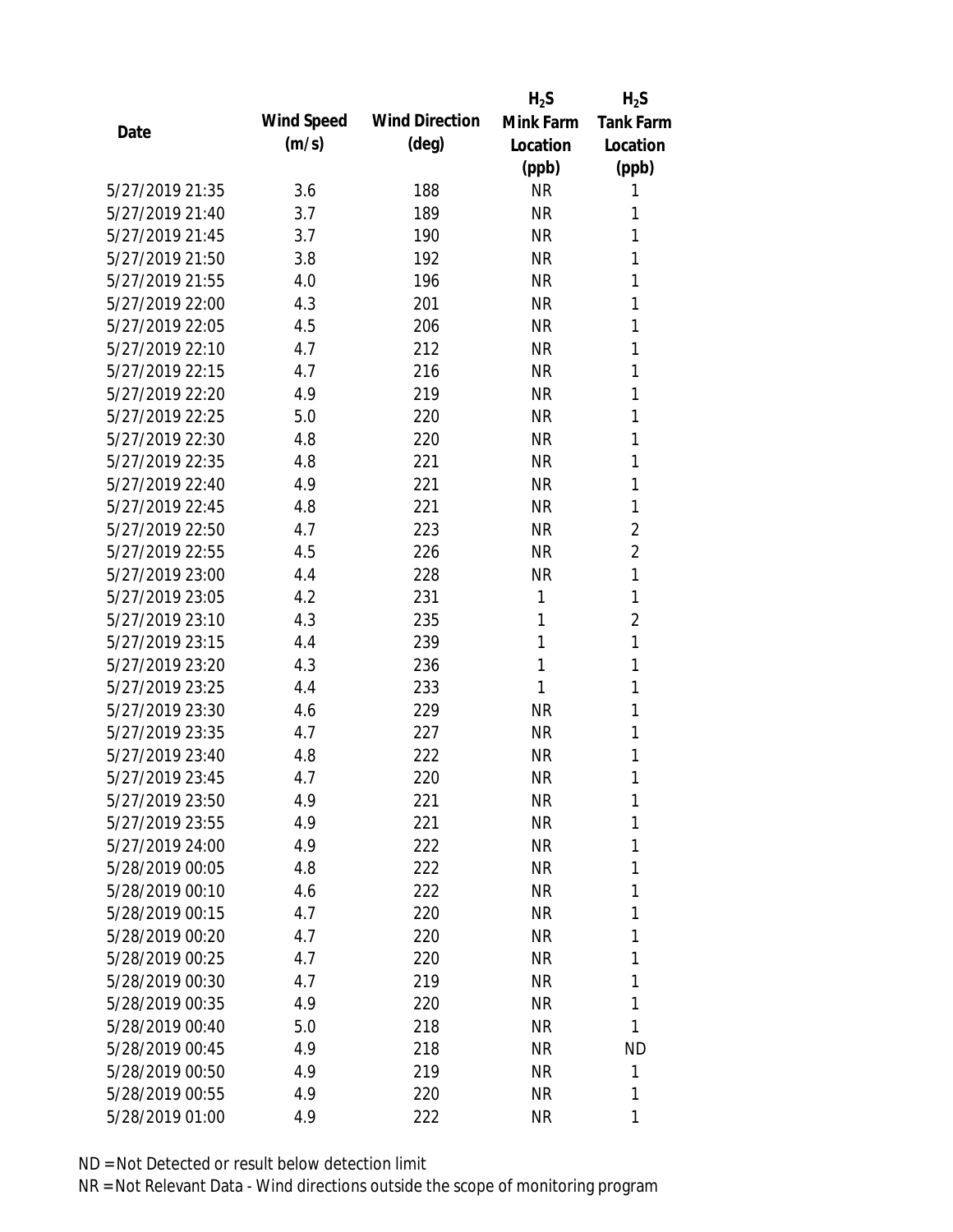|                 |            |                       | $H_2S$    | $H_2S$           |
|-----------------|------------|-----------------------|-----------|------------------|
| Date            | Wind Speed | <b>Wind Direction</b> | Mink Farm | <b>Tank Farm</b> |
|                 | (m/s)      | $(\text{deg})$        | Location  | Location         |
|                 |            |                       | (ppb)     | (ppb)            |
| 5/28/2019 01:05 | 4.6        | 221                   | <b>NR</b> | 1                |
| 5/28/2019 01:10 | 4.4        | 223                   | <b>NR</b> | 1                |
| 5/28/2019 01:15 | 4.4        | 222                   | <b>NR</b> | 1                |
| 5/28/2019 01:20 | 4.3        | 222                   | <b>NR</b> | 1                |
| 5/28/2019 01:25 | 4.0        | 223                   | <b>NR</b> | 1                |
| 5/28/2019 01:30 | 4.0        | 228                   | <b>NR</b> | $\overline{2}$   |
| 5/28/2019 01:35 | 4.2        | 234                   | 1         | $\overline{2}$   |
| 5/28/2019 01:40 | 4.3        | 238                   | 1         | $\overline{2}$   |
| 5/28/2019 01:45 | 4.3        | 242                   | 1         | $\overline{2}$   |
| 5/28/2019 01:50 | 4.1        | 242                   | 1         | $\overline{2}$   |
| 5/28/2019 01:55 | 4.2        | 241                   | 1         | $\overline{2}$   |
| 5/28/2019 02:00 | 4.2        | 234                   | 1         | $\overline{2}$   |
| 5/28/2019 02:05 | 4.1        | 229                   | <b>NR</b> | $\overline{2}$   |
| 5/28/2019 02:10 | 4.0        | 224                   | <b>NR</b> | $\overline{2}$   |
| 5/28/2019 02:15 | 3.9        | 221                   | <b>NR</b> | $\overline{2}$   |
| 5/28/2019 02:20 | 3.9        | 220                   | <b>NR</b> | $\overline{2}$   |
| 5/28/2019 02:25 | 3.8        | 219                   | <b>NR</b> | 1                |
| 5/28/2019 02:30 | 3.7        | 218                   | <b>NR</b> | 1                |
| 5/28/2019 02:35 | 3.5        | 216                   | <b>NR</b> | 1                |
| 5/28/2019 02:40 | 3.3        | 217                   | <b>NR</b> | 1                |
| 5/28/2019 02:45 | 3.1        | 217                   | <b>NR</b> | 1                |
| 5/28/2019 02:50 | 3.1        | 217                   | <b>NR</b> | 1                |
| 5/28/2019 02:55 | 3.2        | 216                   | <b>NR</b> | 1                |
| 5/28/2019 03:00 | 3.3        | 217                   | <b>NR</b> | 1                |
| 5/28/2019 03:05 | 3.4        | 217                   | <b>NR</b> | 1                |
| 5/28/2019 03:10 | 3.5        | 216                   | <b>NR</b> | $\overline{2}$   |
| 5/28/2019 03:15 | 3.6        | 216                   | <b>NR</b> | $\overline{2}$   |
| 5/28/2019 03:20 | 3.6        | 218                   | <b>NR</b> | 2                |
| 5/28/2019 03:25 | 3.6        | 219                   | NR        | $\overline{2}$   |
| 5/28/2019 03:30 | 3.4        | 220                   | NR        | $\overline{2}$   |
| 5/28/2019 03:35 | 3.5        | 221                   | NR        | 1                |
| 5/28/2019 03:40 | 3.4        | 223                   | NR        | 1                |
| 5/28/2019 03:45 | 3.3        | 222                   | NR        | 1                |
| 5/28/2019 03:50 | 3.2        | 224                   | NR        | 1                |
| 5/28/2019 03:55 | 3.1        | 224                   | NR        | 1                |
| 5/28/2019 04:00 | 3.1        | 225                   | NR        | 1                |
| 5/28/2019 04:05 | 3.2        | 228                   | <b>NR</b> | 1                |
| 5/28/2019 04:10 | 3.4        | 231                   | 1         | 1                |
| 5/28/2019 04:15 | 3.6        | 236                   | 1         | 1                |
| 5/28/2019 04:20 | 3.8        | 240                   | 1         | 1                |
| 5/28/2019 04:25 | 4.2        | 245                   | 1         | 1                |
| 5/28/2019 04:30 | 4.5        | 248                   | 1         | 1                |
|                 |            |                       |           |                  |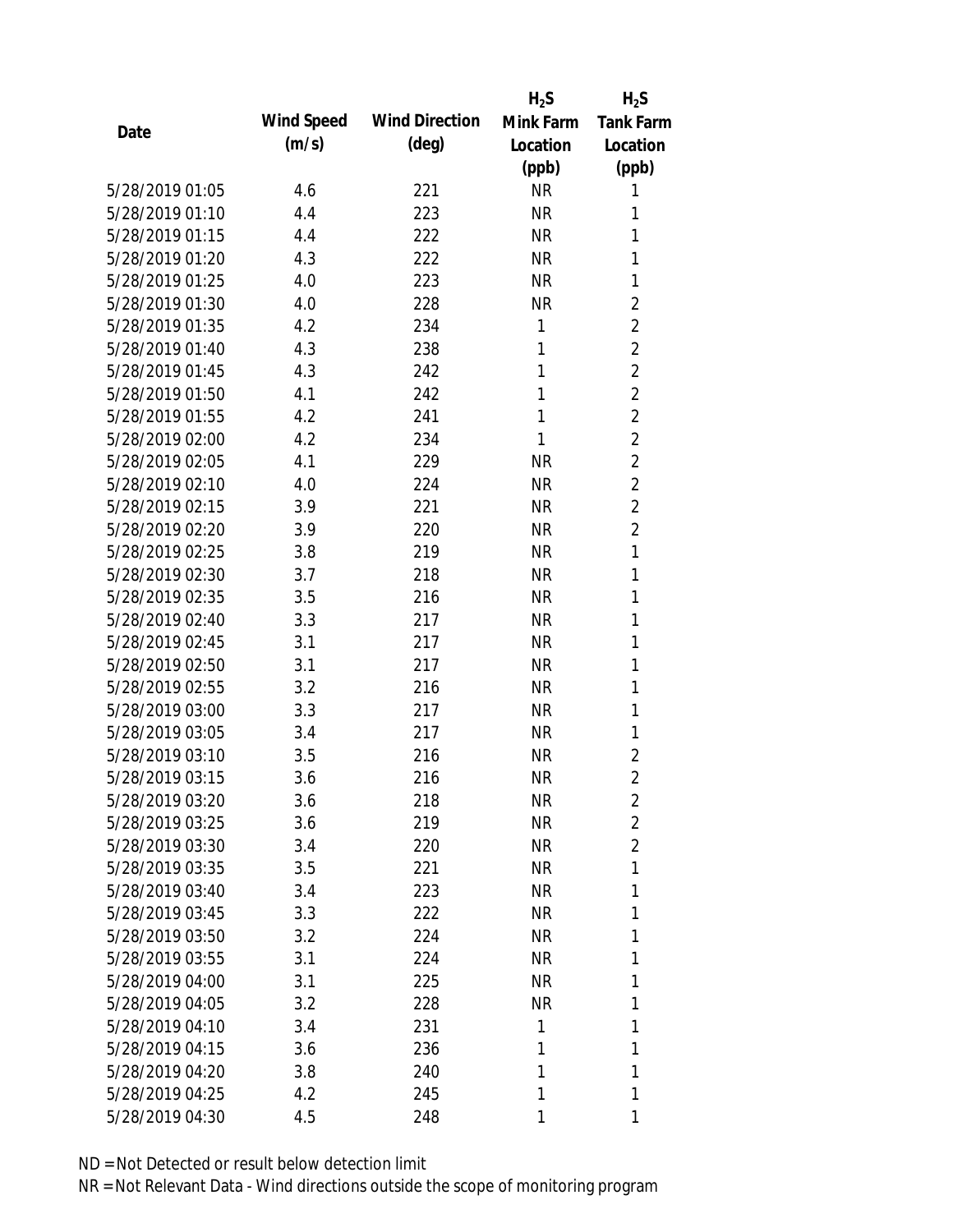|                 |            |                       | $H_2S$    | $H_2S$           |
|-----------------|------------|-----------------------|-----------|------------------|
|                 | Wind Speed | <b>Wind Direction</b> | Mink Farm | <b>Tank Farm</b> |
| Date            | (m/s)      | $(\text{deg})$        | Location  | Location         |
|                 |            |                       | (ppb)     | (ppb)            |
| 5/28/2019 04:35 | 4.7        | 249                   | 1         | 1                |
| 5/28/2019 04:40 | 4.9        | 249                   | 1         | 1                |
| 5/28/2019 04:45 | 4.8        | 249                   | 1         | 1                |
| 5/28/2019 04:50 | 4.6        | 250                   | 1         | $\overline{2}$   |
| 5/28/2019 04:55 | 4.5        | 250                   | 1         | 2                |
| 5/28/2019 05:00 | 4.4        | 251                   | 1         | $\overline{2}$   |
| 5/28/2019 05:05 | 4.2        | 250                   | 1         | 3                |
| 5/28/2019 05:10 | 3.9        | 250                   | 1         | 3                |
| 5/28/2019 05:15 | 4.0        | 250                   | 1         | 3                |
| 5/28/2019 05:20 | 4.1        | 249                   | 1         | $\overline{2}$   |
| 5/28/2019 05:25 | 4.1        | 248                   | 1         | $\overline{2}$   |
| 5/28/2019 05:30 | 4.2        | 248                   | 1         | $\overline{2}$   |
| 5/28/2019 05:35 | 4.3        | 248                   | 1         | $\overline{2}$   |
| 5/28/2019 05:40 | 4.2        | 248                   | 1         | $\overline{2}$   |
| 5/28/2019 05:45 | 4.1        | 249                   | 1         | 3                |
| 5/28/2019 05:50 | 4.0        | 250                   | 1         | $\overline{2}$   |
| 5/28/2019 05:55 | 3.7        | 252                   | 1         | $\overline{2}$   |
| 5/28/2019 06:00 | 3.4        | 252                   | 1         | $\overline{2}$   |
| 5/28/2019 06:05 | 3.1        | 252                   | 1         | $\overline{2}$   |
| 5/28/2019 06:10 | 3.0        | 252                   | 1         | $\overline{2}$   |
| 5/28/2019 06:15 | 3.0        | 252                   | 1         | $\overline{2}$   |
| 5/28/2019 06:20 | 2.9        | 251                   | 1         | $\overline{2}$   |
| 5/28/2019 06:25 | 3.0        | 249                   | 1         | $\overline{2}$   |
| 5/28/2019 06:30 | 3.1        | 248                   | 1         | 1                |
| 5/28/2019 06:35 | 3.2        | 247                   | 1         | 1                |
| 5/28/2019 06:40 | 3.2        | 249                   | 1         | 1                |
| 5/28/2019 06:45 | 3.2        | 253                   | 1         | 1                |
| 5/28/2019 06:50 | 3.2        | 256                   | 1         | <b>ND</b>        |
| 5/28/2019 06:55 | 3.2        | 260                   | 1         | <b>ND</b>        |
| 5/28/2019 07:00 | 3.2        | 264                   | 1         | <b>ND</b>        |
| 5/28/2019 07:05 | 3.1        | 269                   | 1         | 1                |
| 5/28/2019 07:10 | 3.1        | 269                   | 1         | 1                |
| 5/28/2019 07:15 | 3.0        | 270                   | 1         | 1                |
| 5/28/2019 07:20 | 2.9        | 270                   | 1         | 1                |
| 5/28/2019 07:25 | 2.8        | 273                   | 1         | 1                |
| 5/28/2019 07:30 | 2.8        | 275                   | 1         | 1                |
| 5/28/2019 07:35 | 2.7        | 277                   | 1         | <b>NR</b>        |
| 5/28/2019 07:40 | 2.6        | 282                   | 1         | <b>NR</b>        |
| 5/28/2019 07:45 | 2.8        | 287                   | 1         | <b>NR</b>        |
| 5/28/2019 07:50 | 2.9        | 293                   | 1         | <b>NR</b>        |
| 5/28/2019 07:55 | 3.0        | 297                   | 1         | <b>NR</b>        |
| 5/28/2019 08:00 | 3.0        | 302                   | 1         | <b>NR</b>        |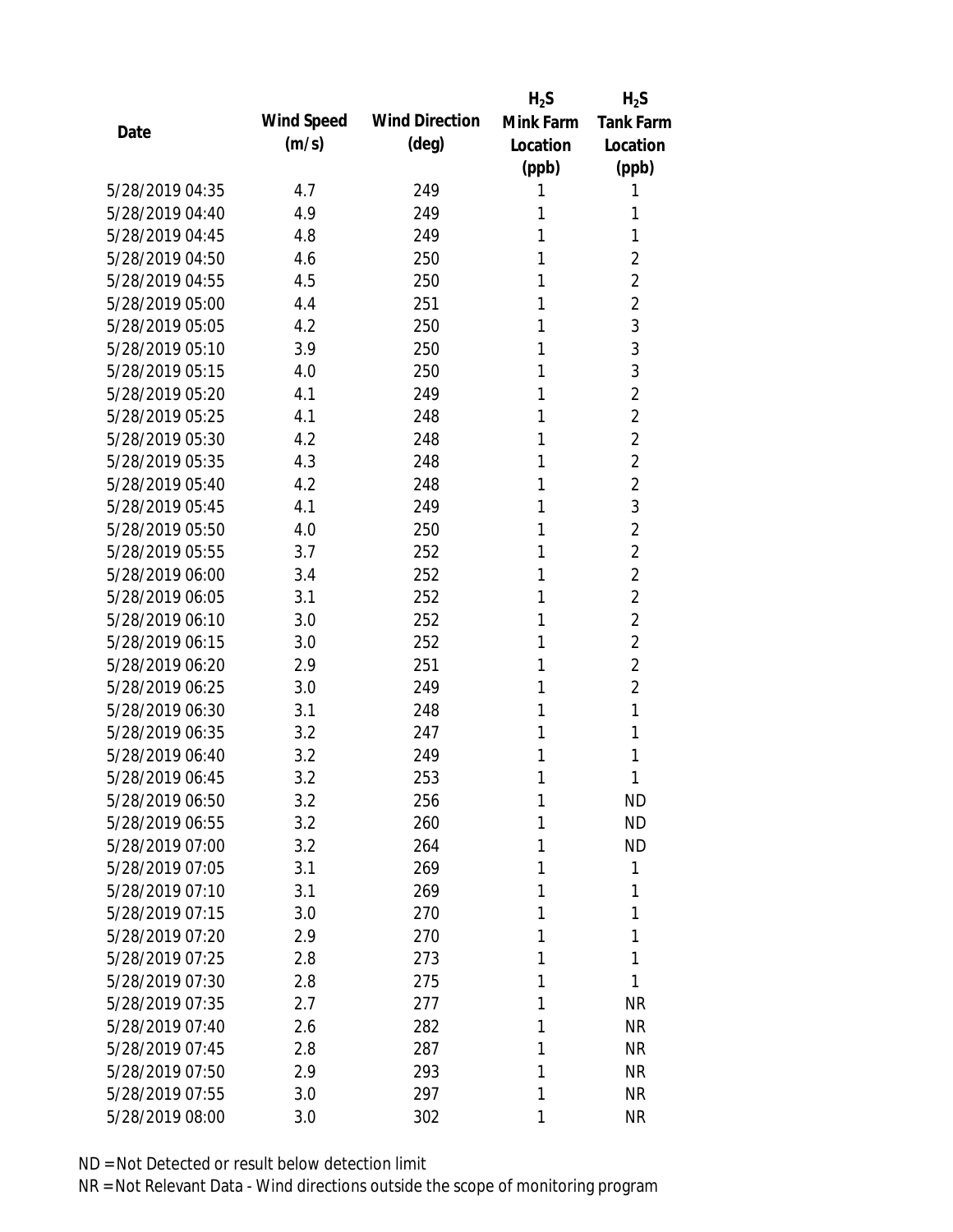|                 |            |                       | $H_2S$         | $H_2S$           |
|-----------------|------------|-----------------------|----------------|------------------|
| Date            | Wind Speed | <b>Wind Direction</b> | Mink Farm      | <b>Tank Farm</b> |
|                 | (m/s)      | $(\text{deg})$        | Location       | Location         |
|                 |            |                       | (ppb)          | (ppb)            |
| 5/28/2019 08:05 | 3.1        | 303                   | 1              | <b>NR</b>        |
| 5/28/2019 08:10 | 3.2        | 300                   | 1              | <b>NR</b>        |
| 5/28/2019 08:15 | 3.1        | 295                   | 1              | <b>NR</b>        |
| 5/28/2019 08:20 | 3.1        | 288                   | 1              | <b>NR</b>        |
| 5/28/2019 08:25 | 3.1        | 280                   | 1              | <b>NR</b>        |
| 5/28/2019 08:30 | 3.0        | 272                   | 1              | $\overline{2}$   |
| 5/28/2019 08:35 | 3.0        | 269                   | 1              | 1                |
| 5/28/2019 08:40 | 2.9        | 266                   | 1              | 1                |
| 5/28/2019 08:45 | 2.8        | 264                   | $\overline{2}$ | 1                |
| 5/28/2019 08:50 | 2.7        | 266                   | 1              | 1                |
| 5/28/2019 08:55 | 2.6        | 265                   | 1              | 1                |
| 5/28/2019 09:00 | 2.5        | 266                   | 1              | 1                |
| 5/28/2019 09:05 | 2.4        | 261                   | 1              | $\overline{2}$   |
| 5/28/2019 09:10 | 2.4        | 259                   | 1              | $\overline{2}$   |
| 5/28/2019 09:15 | 2.3        | 262                   | 1              | $\overline{2}$   |
| 5/28/2019 09:20 | 2.3        | 261                   | 1              | $\overline{2}$   |
| 5/28/2019 09:25 | 2.4        | 265                   | 1              | $\overline{2}$   |
| 5/28/2019 09:30 | 2.4        | 270                   | 1              | 1                |
| 5/28/2019 09:35 | 2.4        | 275                   | 1              | 1                |
| 5/28/2019 09:40 | 2.4        | 279                   | 1              | <b>NR</b>        |
| 5/28/2019 09:45 | 2.6        | 283                   | 1              | <b>NR</b>        |
| 5/28/2019 09:50 | 2.5        | 284                   | 1              | <b>NR</b>        |
| 5/28/2019 09:55 | 2.5        | 288                   | 1              | <b>NR</b>        |
| 5/28/2019 10:00 | 2.6        | 288                   | $\overline{2}$ | <b>NR</b>        |
| 5/28/2019 10:05 | 2.5        | 294                   | 1              | <b>NR</b>        |
| 5/28/2019 10:10 | 2.4        | 295                   | 1              | <b>NR</b>        |
| 5/28/2019 10:15 | 2.4        | 292                   | 1              | <b>NR</b>        |
| 5/28/2019 10:20 | 2.3        | 295                   | 1              | <b>NR</b>        |
| 5/28/2019 10:25 | 2.3        | 293                   | 1              | <b>NR</b>        |
| 5/28/2019 10:30 | 2.1        | 293                   | 1              | <b>NR</b>        |
| 5/28/2019 10:35 | 2.1        | 298                   | 1              | <b>NR</b>        |
| 5/28/2019 10:40 | 2.1        | 302                   | 1              | <b>NR</b>        |
| 5/28/2019 10:45 | 2.0        | 308                   | 1              | <b>NR</b>        |
| 5/28/2019 10:50 | 2.0        | 321                   | <b>NR</b>      | <b>NR</b>        |
| 5/28/2019 10:55 | 1.9        | 328                   | 1              | <b>NR</b>        |
| 5/28/2019 11:00 | 2.0        | 327                   | 1              | <b>NR</b>        |
| 5/28/2019 11:05 | 1.9        | 330                   | <b>NR</b>      | <b>NR</b>        |
| 5/28/2019 11:10 | 1.7        | 338                   | 1              | <b>NR</b>        |
| 5/28/2019 11:15 | 1.7        | 338                   | 1              | <b>NR</b>        |
| 5/28/2019 11:20 |            |                       | 1              | <b>NR</b>        |
|                 | 1.9        | 329                   |                |                  |
| 5/28/2019 11:25 | 2.0        | 335                   | 1              | <b>NR</b>        |
| 5/28/2019 11:30 | 1.8        | 343                   | $\overline{2}$ | <b>NR</b>        |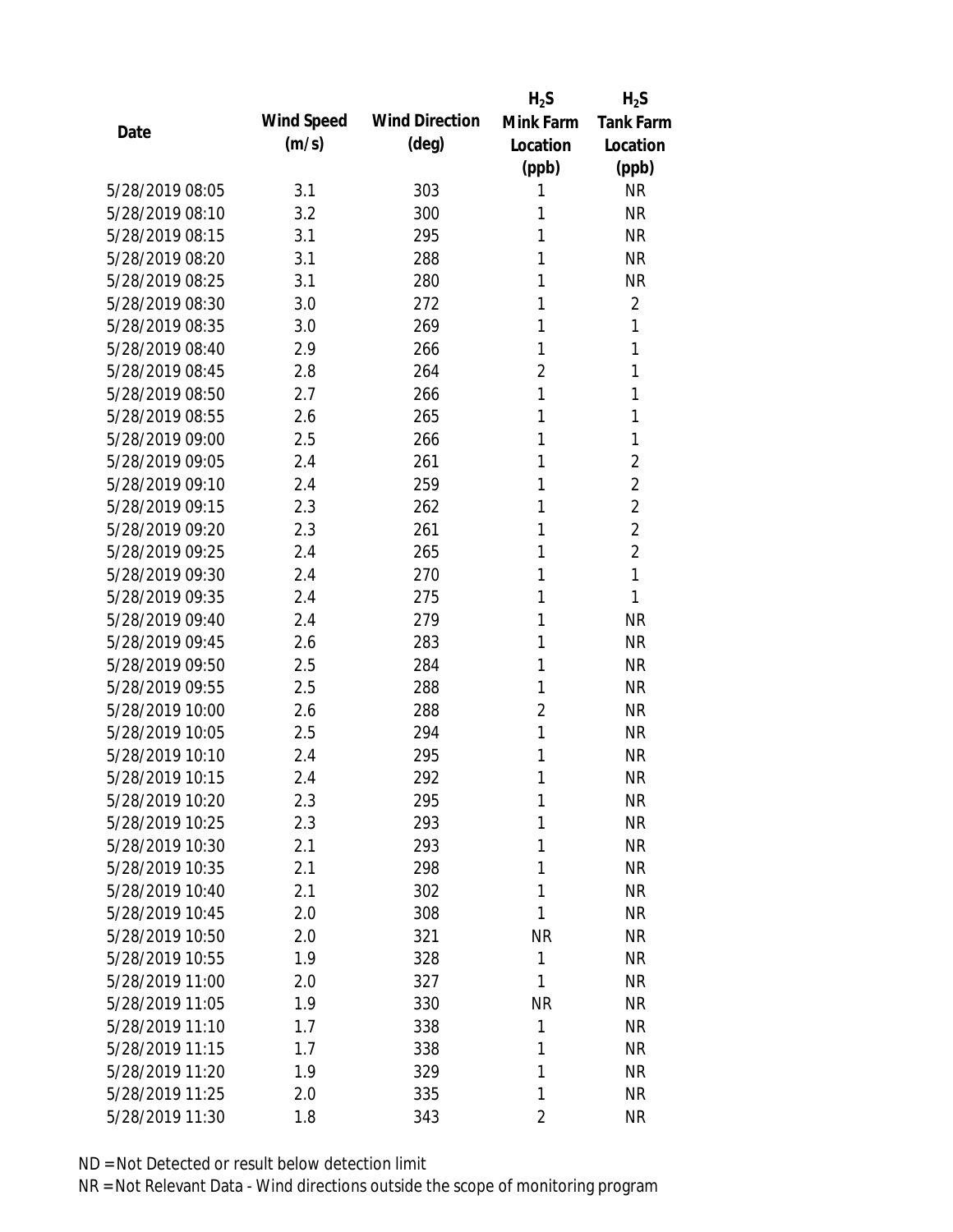|                 |            |                       | $H_2S$    | $H_2S$           |
|-----------------|------------|-----------------------|-----------|------------------|
| Date            | Wind Speed | <b>Wind Direction</b> | Mink Farm | <b>Tank Farm</b> |
|                 | (m/s)      | $(\text{deg})$        | Location  | Location         |
|                 |            |                       | (ppb)     | (ppb)            |
| 5/28/2019 11:35 | 1.8        | 345                   | 1         | <b>NR</b>        |
| 5/28/2019 11:40 | 2.0        | 351                   | 1         | <b>NR</b>        |
| 5/28/2019 11:45 | 1.7        | 359                   | 1         | <b>NR</b>        |
| 5/28/2019 11:50 | 1.5        | $\overline{2}$        | 1         | <b>NR</b>        |
| 5/28/2019 11:55 | 1.3        | 359                   | 1         | <b>NR</b>        |
| 5/28/2019 12:00 | 1.2        | 360                   | 1         | <b>NR</b>        |
| 5/28/2019 12:05 | 1.1        | 355                   | 1         | <b>NR</b>        |
| 5/28/2019 12:10 | 1.0        | 340                   | 1         | <b>NR</b>        |
| 5/28/2019 12:15 | 1.1        | 331                   | 1         | <b>NR</b>        |
| 5/28/2019 12:20 | 1.3        | 335                   | 1         | <b>NR</b>        |
| 5/28/2019 12:25 | 1.2        | 344                   | 1         | <b>NR</b>        |
| 5/28/2019 12:30 | 1.2        | 346                   | 1         | <b>NR</b>        |
| 5/28/2019 12:35 | 1.1        | 350                   | <b>NR</b> | <b>NR</b>        |
| 5/28/2019 12:40 | 0.9        | 11                    | <b>NR</b> | <b>NR</b>        |
| 5/28/2019 12:45 | 0.8        | 60                    | <b>NR</b> | <b>NR</b>        |
| 5/28/2019 12:50 | 0.7        | 78                    | <b>NR</b> | <b>NR</b>        |
| 5/28/2019 12:55 | 1.2        | 100                   | <b>NR</b> | <b>NR</b>        |
| 5/28/2019 13:00 | 1.7        | 109                   | <b>NR</b> | <b>NR</b>        |
| 5/28/2019 13:05 | 2.1        | 110                   | <b>NR</b> | <b>NR</b>        |
| 5/28/2019 13:10 | 2.3        | 108                   | <b>NR</b> | <b>NR</b>        |
| 5/28/2019 13:15 | 2.5        | 108                   | <b>NR</b> | <b>NR</b>        |
| 5/28/2019 13:20 | 2.6        | 106                   | <b>NR</b> | <b>NR</b>        |
| 5/28/2019 13:25 | 2.3        | 102                   | <b>NR</b> | <b>NR</b>        |
| 5/28/2019 13:30 | 1.9        | 95                    | <b>NR</b> | <b>NR</b>        |
| 5/28/2019 13:35 | 1.9        | 89                    | <b>NR</b> | <b>NR</b>        |
| 5/28/2019 13:40 | 1.9        | 88                    | <b>NR</b> | <b>NR</b>        |
| 5/28/2019 13:45 | 2.0        | 90                    | <b>NR</b> | <b>NR</b>        |
| 5/28/2019 13:50 | 2.2        | 92                    | <b>NR</b> | <b>NR</b>        |
| 5/28/2019 13:55 | 2.2        | 88                    | <b>NR</b> | <b>NR</b>        |
| 5/28/2019 14:00 | 2.3        | 88                    | <b>NR</b> | <b>NR</b>        |
| 5/28/2019 14:05 | 2.1        | 86                    | <b>NR</b> | <b>NR</b>        |
| 5/28/2019 14:10 | 2.1        | 84                    | <b>NR</b> | <b>NR</b>        |
| 5/28/2019 14:15 | 2.1        | 84                    | <b>NR</b> | <b>NR</b>        |
| 5/28/2019 14:20 | 2.1        | 84                    | <b>NR</b> | <b>NR</b>        |
| 5/28/2019 14:25 | 2.2        | 90                    | <b>NR</b> | <b>NR</b>        |
| 5/28/2019 14:30 | 2.2        | 92                    | <b>NR</b> | <b>NR</b>        |
| 5/28/2019 14:35 | 2.2        | 93                    | <b>NR</b> | <b>NR</b>        |
| 5/28/2019 14:40 | 2.4        | 83                    | <b>NR</b> | <b>NR</b>        |
| 5/28/2019 14:45 | 2.2        | 62                    | <b>NR</b> | <b>NR</b>        |
| 5/28/2019 14:50 | 2.1        | 54                    | <b>NR</b> | <b>NR</b>        |
| 5/28/2019 14:55 | 1.9        | 43                    | <b>NR</b> | <b>NR</b>        |
| 5/28/2019 15:00 | 2.0        | 47                    | <b>NR</b> | <b>NR</b>        |
|                 |            |                       |           |                  |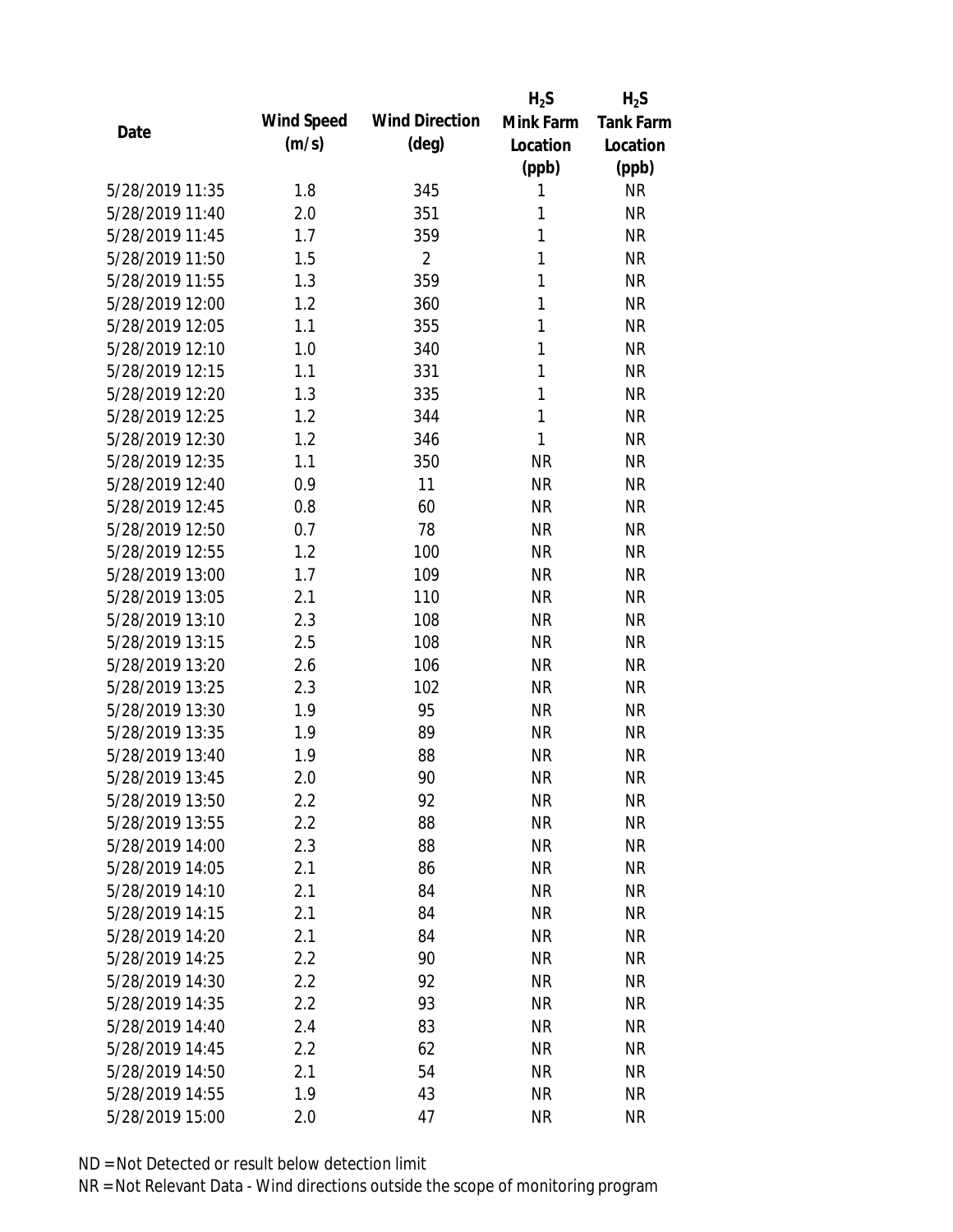|                 |            |                       | $H_2S$         | $H_2S$           |
|-----------------|------------|-----------------------|----------------|------------------|
| Date            | Wind Speed | <b>Wind Direction</b> | Mink Farm      | <b>Tank Farm</b> |
|                 | (m/s)      | $(\text{deg})$        | Location       | Location         |
|                 |            |                       | (ppb)          | (ppb)            |
| 5/28/2019 15:05 | 2.2        | 62                    | <b>NR</b>      | <b>NR</b>        |
| 5/28/2019 15:10 | 2.3        | 98                    | <b>NR</b>      | <b>NR</b>        |
| 5/28/2019 15:15 | 2.7        | 121                   | <b>NR</b>      | <b>NR</b>        |
| 5/28/2019 15:20 | 3.2        | 136                   | <b>NR</b>      | <b>NR</b>        |
| 5/28/2019 15:25 | 3.9        | 144                   | <b>NR</b>      | <b>NR</b>        |
| 5/28/2019 15:30 | 4.4        | 145                   | <b>NR</b>      | <b>NR</b>        |
| 5/28/2019 15:35 | 4.8        | 143                   | <b>NR</b>      | <b>NR</b>        |
| 5/28/2019 15:40 | 5.0        | 132                   | <b>NR</b>      | <b>NR</b>        |
| 5/28/2019 15:45 | 5.6        | 129                   | <b>NR</b>      | <b>NR</b>        |
| 5/28/2019 15:50 | 6.6        | 129                   | <b>NR</b>      | <b>NR</b>        |
| 5/28/2019 15:55 | 7.3        | 129                   | <b>NR</b>      | <b>NR</b>        |
| 5/28/2019 16:00 | 7.4        | 132                   | <b>NR</b>      | <b>NR</b>        |
| 5/28/2019 16:05 | 7.4        | 124                   | <b>NR</b>      | <b>NR</b>        |
| 5/28/2019 16:10 | 7.2        | 111                   | <b>NR</b>      | <b>NR</b>        |
| 5/28/2019 16:15 | 6.3        | 93                    | <b>NR</b>      | <b>NR</b>        |
| 5/28/2019 16:20 | 4.9        | 62                    | <b>NR</b>      | <b>NR</b>        |
| 5/28/2019 16:25 | 3.9        | 42                    | <b>NR</b>      | <b>NR</b>        |
| 5/28/2019 16:30 | 3.6        | 34                    | $\mathbf{1}$   | <b>NR</b>        |
| 5/28/2019 16:35 | 3.4        | 43                    | <b>NR</b>      | <b>NR</b>        |
| 5/28/2019 16:40 | 3.4        | 44                    | <b>NR</b>      | <b>NR</b>        |
| 5/28/2019 16:45 | 3.8        | 41                    | <b>NR</b>      | <b>NR</b>        |
| 5/28/2019 16:50 | 3.8        | 42                    | <b>NR</b>      | <b>NR</b>        |
| 5/28/2019 16:55 | 3.9        | 43                    | <b>NR</b>      | <b>NR</b>        |
| 5/28/2019 17:00 | 4.1        | 44                    | <b>NR</b>      | <b>NR</b>        |
| 5/28/2019 17:05 | 4.0        | 42                    | <b>NR</b>      | <b>NR</b>        |
| 5/28/2019 17:10 | 4.1        | 42                    | <b>NR</b>      | <b>NR</b>        |
| 5/28/2019 17:15 | 3.8        | 40                    | $\overline{2}$ | <b>NR</b>        |
| 5/28/2019 17:20 | 3.9        | 39                    | 1              | <b>NR</b>        |
| 5/28/2019 17:25 | 3.9        | 38                    | 1              | <b>NR</b>        |
| 5/28/2019 17:30 | 3.6        | 34                    | 1              | <b>NR</b>        |
| 5/28/2019 17:35 | 3.6        | 33                    | 1              | <b>NR</b>        |
| 5/28/2019 17:40 | 3.4        | 34                    | 1              | <b>NR</b>        |
| 5/28/2019 17:45 | 3.6        | 34                    | 1              | <b>NR</b>        |
| 5/28/2019 17:50 | 3.3        | 35                    | 1              | <b>NR</b>        |
| 5/28/2019 17:55 | 3.3        | 36                    | 1              | <b>NR</b>        |
| 5/28/2019 18:00 | 3.2        | 39                    | 1              | <b>NR</b>        |
| 5/28/2019 18:05 | 3.0        | 43                    | <b>NR</b>      | <b>NR</b>        |
| 5/28/2019 18:10 | 3.1        | 42                    | <b>NR</b>      | <b>NR</b>        |
| 5/28/2019 18:15 | 2.9        | 43                    | <b>NR</b>      | <b>NR</b>        |
| 5/28/2019 18:20 | 2.9        | 47                    | <b>NR</b>      | <b>NR</b>        |
| 5/28/2019 18:25 | 2.9        | 47                    | <b>NR</b>      | <b>NR</b>        |
| 5/28/2019 18:30 | 2.8        | 46                    | <b>NR</b>      | <b>NR</b>        |
|                 |            |                       |                |                  |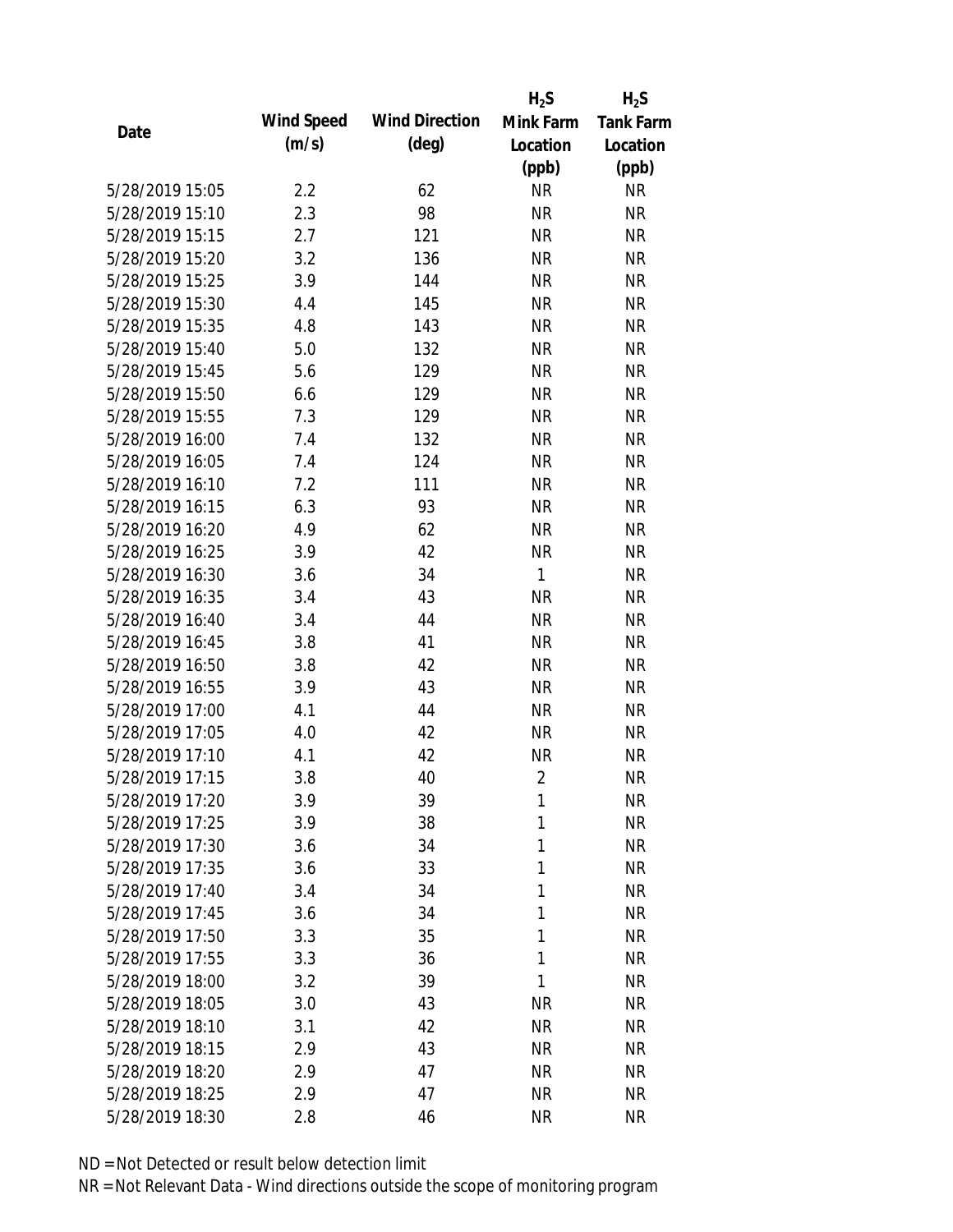|                 |            |                       | $H_2S$         | $H_2S$           |
|-----------------|------------|-----------------------|----------------|------------------|
| Date            | Wind Speed | <b>Wind Direction</b> | Mink Farm      | <b>Tank Farm</b> |
|                 | (m/s)      | $(\text{deg})$        | Location       | Location         |
|                 |            |                       | (ppb)          | (ppb)            |
| 5/28/2019 18:35 | 2.7        | 44                    | <b>NR</b>      | <b>NR</b>        |
| 5/28/2019 18:40 | 2.5        | 47                    | <b>NR</b>      | <b>NR</b>        |
| 5/28/2019 18:45 | 2.3        | 47                    | <b>NR</b>      | <b>NR</b>        |
| 5/28/2019 18:50 | 2.4        | 42                    | <b>NR</b>      | <b>NR</b>        |
| 5/28/2019 18:55 | 2.2        | 42                    | <b>NR</b>      | <b>NR</b>        |
| 5/28/2019 19:00 | 2.2        | 47                    | <b>NR</b>      | <b>NR</b>        |
| 5/28/2019 19:05 | 2.3        | 48                    | <b>NR</b>      | <b>NR</b>        |
| 5/28/2019 19:10 | 2.3        | 48                    | <b>NR</b>      | <b>NR</b>        |
| 5/28/2019 19:15 | 2.3        | 50                    | <b>NR</b>      | <b>NR</b>        |
| 5/28/2019 19:20 | 2.2        | 52                    | <b>NR</b>      | <b>NR</b>        |
| 5/28/2019 19:25 | 2.2        | 52                    | <b>NR</b>      | <b>NR</b>        |
| 5/28/2019 19:30 | 2.3        | 47                    | <b>NR</b>      | <b>NR</b>        |
| 5/28/2019 19:35 | 2.4        | 44                    | <b>NR</b>      | <b>NR</b>        |
| 5/28/2019 19:40 | 2.6        | 42                    | <b>NR</b>      | <b>NR</b>        |
| 5/28/2019 19:45 | 2.7        | 41                    | <b>NR</b>      | <b>NR</b>        |
| 5/28/2019 19:50 | 2.9        | 40                    | 1              | <b>NR</b>        |
| 5/28/2019 19:55 | 3.0        | 40                    | 1              | <b>NR</b>        |
| 5/28/2019 20:00 | 2.9        | 42                    | <b>NR</b>      | <b>NR</b>        |
| 5/28/2019 20:05 | 2.8        | 43                    | <b>NR</b>      | <b>NR</b>        |
| 5/28/2019 20:10 | 2.8        | 43                    | <b>NR</b>      | <b>NR</b>        |
| 5/28/2019 20:15 | 2.9        | 42                    | <b>NR</b>      | <b>NR</b>        |
| 5/28/2019 20:20 | 3.0        | 42                    | <b>NR</b>      | <b>NR</b>        |
| 5/28/2019 20:25 | 3.0        | 43                    | <b>NR</b>      | <b>NR</b>        |
| 5/28/2019 20:30 | 3.0        | 41                    | <b>NR</b>      | <b>NR</b>        |
| 5/28/2019 20:35 | 3.1        | 40                    | 1              | <b>NR</b>        |
| 5/28/2019 20:40 | 3.2        | 38                    | 1              | <b>NR</b>        |
| 5/28/2019 20:45 | 3.3        | 36                    | 1              | <b>NR</b>        |
| 5/28/2019 20:50 | 3.3        | 32                    | 1              | <b>NR</b>        |
| 5/28/2019 20:55 | 3.6        | 27                    | $\overline{2}$ | <b>NR</b>        |
| 5/28/2019 21:00 | 3.8        | 24                    | 1              | <b>NR</b>        |
| 5/28/2019 21:05 | 4.1        | 22                    | 1              | <b>NR</b>        |
| 5/28/2019 21:10 | 4.3        | 22                    | 1              | <b>NR</b>        |
| 5/28/2019 21:15 | 4.4        | 22                    | 1              | <b>NR</b>        |
| 5/28/2019 21:20 | 4.2        | 21                    | 1              | <b>NR</b>        |
| 5/28/2019 21:25 | 3.8        | 19                    | 1              | <b>NR</b>        |
| 5/28/2019 21:30 | 3.4        | 19                    | 1              | <b>NR</b>        |
| 5/28/2019 21:35 | 2.9        | 13                    | 1              | <b>NR</b>        |
| 5/28/2019 21:40 | 2.7        | 8                     | 1              | <b>NR</b>        |
| 5/28/2019 21:45 | 2.2        | 354                   | 1              | <b>NR</b>        |
| 5/28/2019 21:50 | 1.9        | 360                   | <b>NR</b>      | <b>NR</b>        |
| 5/28/2019 21:55 | 2.1        | 11                    | <b>NR</b>      | <b>NR</b>        |
| 5/28/2019 22:00 | 2.3        | 18                    | <b>NR</b>      | <b>NR</b>        |
|                 |            |                       |                |                  |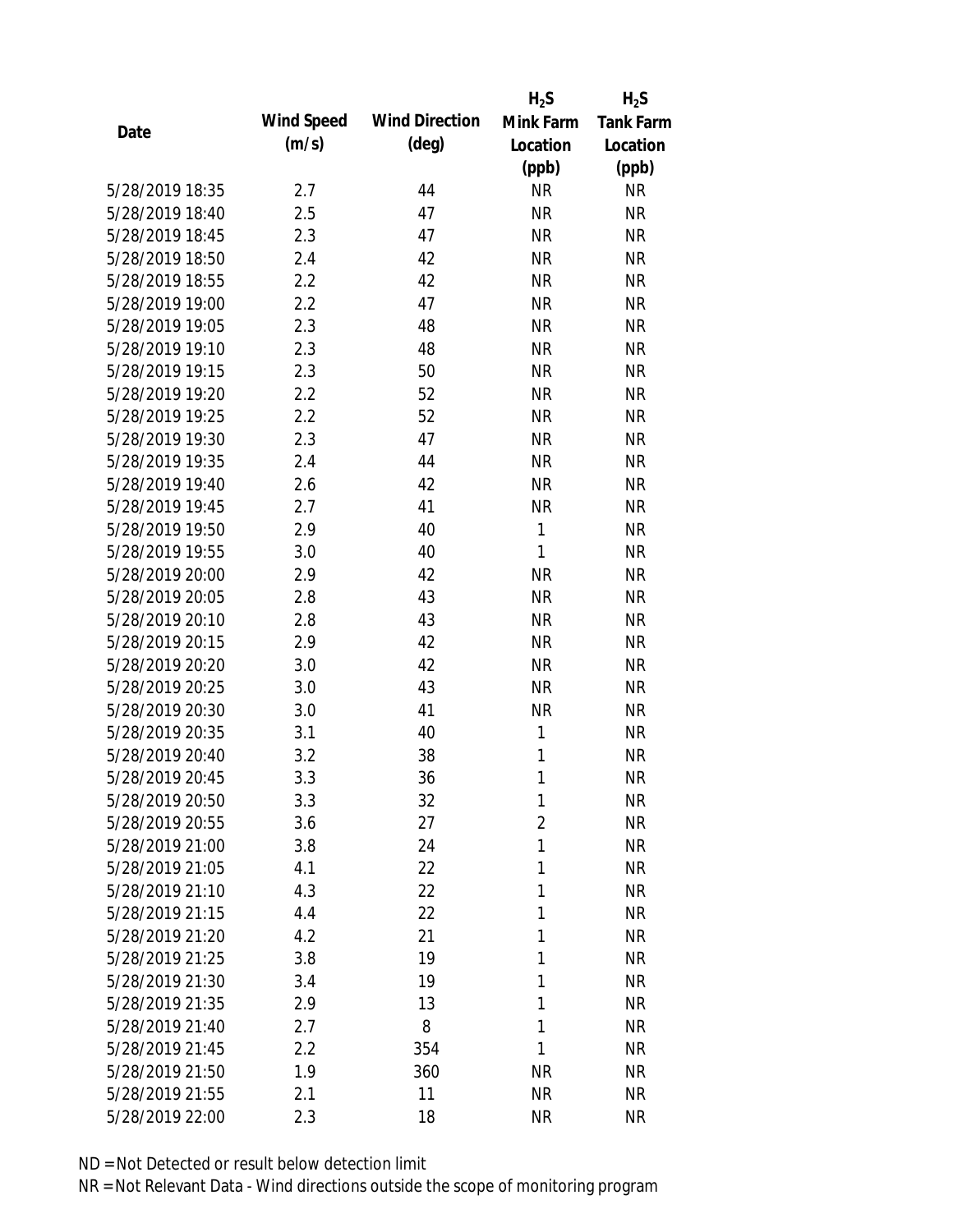|                 |            |                       | $H_2S$         | $H_2S$           |
|-----------------|------------|-----------------------|----------------|------------------|
| Date            | Wind Speed | <b>Wind Direction</b> | Mink Farm      | <b>Tank Farm</b> |
|                 | (m/s)      | $(\text{deg})$        | Location       | Location         |
|                 |            |                       | (ppb)          | (ppb)            |
| 5/28/2019 22:05 | 2.6        | 40                    | <b>NR</b>      | <b>NR</b>        |
| 5/28/2019 22:10 | 2.7        | 61                    | <b>NR</b>      | <b>NR</b>        |
| 5/28/2019 22:15 | 3.0        | 77                    | <b>NR</b>      | <b>NR</b>        |
| 5/28/2019 22:20 | 3.2        | 82                    | <b>NR</b>      | <b>NR</b>        |
| 5/28/2019 22:25 | 3.1        | 86                    | <b>NR</b>      | <b>NR</b>        |
| 5/28/2019 22:30 | 3.1        | 90                    | <b>NR</b>      | <b>NR</b>        |
| 5/28/2019 22:35 | 2.9        | 88                    | <b>NR</b>      | <b>NR</b>        |
| 5/28/2019 22:40 | 3.0        | 90                    | <b>NR</b>      | <b>NR</b>        |
| 5/28/2019 22:45 | 3.2        | 93                    | <b>NR</b>      | <b>NR</b>        |
| 5/28/2019 22:50 | 3.3        | 102                   | <b>NR</b>      | <b>NR</b>        |
| 5/28/2019 22:55 | 3.9        | 121                   | <b>NR</b>      | <b>NR</b>        |
| 5/28/2019 23:00 | 4.3        | 143                   | <b>NR</b>      | <b>NR</b>        |
| 5/28/2019 23:05 | 4.2        | 167                   | <b>NR</b>      | <b>NR</b>        |
| 5/28/2019 23:10 | 3.8        | 194                   | <b>NR</b>      | <b>NR</b>        |
| 5/28/2019 23:15 | 3.1        | 210                   | <b>NR</b>      | <b>NR</b>        |
| 5/28/2019 23:20 | 2.7        | 223                   | <b>NR</b>      | <b>NR</b>        |
| 5/28/2019 23:25 | 1.9        | 202                   | <b>NR</b>      | <b>NR</b>        |
| 5/28/2019 23:30 | 1.1        | 106                   | <b>NR</b>      | <b>NR</b>        |
| 5/28/2019 23:35 | 1.1        | 52                    | <b>NR</b>      | <b>NR</b>        |
| 5/28/2019 23:40 | 1.0        | 66                    | <b>NR</b>      | <b>NR</b>        |
| 5/28/2019 23:45 | 1.2        | 73                    | <b>NR</b>      | <b>NR</b>        |
| 5/28/2019 23:50 | 1.3        | 70                    | <b>NR</b>      | <b>NR</b>        |
| 5/28/2019 23:55 | 1.6        | 59                    | <b>NR</b>      | <b>NR</b>        |
| 5/28/2019 24:00 | 2.0        | 44                    | <b>NR</b>      | <b>NR</b>        |
| 5/29/2019 00:05 | 1.9        | 50                    | <b>NR</b>      | <b>NR</b>        |
| 5/29/2019 00:10 | 2.0        | 41                    | <b>NR</b>      | <b>NR</b>        |
| 5/29/2019 00:15 | 1.9        | 20                    | <b>NR</b>      | <b>NR</b>        |
| 5/29/2019 00:20 | 1.9        | 9                     | 1              | <b>NR</b>        |
| 5/29/2019 00:25 | 1.6        | 353                   | <b>NR</b>      | <b>NR</b>        |
| 5/29/2019 00:30 | 1.2        | 344                   | <b>NR</b>      | <b>NR</b>        |
| 5/29/2019 00:35 | 1.2        | 326                   | 1              | <b>NR</b>        |
| 5/29/2019 00:40 | 1.5        | 311                   | <b>NR</b>      | NR               |
| 5/29/2019 00:45 | 1.6        | 297                   | 1              | <b>NR</b>        |
| 5/29/2019 00:50 | 1.6        | 281                   | 1              | <b>NR</b>        |
| 5/29/2019 00:55 | 1.8        | 278                   | 1              | <b>NR</b>        |
| 5/29/2019 01:00 | 1.8        | 275                   | 1              | 1                |
| 5/29/2019 01:05 | 1.8        | 272                   | 2              | 1                |
| 5/29/2019 01:10 | 1.7        | 273                   | $\overline{2}$ | 1                |
| 5/29/2019 01:15 | 1.5        | 268                   | 1              | 1                |
| 5/29/2019 01:20 | 1.2        | 272                   | 1              | $\overline{2}$   |
| 5/29/2019 01:25 | 1.2        | 256                   | <b>NR</b>      | <b>NR</b>        |
| 5/29/2019 01:30 | 1.4        | 207                   | <b>NR</b>      | <b>NR</b>        |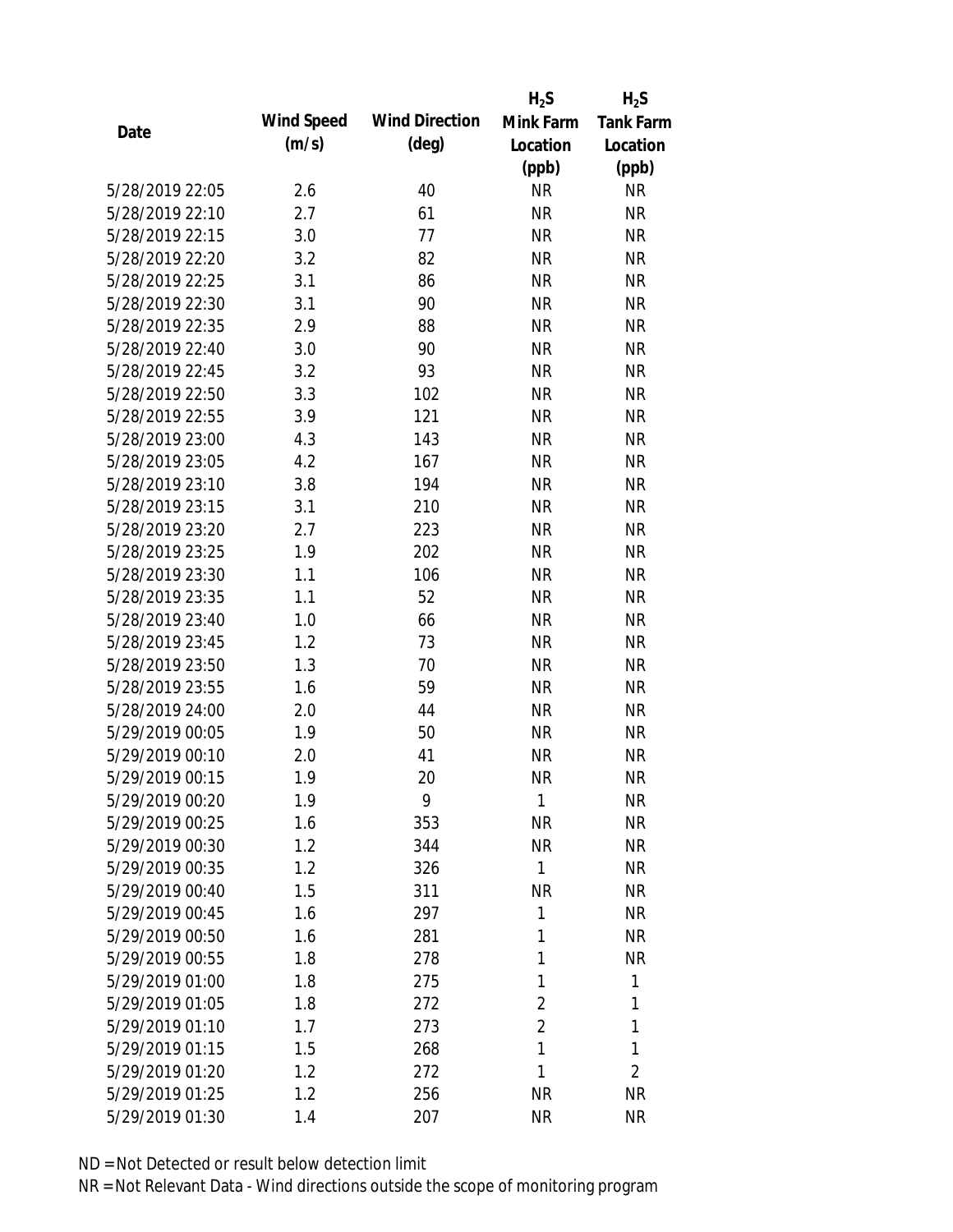|                 |            |                       | $H_2S$    | $H_2S$           |
|-----------------|------------|-----------------------|-----------|------------------|
|                 | Wind Speed | <b>Wind Direction</b> | Mink Farm | <b>Tank Farm</b> |
| Date            | (m/s)      | $(\text{deg})$        | Location  | Location         |
|                 |            |                       | (ppb)     | (ppb)            |
| 5/29/2019 01:35 | 1.5        | 167                   | <b>NR</b> | <b>NR</b>        |
| 5/29/2019 01:40 | 1.6        | 139                   | <b>NR</b> | <b>NR</b>        |
| 5/29/2019 01:45 | 1.9        | 134                   | <b>NR</b> | <b>NR</b>        |
| 5/29/2019 01:50 | 2.3        | 142                   | <b>NR</b> | <b>NR</b>        |
| 5/29/2019 01:55 | 2.5        | 146                   | <b>NR</b> | <b>NR</b>        |
| 5/29/2019 02:00 | 2.6        | 150                   | <b>NR</b> | <b>NR</b>        |
| 5/29/2019 02:05 | 3.0        | 159                   | <b>NR</b> | <b>NR</b>        |
| 5/29/2019 02:10 | 3.3        | 168                   | <b>NR</b> | <b>NR</b>        |
| 5/29/2019 02:15 | 3.5        | 174                   | <b>NR</b> | 1                |
| 5/29/2019 02:20 | 3.7        | 175                   | <b>NR</b> | 1                |
| 5/29/2019 02:25 | 3.7        | 178                   | <b>NR</b> | 1                |
| 5/29/2019 02:30 | 3.8        | 179                   | <b>NR</b> | 1                |
| 5/29/2019 02:35 | 3.8        | 180                   | <b>NR</b> | 1                |
| 5/29/2019 02:40 | 3.7        | 182                   | <b>NR</b> | 1                |
| 5/29/2019 02:45 | 3.9        | 181                   | <b>NR</b> | 1                |
| 5/29/2019 02:50 | 4.1        | 179                   | <b>NR</b> | 1                |
| 5/29/2019 02:55 | 4.5        | 176                   | <b>NR</b> | 1                |
| 5/29/2019 03:00 | 4.8        | 172                   | <b>NR</b> | 1                |
| 5/29/2019 03:05 | 4.9        | 166                   | <b>NR</b> | <b>NR</b>        |
| 5/29/2019 03:10 | 5.1        | 161                   | <b>NR</b> | <b>NR</b>        |
| 5/29/2019 03:15 | 5.3        | 158                   | <b>NR</b> | <b>NR</b>        |
| 5/29/2019 03:20 | 5.4        | 154                   | <b>NR</b> | <b>NR</b>        |
| 5/29/2019 03:25 | 5.3        | 152                   | <b>NR</b> | <b>NR</b>        |
| 5/29/2019 03:30 | 5.3        | 151                   | <b>NR</b> | <b>NR</b>        |
| 5/29/2019 03:35 | 5.2        | 151                   | <b>NR</b> | <b>NR</b>        |
| 5/29/2019 03:40 | 5.2        | 149                   | <b>NR</b> | <b>NR</b>        |
| 5/29/2019 03:45 | 4.8        | 146                   | <b>NR</b> | <b>NR</b>        |
| 5/29/2019 03:50 | 3.9        | 143                   | <b>NR</b> | <b>NR</b>        |
| 5/29/2019 03:55 | 3.3        | 157                   | <b>NR</b> | <b>NR</b>        |
| 5/29/2019 04:00 | 2.7        | 176                   | <b>NR</b> | <b>NR</b>        |
| 5/29/2019 04:05 | 2.4        | 206                   | <b>NR</b> | <b>NR</b>        |
| 5/29/2019 04:10 | 2.3        | 254                   | <b>NR</b> | <b>NR</b>        |
| 5/29/2019 04:15 | 2.7        | 285                   | <b>NR</b> | <b>NR</b>        |
| 5/29/2019 04:20 | 3.3        | 288                   | <b>NR</b> | <b>NR</b>        |
| 5/29/2019 04:25 | 3.7        | 307                   | <b>NR</b> | <b>NR</b>        |
| 5/29/2019 04:30 | 4.1        | 320                   | 1         | <b>NR</b>        |
| 5/29/2019 04:35 | 4.4        | 330                   | 1         | <b>NR</b>        |
| 5/29/2019 04:40 | 4.4        | 331                   | 1         | <b>NR</b>        |
| 5/29/2019 04:45 | 4.0        | 334                   | 1         | <b>NR</b>        |
| 5/29/2019 04:50 | 3.7        | 338                   | 1         | <b>NR</b>        |
| 5/29/2019 04:55 | 3.6        | 343                   | 1         | <b>NR</b>        |
| 5/29/2019 05:00 | 3.3        | 352                   | 1         | <b>NR</b>        |
|                 |            |                       |           |                  |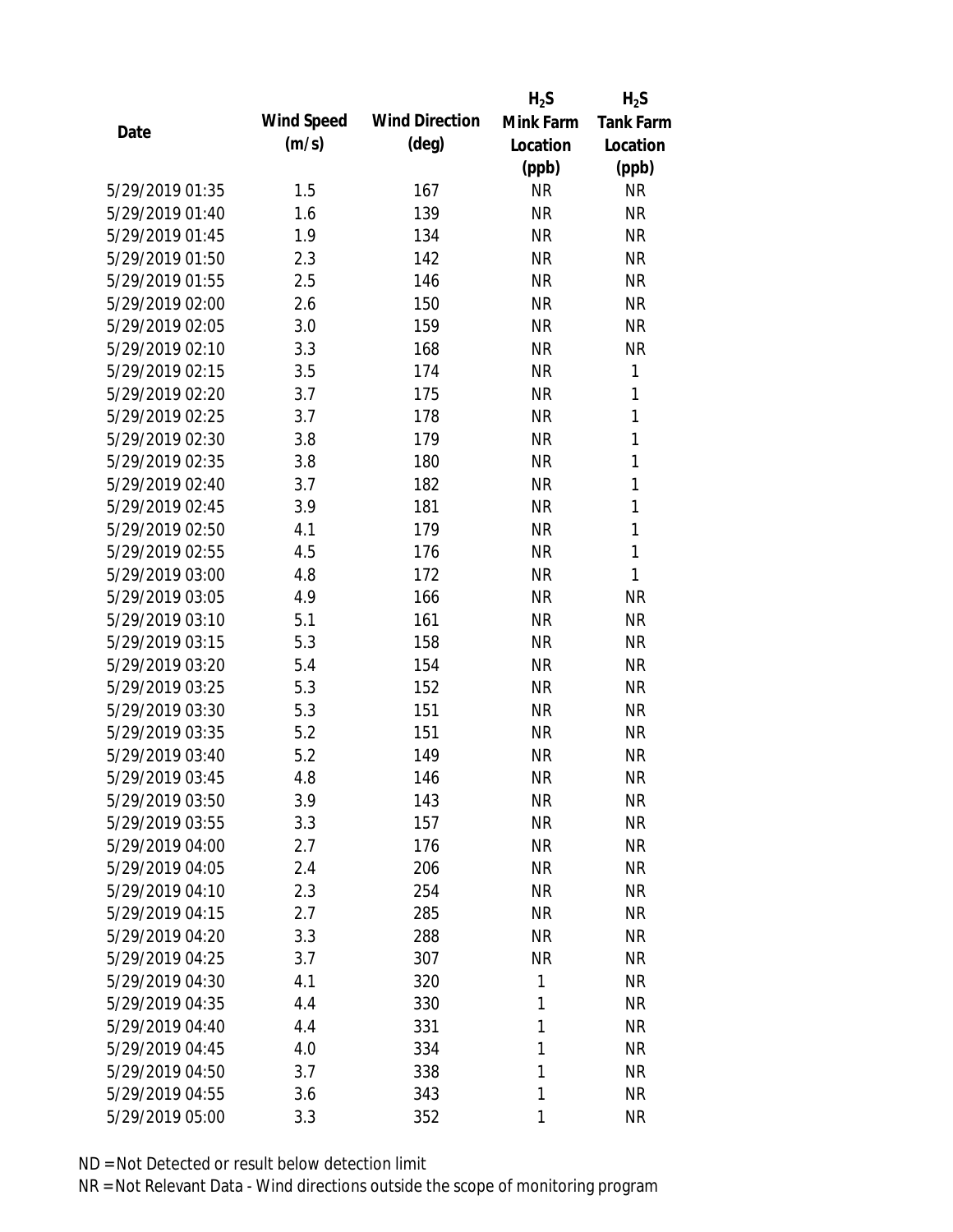|                                    |            |                       | $H_2S$       | $H_2S$           |
|------------------------------------|------------|-----------------------|--------------|------------------|
| Date                               | Wind Speed | <b>Wind Direction</b> | Mink Farm    | <b>Tank Farm</b> |
|                                    | (m/s)      | $(\text{deg})$        | Location     | Location         |
|                                    |            |                       | (ppb)        | (ppb)            |
| 5/29/2019 05:05                    | 3.0        | 5                     | 1            | <b>NR</b>        |
| 5/29/2019 05:10                    | 2.8        | 12                    | 1            | <b>NR</b>        |
| 5/29/2019 05:15                    | 2.6        | 20                    | $\mathbf{1}$ | <b>NR</b>        |
| 5/29/2019 05:20                    | 2.3        | 27                    | 1            | <b>NR</b>        |
| 5/29/2019 05:25                    | 1.9        | 42                    | <b>NR</b>    | <b>NR</b>        |
| 5/29/2019 05:30                    | 1.9        | 59                    | <b>NR</b>    | <b>NR</b>        |
| 5/29/2019 05:35                    | 1.9        | 72                    | <b>NR</b>    | <b>NR</b>        |
| 5/29/2019 05:40                    | 1.9        | 90                    | <b>NR</b>    | <b>NR</b>        |
| 5/29/2019 05:45                    | 2.2        | 104                   | <b>NR</b>    | <b>NR</b>        |
| 5/29/2019 05:50                    | 2.6        | 110                   | <b>NR</b>    | <b>NR</b>        |
| 5/29/2019 05:55                    | 3.1        | 116                   | <b>NR</b>    | <b>NR</b>        |
| 5/29/2019 06:00                    | 3.5        | 121                   | <b>NR</b>    | <b>NR</b>        |
| 5/29/2019 06:05                    | 3.8        | 126                   | <b>NR</b>    | <b>NR</b>        |
| 5/29/2019 06:10                    | 4.2        | 130                   | <b>NR</b>    | <b>NR</b>        |
| 5/29/2019 06:15                    | 4.4        | 134                   | <b>NR</b>    | <b>NR</b>        |
| 5/29/2019 06:20                    | 4.4        | 136                   | <b>NR</b>    | <b>NR</b>        |
| 5/29/2019 06:25                    | 4.3        | 137                   | <b>NR</b>    | <b>NR</b>        |
| 5/29/2019 06:30                    | 4.2        | 135                   | <b>NR</b>    | <b>NR</b>        |
| 5/29/2019 06:35                    | 4.3        | 135                   | <b>NR</b>    | <b>NR</b>        |
| 5/29/2019 06:40                    | 4.4        | 135                   | <b>NR</b>    | <b>NR</b>        |
| 5/29/2019 06:45                    | 4.6        | 133                   | <b>NR</b>    | <b>NR</b>        |
| 5/29/2019 06:50                    | 5.1        | 134                   | <b>NR</b>    | <b>NR</b>        |
| 5/29/2019 06:55                    | 5.3        | 134                   | <b>NR</b>    | <b>NR</b>        |
| 5/29/2019 07:00                    | 5.0        | 138                   | <b>NR</b>    | <b>NR</b>        |
| 5/29/2019 07:05                    | 4.4        | 132                   | <b>NR</b>    | <b>NR</b>        |
| 5/29/2019 07:10                    | 3.6        | 130                   | <b>NR</b>    | <b>NR</b>        |
| 5/29/2019 07:15                    | 2.8        | 90                    | <b>NR</b>    | <b>NR</b>        |
| 5/29/2019 07:20                    | 1.7        | 8                     | <b>NR</b>    | <b>NR</b>        |
| 5/29/2019 07:25                    | 1.0        | 1                     | <b>NR</b>    | <b>NR</b>        |
| 5/29/2019 07:30                    | 0.7        | 41                    | <b>NR</b>    | NR               |
| 5/29/2019 07:35                    | 0.5        | 60                    | <b>NR</b>    | <b>NR</b>        |
| 5/29/2019 07:40                    | 0.5        | 62                    | <b>NR</b>    | NR               |
| 5/29/2019 07:45                    | 0.4        | 108                   | <b>NR</b>    | NR               |
| 5/29/2019 07:50                    | 0.5        | 196                   | <b>NR</b>    | <b>NR</b>        |
| 5/29/2019 07:55                    | 0.7        | 220                   | <b>NR</b>    | $\overline{2}$   |
| 5/29/2019 08:00                    | 0.8        | 227                   | <b>NR</b>    | $\overline{2}$   |
| 5/29/2019 08:05                    | 0.9        | 231                   | 1            | 1                |
|                                    |            |                       | 1            | 1                |
| 5/29/2019 08:10                    | 1.1        | 231                   |              |                  |
| 5/29/2019 08:15<br>5/29/2019 08:20 | 1.3        | 224                   | <b>NR</b>    | 1<br>1           |
|                                    | 1.3        | 216                   | <b>NR</b>    | 1                |
| 5/29/2019 08:25                    | 1.0        | 211                   | <b>NR</b>    |                  |
| 5/29/2019 08:30                    | 1.2        | 202                   | <b>NR</b>    | 1                |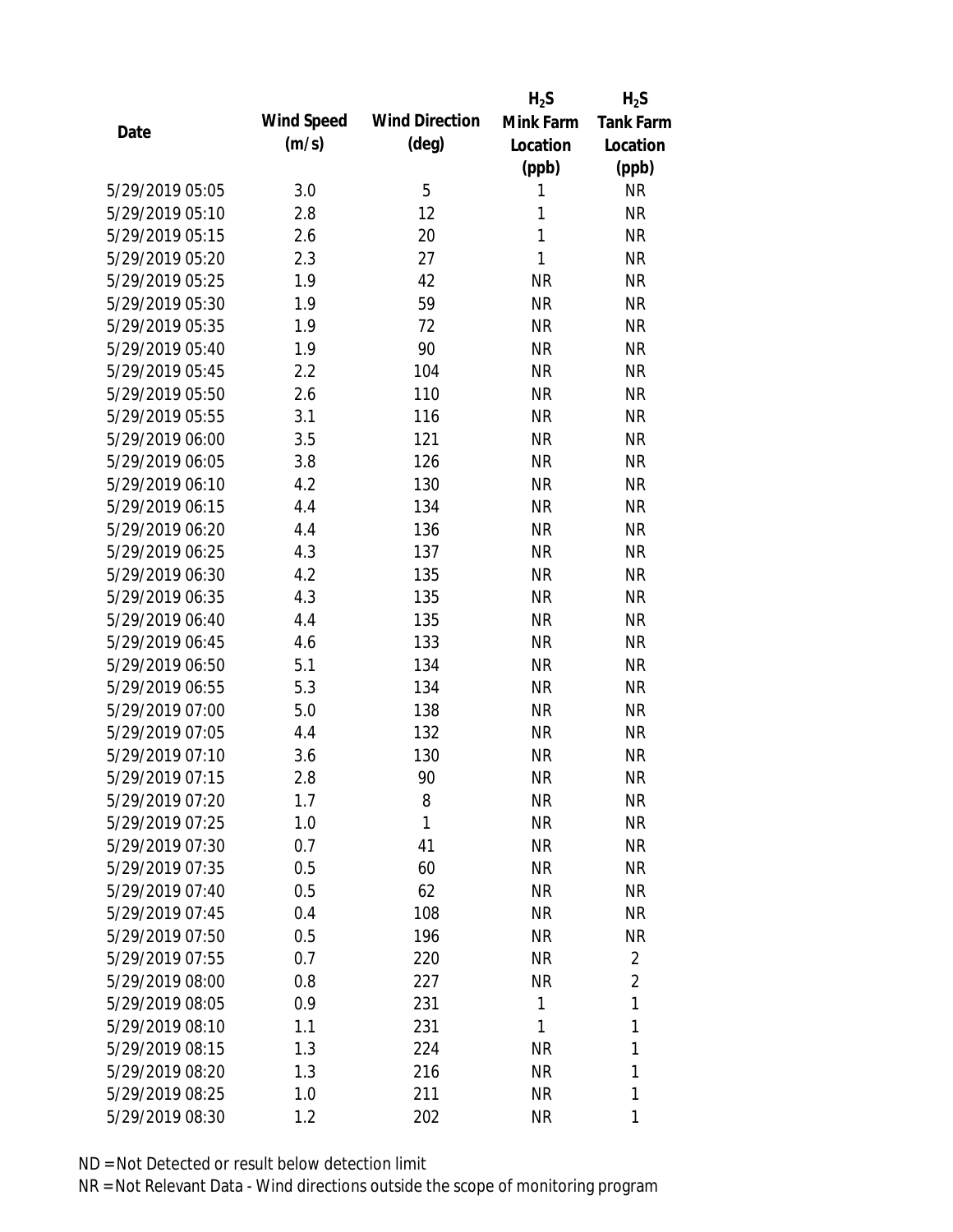|                 |            |                       | $H_2S$         | $H_2S$           |
|-----------------|------------|-----------------------|----------------|------------------|
| Date            | Wind Speed | <b>Wind Direction</b> | Mink Farm      | <b>Tank Farm</b> |
|                 | (m/s)      | $(\text{deg})$        | Location       | Location         |
|                 |            |                       | (ppb)          | (ppb)            |
| 5/29/2019 08:35 | 1.4        | 197                   | <b>NR</b>      | 1                |
| 5/29/2019 08:40 | 1.5        | 200                   | <b>NR</b>      | 1                |
| 5/29/2019 08:45 | 1.6        | 209                   | <b>NR</b>      | 1                |
| 5/29/2019 08:50 | 1.7        | 216                   | <b>NR</b>      | 1                |
| 5/29/2019 08:55 | 2.0        | 221                   | <b>NR</b>      | 1                |
| 5/29/2019 09:00 | 1.9        | 225                   | <b>NR</b>      | 1                |
| 5/29/2019 09:05 | 2.1        | 228                   | <b>NR</b>      | 1                |
| 5/29/2019 09:10 | 2.1        | 223                   | <b>NR</b>      | 1                |
| 5/29/2019 09:15 | 2.1        | 217                   | <b>NR</b>      | $\overline{2}$   |
| 5/29/2019 09:20 | 2.1        | 214                   | <b>NR</b>      | 1                |
| 5/29/2019 09:25 | 2.1        | 212                   | <b>NR</b>      | 1                |
| 5/29/2019 09:30 | 2.1        | 217                   | <b>NR</b>      | 1                |
| 5/29/2019 09:35 | 1.9        | 220                   | <b>NR</b>      | $\overline{2}$   |
| 5/29/2019 09:40 | 1.9        | 219                   | <b>NR</b>      | $\overline{2}$   |
| 5/29/2019 09:45 | 1.8        | 220                   | <b>NR</b>      | $\overline{2}$   |
| 5/29/2019 09:50 | 1.8        | 229                   | <b>NR</b>      | $\overline{2}$   |
| 5/29/2019 09:55 | 1.8        | 242                   | 1              | $\overline{2}$   |
| 5/29/2019 10:00 | 1.8        | 248                   | 1              | $\overline{2}$   |
| 5/29/2019 10:05 | 2.0        | 253                   | 1              | $\overline{2}$   |
| 5/29/2019 10:10 | 2.1        | 261                   | 1              | $\overline{2}$   |
| 5/29/2019 10:15 | 2.2        | 269                   | 1              | $\overline{2}$   |
| 5/29/2019 10:20 | 2.3        | 268                   | 1              | 1                |
| 5/29/2019 10:25 | 2.3        | 262                   | 1              | 1                |
| 5/29/2019 10:30 | 2.4        | 262                   | 1              | 1                |
| 5/29/2019 10:35 | 2.4        | 260                   | 1              | 1                |
| 5/29/2019 10:40 | 2.6        | 258                   | 1              | 1                |
| 5/29/2019 10:45 | 2.5        | 258                   | 1              | 1                |
| 5/29/2019 10:50 | 2.5        | 255                   | 1              | 1                |
| 5/29/2019 10:55 | 2.5        | 260                   | 1              | 1                |
| 5/29/2019 11:00 | 2.3        | 262                   | 1              | 1                |
| 5/29/2019 11:05 | 2.2        | 263                   | 1              | 1                |
| 5/29/2019 11:10 | 2.1        | 265                   | <b>ND</b>      | 1                |
| 5/29/2019 11:15 | 2.2        | 269                   | 1              | 1                |
| 5/29/2019 11:20 | 2.3        | 278                   | 1              | <b>NR</b>        |
| 5/29/2019 11:25 | 2.3        | 276                   | 1              | <b>NR</b>        |
| 5/29/2019 11:30 | 2.3        | 274                   | 1              | 1                |
| 5/29/2019 11:35 | 2.3        | 279                   | 1              | <b>NR</b>        |
| 5/29/2019 11:40 | $2.2\,$    | 279                   | 1              | <b>NR</b>        |
| 5/29/2019 11:45 | 2.0        | 274                   | 2              | 1                |
| 5/29/2019 11:50 | 2.0        | 262                   | $\overline{2}$ | 1                |
| 5/29/2019 11:55 | 1.9        | 261                   | $\overline{2}$ | 1                |
| 5/29/2019 12:00 | 2.0        | 257                   | 2              | 1                |
|                 |            |                       |                |                  |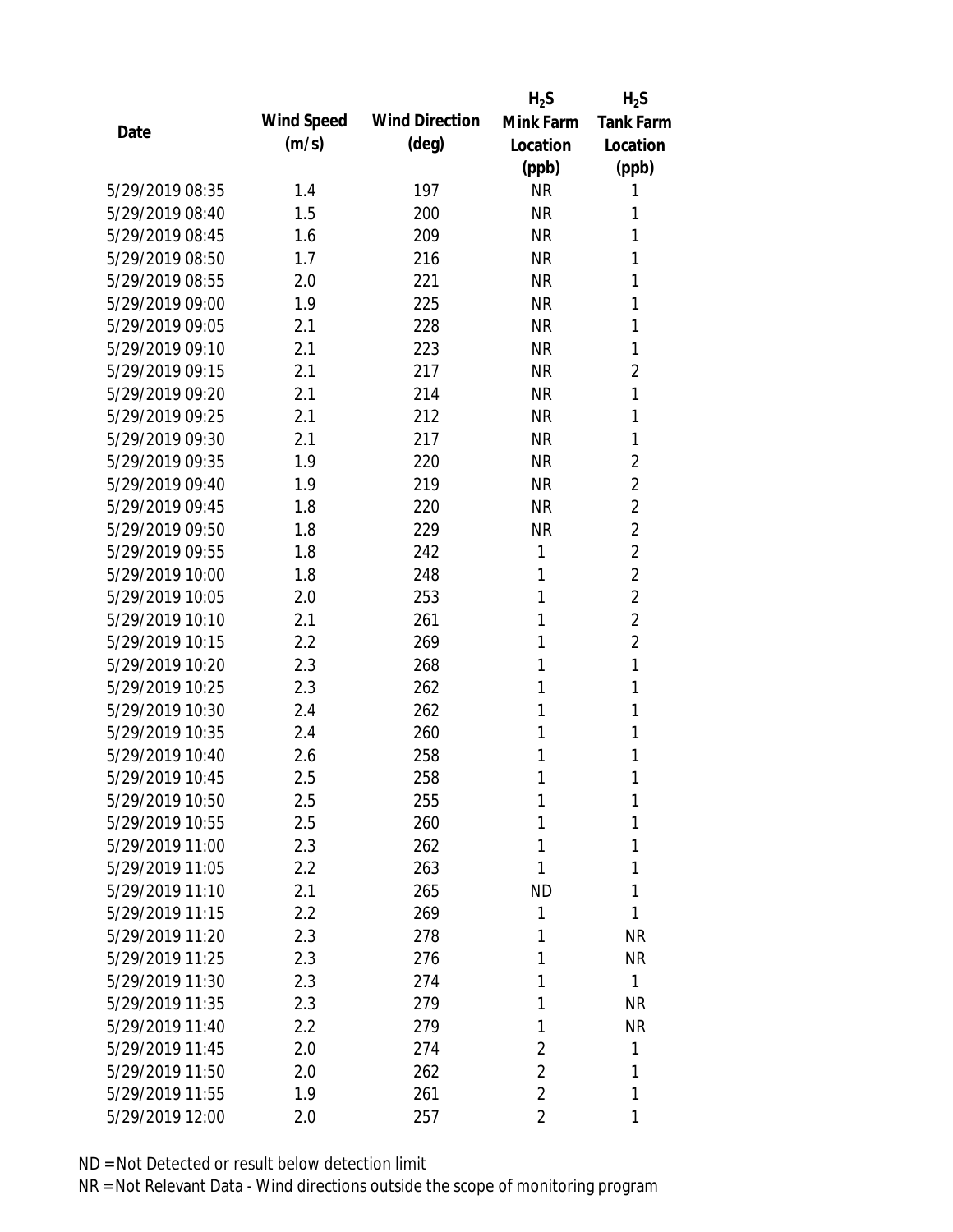|                 |            |                       | $H_2S$    | $H_2S$           |
|-----------------|------------|-----------------------|-----------|------------------|
| Date            | Wind Speed | <b>Wind Direction</b> | Mink Farm | <b>Tank Farm</b> |
|                 | (m/s)      | $(\text{deg})$        | Location  | Location         |
|                 |            |                       | (ppb)     | (ppb)            |
| 5/29/2019 12:05 | 1.9        | 249                   | 1         | 1                |
| 5/29/2019 12:10 | 1.9        | 244                   | 1         | 1                |
| 5/29/2019 12:15 | 2.1        | 244                   | 1         | 1                |
| 5/29/2019 12:20 | 2.1        | 242                   | 1         | 1                |
| 5/29/2019 12:25 | 2.1        | 239                   | 1         | 1                |
| 5/29/2019 12:30 | 2.0        | 240                   | 1         | 1                |
| 5/29/2019 12:35 | 2.0        | 243                   | 1         | 1                |
| 5/29/2019 12:40 | 2.1        | 246                   | 1         | 1                |
| 5/29/2019 12:45 | 2.1        | 243                   | 1         | 1                |
| 5/29/2019 12:50 | 2.3        | 243                   | 1         | 1                |
| 5/29/2019 12:55 | 2.4        | 245                   | 1         | 1                |
| 5/29/2019 13:00 | 2.4        | 246                   | 1         | 1                |
| 5/29/2019 13:05 | 2.5        | 244                   | 1         | 1                |
| 5/29/2019 13:10 | 2.3        | 246                   | 1         | 1                |
| 5/29/2019 13:15 | 2.3        | 242                   | 1         | 1                |
| 5/29/2019 13:20 | 2.0        | 242                   | 1         | 1                |
| 5/29/2019 13:25 | 1.8        | 240                   | 1         | 1                |
| 5/29/2019 13:30 | 1.8        | 233                   | 1         | 1                |
| 5/29/2019 13:35 | 1.7        | 234                   | 1         | 1                |
| 5/29/2019 13:40 | 1.8        | 236                   | 1         | 1                |
| 5/29/2019 13:45 | 1.6        | 244                   | 1         | 1                |
| 5/29/2019 13:50 | 1.8        | 245                   | 1         | 1                |
| 5/29/2019 13:55 | 1.9        | 240                   | 1         | 1                |
| 5/29/2019 14:00 | 1.8        | 245                   | 1         | <b>ND</b>        |
| 5/29/2019 14:05 | 1.8        | 255                   | 1         | <b>ND</b>        |
| 5/29/2019 14:10 | 1.7        | 255                   | 1         | 1                |
| 5/29/2019 14:15 | 1.9        | 253                   | 1         | 1                |
| 5/29/2019 14:20 | 2.0        | 256                   | 1         | 1                |
| 5/29/2019 14:25 | 2.0        | 262                   | 1         | 1                |
| 5/29/2019 14:30 | 2.0        | 267                   | <b>NR</b> | <b>NR</b>        |
| 5/29/2019 14:35 | 1.7        | 257                   | <b>NR</b> | <b>NR</b>        |
| 5/29/2019 14:40 | 1.7        | 264                   | <b>NR</b> | <b>NR</b>        |
| 5/29/2019 14:45 | 1.5        | 276                   | <b>NR</b> | NR               |
| 5/29/2019 14:50 | 1.4        | 292                   | <b>NR</b> | <b>NR</b>        |
| 5/29/2019 14:55 | 1.4        | 297                   | <b>NR</b> | <b>NR</b>        |
| 5/29/2019 15:00 | 1.3        | 290                   | <b>NR</b> | <b>NR</b>        |
| 5/29/2019 15:05 | 1.4        | 298                   | 1         | <b>NR</b>        |
| 5/29/2019 15:10 | 1.3        | 299                   | 1         | <b>NR</b>        |
| 5/29/2019 15:15 | 1.6        | 303                   | 1         | <b>NR</b>        |
| 5/29/2019 15:20 | 1.8        | 299                   | 1         | <b>NR</b>        |
| 5/29/2019 15:25 | 1.9        | 292                   | 1         | <b>NR</b>        |
| 5/29/2019 15:30 | 2.0        | 288                   | 1         | <b>NR</b>        |
|                 |            |                       |           |                  |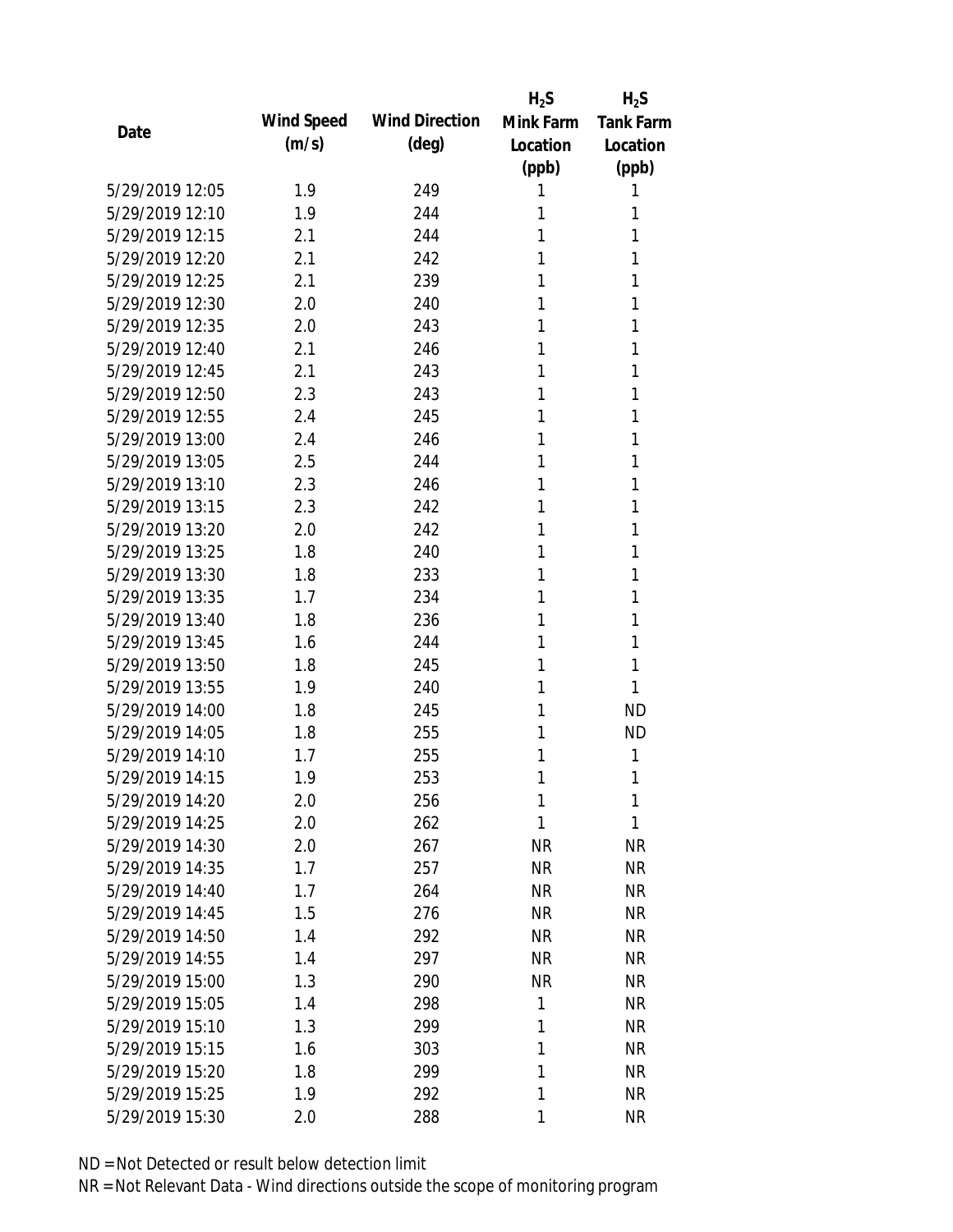|                 |            |                       | $H_2S$    | $H_2S$           |
|-----------------|------------|-----------------------|-----------|------------------|
| Date            | Wind Speed | <b>Wind Direction</b> | Mink Farm | <b>Tank Farm</b> |
|                 | (m/s)      | $(\text{deg})$        | Location  | Location         |
|                 |            |                       | (ppb)     | (ppb)            |
| 5/29/2019 15:35 | 2.2        | 273                   | 1         | 1                |
| 5/29/2019 15:40 | 2.3        | 265                   | 1         | 1                |
| 5/29/2019 15:45 | 2.1        | 258                   | 1         | 1                |
| 5/29/2019 15:50 | 1.9        | 249                   | 1         | 1                |
| 5/29/2019 15:55 | 1.9        | 248                   | 1         | 1                |
| 5/29/2019 16:00 | 2.1        | 249                   | 1         | 1                |
| 5/29/2019 16:05 | 2.0        | 253                   | 1         | $\overline{2}$   |
| 5/29/2019 16:10 | 2.2        | 258                   | 1         | 1                |
| 5/29/2019 16:15 | 2.4        | 261                   | 1         | 1                |
| 5/29/2019 16:20 | 2.5        | 264                   | 1         | 1                |
| 5/29/2019 16:25 | 2.5        | 267                   | 1         | 1                |
| 5/29/2019 16:30 | 2.4        | 268                   | 1         | 1                |
| 5/29/2019 16:35 | 2.2        | 271                   | 1         | 1                |
| 5/29/2019 16:40 | 2.1        | 270                   | 1         | 1                |
| 5/29/2019 16:45 | 2.1        | 260                   | 1         | 1                |
| 5/29/2019 16:50 | 2.0        | 260                   | 1         | 1                |
| 5/29/2019 16:55 | 1.9        | 256                   | 1         | 1                |
| 5/29/2019 17:00 | 1.9        | 254                   | 1         | 1                |
| 5/29/2019 17:05 | 2.0        | 250                   | 1         | 1                |
| 5/29/2019 17:10 | 1.9        | 244                   | 1         | 1                |
| 5/29/2019 17:15 | 1.8        | 251                   | 1         | 1                |
| 5/29/2019 17:20 | 1.9        | 258                   | 1         | 1                |
| 5/29/2019 17:25 | 1.8        | 266                   | 1         | 1                |
| 5/29/2019 17:30 | 1.6        | 272                   | 1         | 1                |
| 5/29/2019 17:35 | 1.6        | 287                   | 1         | <b>NR</b>        |
| 5/29/2019 17:40 | 1.6        | 300                   | 1         | <b>NR</b>        |
| 5/29/2019 17:45 | 1.5        | 301                   | 1         | <b>NR</b>        |
| 5/29/2019 17:50 | 1.4        | 292                   | 1         | <b>NR</b>        |
| 5/29/2019 17:55 | 1.4        | 285                   | 1         | <b>NR</b>        |
| 5/29/2019 18:00 | 1.5        | 276                   | 1         | <b>NR</b>        |
| 5/29/2019 18:05 | 1.4        | 264                   | 1         | 1                |
| 5/29/2019 18:10 | 1.4        | 264                   | 1         | 1                |
| 5/29/2019 18:15 | 1.4        | 260                   | 1         | 1                |
| 5/29/2019 18:20 | 1.5        | 261                   | 1         | 1                |
| 5/29/2019 18:25 | 1.5        | 264                   | 1         | 1                |
| 5/29/2019 18:30 | 1.6        | 259                   | 1         | 1                |
| 5/29/2019 18:35 | 1.7        | 251                   | 1         | 1                |
| 5/29/2019 18:40 | 1.7        | 238                   | 1         | 1                |
| 5/29/2019 18:45 | 1.7        | 228                   | <b>NR</b> | 1                |
| 5/29/2019 18:50 | 1.7        | 217                   | <b>NR</b> | 1                |
| 5/29/2019 18:55 | 1.6        | 208                   | <b>NR</b> | 1                |
| 5/29/2019 19:00 | 1.5        | 204                   | <b>NR</b> | 1                |
|                 |            |                       |           |                  |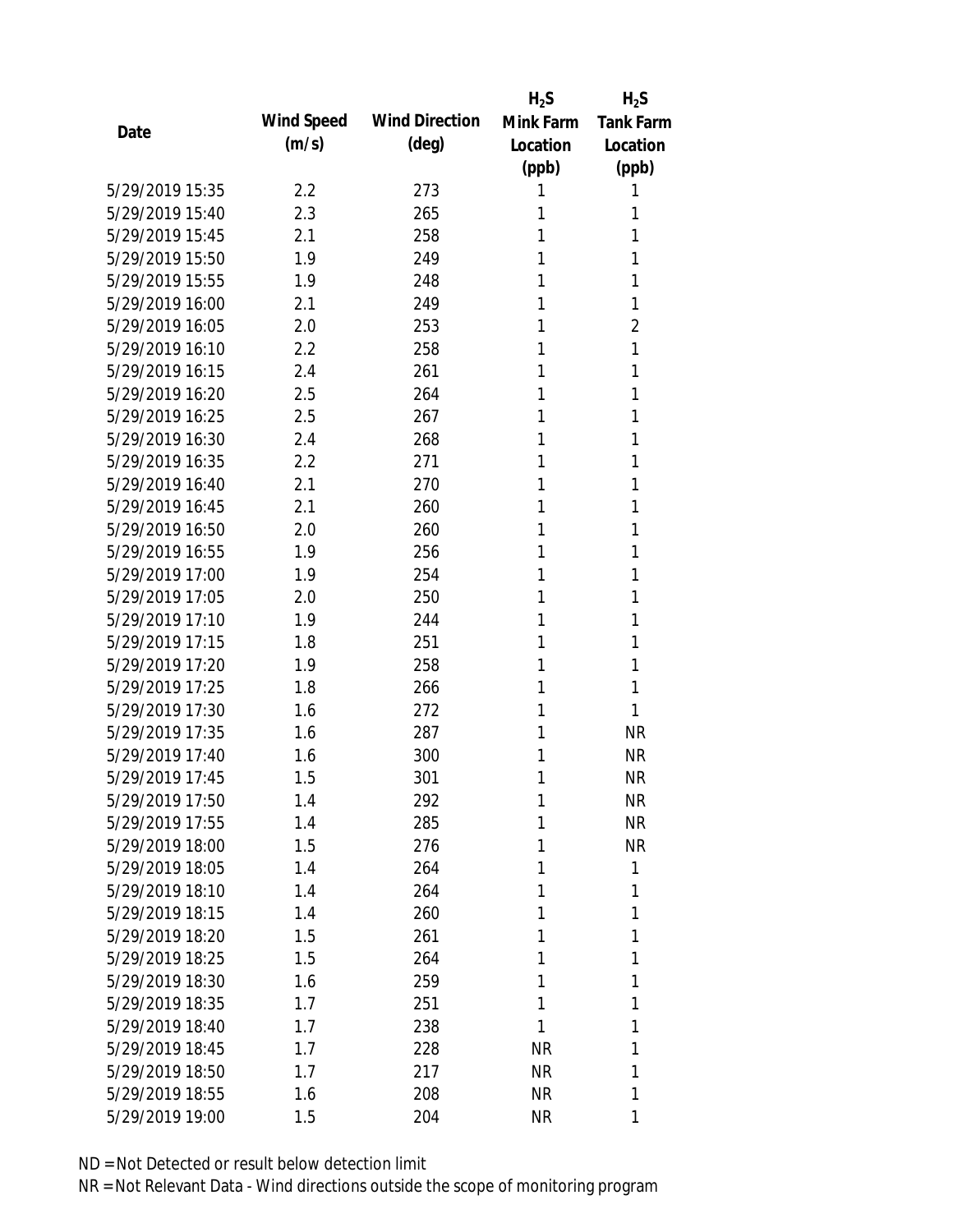|                 |            |                       | $H_2S$    | $H_2S$           |
|-----------------|------------|-----------------------|-----------|------------------|
| Date            | Wind Speed | <b>Wind Direction</b> | Mink Farm | <b>Tank Farm</b> |
|                 | (m/s)      | $(\text{deg})$        | Location  | Location         |
|                 |            |                       | (ppb)     | (ppb)            |
| 5/29/2019 19:05 | 1.5        | 200                   | <b>NR</b> | 1                |
| 5/29/2019 19:10 | 1.5        | 198                   | <b>NR</b> | 1                |
| 5/29/2019 19:15 | 1.4        | 196                   | <b>NR</b> | 1                |
| 5/29/2019 19:20 | 1.4        | 189                   | <b>NR</b> | <b>NR</b>        |
| 5/29/2019 19:25 | 1.6        | 162                   | <b>NR</b> | <b>NR</b>        |
| 5/29/2019 19:30 | 1.6        | 134                   | <b>NR</b> | <b>NR</b>        |
| 5/29/2019 19:35 | 1.8        | 111                   | <b>NR</b> | <b>NR</b>        |
| 5/29/2019 19:40 | 2.1        | 97                    | <b>NR</b> | <b>NR</b>        |
| 5/29/2019 19:45 | 2.3        | 94                    | <b>NR</b> | <b>NR</b>        |
| 5/29/2019 19:50 | 2.4        | 99                    | <b>NR</b> | <b>NR</b>        |
| 5/29/2019 19:55 | 2.5        | 100                   | <b>NR</b> | <b>NR</b>        |
| 5/29/2019 20:00 | 2.5        | 99                    | <b>NR</b> | <b>NR</b>        |
| 5/29/2019 20:05 | 2.4        | 98                    | <b>NR</b> | <b>NR</b>        |
| 5/29/2019 20:10 | 2.2        | 97                    | <b>NR</b> | <b>NR</b>        |
| 5/29/2019 20:15 | 2.2        | 96                    | <b>NR</b> | <b>NR</b>        |
| 5/29/2019 20:20 | 2.0        | 95                    | <b>NR</b> | <b>NR</b>        |
| 5/29/2019 20:25 | 2.0        | 93                    | <b>NR</b> | <b>NR</b>        |
| 5/29/2019 20:30 | 2.0        | 92                    | <b>NR</b> | <b>NR</b>        |
| 5/29/2019 20:35 | 2.0        | 92                    | <b>NR</b> | <b>NR</b>        |
| 5/29/2019 20:40 | 2.1        | 92                    | <b>NR</b> | <b>NR</b>        |
| 5/29/2019 20:45 | 2.2        | 92                    | <b>NR</b> | <b>NR</b>        |
| 5/29/2019 20:50 | 2.2        | 93                    | <b>NR</b> | <b>NR</b>        |
| 5/29/2019 20:55 | 2.1        | 94                    | <b>NR</b> | <b>NR</b>        |
| 5/29/2019 21:00 | 2.2        | 97                    | <b>NR</b> | <b>NR</b>        |
| 5/29/2019 21:05 | 2.3        | 99                    | <b>NR</b> | <b>NR</b>        |
| 5/29/2019 21:10 | 2.3        | 101                   | <b>NR</b> | <b>NR</b>        |
| 5/29/2019 21:15 | 2.3        | 103                   | <b>NR</b> | <b>NR</b>        |
| 5/29/2019 21:20 | 2.3        | 102                   | <b>NR</b> | <b>NR</b>        |
| 5/29/2019 21:25 | 2.3        | 102                   | <b>NR</b> | <b>NR</b>        |
| 5/29/2019 21:30 | 2.1        | 100                   | <b>NR</b> | <b>NR</b>        |
| 5/29/2019 21:35 | 1.9        | 98                    | <b>NR</b> | <b>NR</b>        |
| 5/29/2019 21:40 | 1.9        | 94                    | <b>NR</b> | <b>NR</b>        |
| 5/29/2019 21:45 | 1.7        | 92                    | <b>NR</b> | <b>NR</b>        |
| 5/29/2019 21:50 | 1.7        | 93                    | <b>NR</b> | <b>NR</b>        |
| 5/29/2019 21:55 | 1.8        | 95                    | <b>NR</b> | <b>NR</b>        |
| 5/29/2019 22:00 | 1.9        | 96                    | <b>NR</b> | <b>NR</b>        |
| 5/29/2019 22:05 | 2.0        | 96                    | <b>NR</b> | <b>NR</b>        |
| 5/29/2019 22:10 | 1.9        | 98                    | <b>NR</b> | <b>NR</b>        |
| 5/29/2019 22:15 | 1.9        | 96                    | <b>NR</b> | <b>NR</b>        |
| 5/29/2019 22:20 | 1.9        | 93                    | <b>NR</b> | <b>NR</b>        |
| 5/29/2019 22:25 | 1.8        | 90                    | <b>NR</b> | <b>NR</b>        |
| 5/29/2019 22:30 | 1.7        | 86                    | <b>NR</b> | <b>NR</b>        |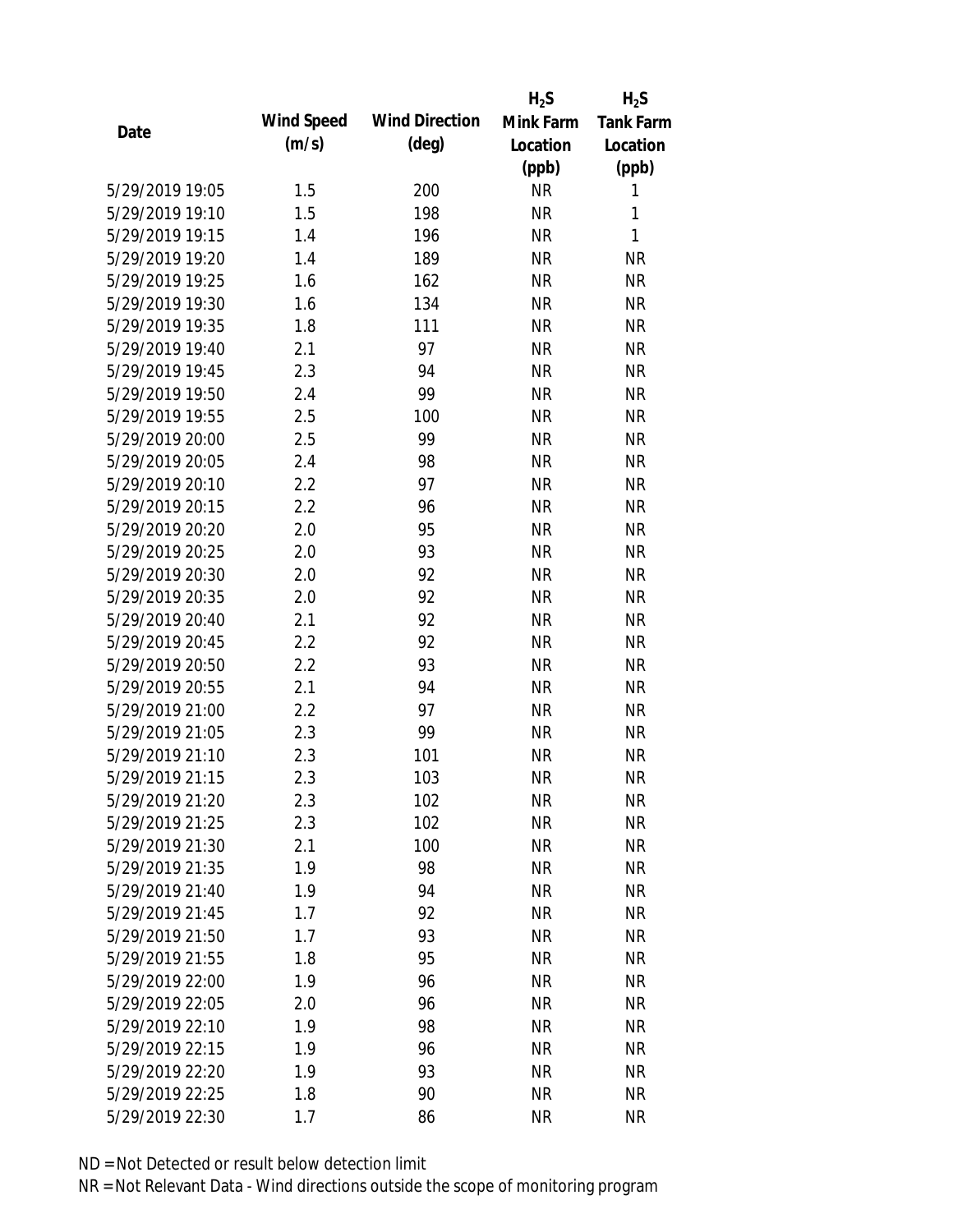|                 |            |                       | $H_2S$    | $H_2S$           |
|-----------------|------------|-----------------------|-----------|------------------|
|                 | Wind Speed | <b>Wind Direction</b> | Mink Farm | <b>Tank Farm</b> |
| Date            | (m/s)      | $(\text{deg})$        | Location  | Location         |
|                 |            |                       | (ppb)     | (ppb)            |
| 5/29/2019 22:35 | 1.7        | 84                    | <b>NR</b> | <b>NR</b>        |
| 5/29/2019 22:40 | 1.7        | 83                    | <b>NR</b> | <b>NR</b>        |
| 5/29/2019 22:45 | 1.8        | 86                    | <b>NR</b> | <b>NR</b>        |
| 5/29/2019 22:50 | 1.8        | 89                    | <b>NR</b> | <b>NR</b>        |
| 5/29/2019 22:55 | 1.8        | 88                    | <b>NR</b> | <b>NR</b>        |
| 5/29/2019 23:00 | 1.8        | 87                    | <b>NR</b> | <b>NR</b>        |
| 5/29/2019 23:05 | 1.7        | 88                    | <b>NR</b> | <b>NR</b>        |
| 5/29/2019 23:10 | 1.7        | 92                    | <b>NR</b> | <b>NR</b>        |
| 5/29/2019 23:15 | 1.7        | 93                    | <b>NR</b> | <b>NR</b>        |
| 5/29/2019 23:20 | 1.7        | 86                    | <b>NR</b> | <b>NR</b>        |
| 5/29/2019 23:25 | 1.5        | 82                    | <b>NR</b> | <b>NR</b>        |
| 5/29/2019 23:30 | 1.5        | 83                    | <b>NR</b> | <b>NR</b>        |
| 5/29/2019 23:35 | 1.6        | 81                    | <b>NR</b> | <b>NR</b>        |
| 5/29/2019 23:40 | 1.6        | 76                    | <b>NR</b> | <b>NR</b>        |
| 5/29/2019 23:45 | 1.6        | 77                    | <b>NR</b> | <b>NR</b>        |
| 5/29/2019 23:50 | 1.7        | 87                    | <b>NR</b> | <b>NR</b>        |
| 5/29/2019 23:55 | 2.0        | 96                    | <b>NR</b> | <b>NR</b>        |
| 5/29/2019 24:00 | 2.2        | 103                   | <b>NR</b> | <b>NR</b>        |
| 5/30/2019 00:05 | 2.3        | 110                   | <b>NR</b> | <b>NR</b>        |
| 5/30/2019 00:10 | 2.4        | 116                   | <b>NR</b> | <b>NR</b>        |
| 5/30/2019 00:15 | 2.5        | 119                   | <b>NR</b> | <b>NR</b>        |
| 5/30/2019 00:20 | 2.5        | 120                   | <b>NR</b> | <b>NR</b>        |
| 5/30/2019 00:25 | 2.5        | 119                   | <b>NR</b> | <b>NR</b>        |
| 5/30/2019 00:30 | 2.4        | 117                   | <b>NR</b> | <b>NR</b>        |
| 5/30/2019 00:35 | 2.2        | 114                   | <b>NR</b> | <b>NR</b>        |
| 5/30/2019 00:40 | 2.1        | 109                   | <b>NR</b> | <b>NR</b>        |
| 5/30/2019 00:45 | 2.0        | 105                   | <b>NR</b> | <b>NR</b>        |
| 5/30/2019 00:50 | 1.9        | 101                   | <b>NR</b> | <b>NR</b>        |
| 5/30/2019 00:55 | 1.8        | 100                   | <b>NR</b> | <b>NR</b>        |
| 5/30/2019 01:00 | 1.8        | 102                   | <b>NR</b> | <b>NR</b>        |
| 5/30/2019 01:05 | 2.0        | 107                   | <b>NR</b> | <b>NR</b>        |
| 5/30/2019 01:10 | 2.4        | 114                   | <b>NR</b> | <b>NR</b>        |
| 5/30/2019 01:15 | 2.8        | 122                   | <b>NR</b> | <b>NR</b>        |
| 5/30/2019 01:20 | 3.1        | 131                   | <b>NR</b> | <b>NR</b>        |
| 5/30/2019 01:25 | 3.3        | 137                   | <b>NR</b> | <b>NR</b>        |
| 5/30/2019 01:30 | 3.5        | 142                   | <b>NR</b> | <b>NR</b>        |
| 5/30/2019 01:35 | 3.7        | 146                   | <b>NR</b> | <b>NR</b>        |
| 5/30/2019 01:40 | 3.6        | 151                   | <b>NR</b> | <b>NR</b>        |
| 5/30/2019 01:45 | 3.6        | 154                   | <b>NR</b> | <b>NR</b>        |
| 5/30/2019 01:50 | 3.7        | 156                   | <b>NR</b> | <b>NR</b>        |
| 5/30/2019 01:55 | 3.7        | 157                   | <b>NR</b> | <b>NR</b>        |
| 5/30/2019 02:00 | 3.7        | 160                   | <b>NR</b> | <b>NR</b>        |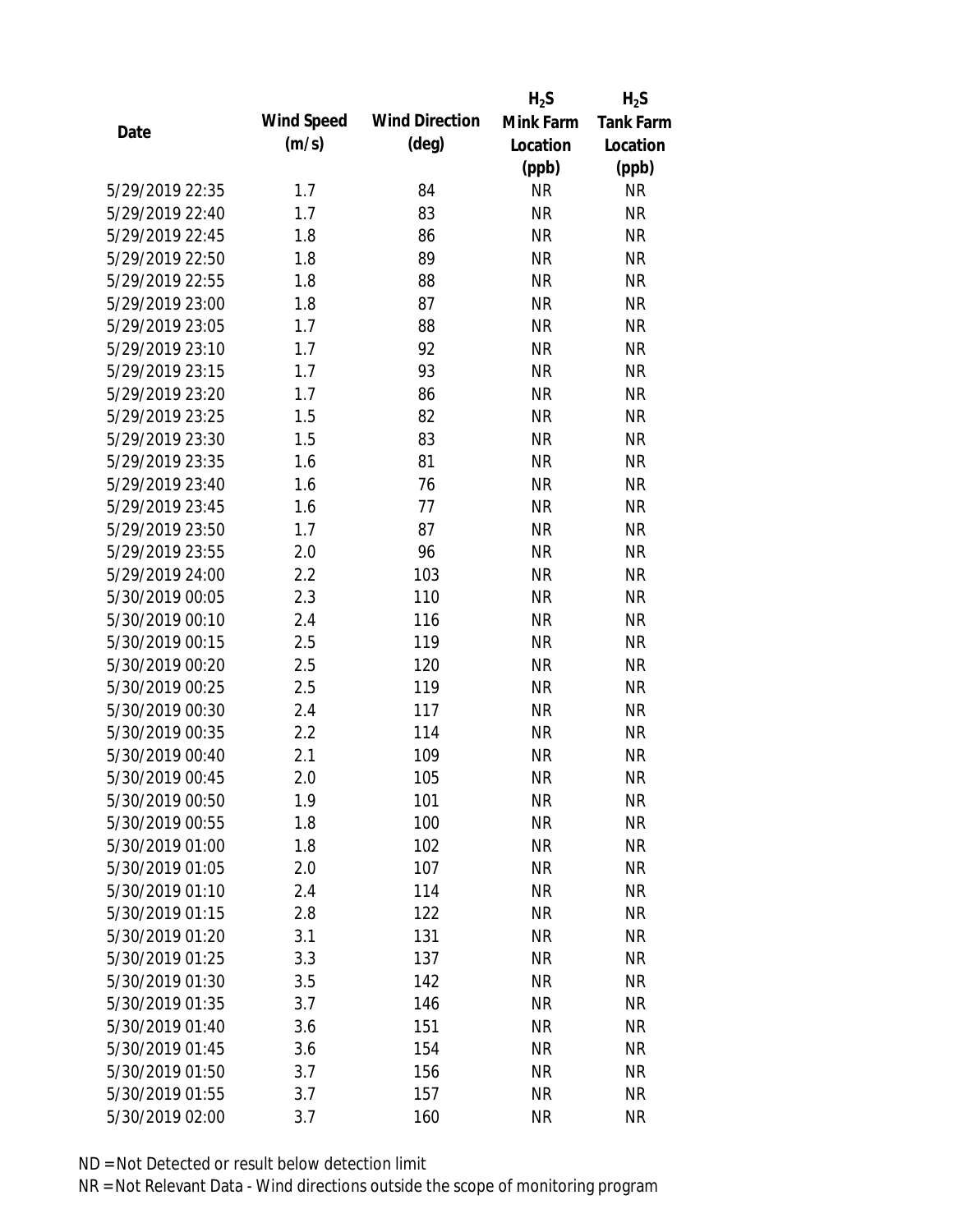|                 |            |                       | $H_2S$         | $H_2S$           |
|-----------------|------------|-----------------------|----------------|------------------|
| Date            | Wind Speed | <b>Wind Direction</b> | Mink Farm      | <b>Tank Farm</b> |
|                 | (m/s)      | $(\text{deg})$        | Location       | Location         |
|                 |            |                       | (ppb)          | (ppb)            |
| 5/30/2019 02:05 | 3.7        | 164                   | <b>NR</b>      | <b>NR</b>        |
| 5/30/2019 02:10 | 3.7        | 171                   | <b>NR</b>      | 1                |
| 5/30/2019 02:15 | 3.5        | 181                   | <b>NR</b>      | 1                |
| 5/30/2019 02:20 | 3.7        | 188                   | <b>NR</b>      | 1                |
| 5/30/2019 02:25 | 4.0        | 198                   | <b>NR</b>      | 1                |
| 5/30/2019 02:30 | 4.2        | 203                   | <b>NR</b>      | $\overline{2}$   |
| 5/30/2019 02:35 | 4.1        | 215                   | <b>NR</b>      | 1                |
| 5/30/2019 02:40 | 4.2        | 230                   | <b>NR</b>      | <b>NR</b>        |
| 5/30/2019 02:45 | 4.3        | 249                   | <b>NR</b>      | <b>NR</b>        |
| 5/30/2019 02:50 | 4.0        | 268                   | <b>NR</b>      | <b>NR</b>        |
| 5/30/2019 02:55 | 3.4        | 275                   | <b>NR</b>      | <b>NR</b>        |
| 5/30/2019 03:00 | 3.0        | 276                   | <b>NR</b>      | <b>NR</b>        |
| 5/30/2019 03:05 | 2.8        | 262                   | <b>NR</b>      | <b>NR</b>        |
| 5/30/2019 03:10 | 2.4        | 250                   | <b>NR</b>      | <b>NR</b>        |
| 5/30/2019 03:15 | 2.2        | 245                   | <b>NR</b>      | <b>NR</b>        |
| 5/30/2019 03:20 | 2.1        | 247                   | $\overline{2}$ | 1                |
| 5/30/2019 03:25 | 2.3        | 258                   | <b>NR</b>      | <b>NR</b>        |
| 5/30/2019 03:30 | 2.4        | 280                   | <b>NR</b>      | <b>NR</b>        |
| 5/30/2019 03:35 | 2.8        | 298                   | 1              | <b>NR</b>        |
| 5/30/2019 03:40 | 3.0        | 305                   | 1              | <b>NR</b>        |
| 5/30/2019 03:45 | 3.2        | 310                   | 1              | <b>NR</b>        |
| 5/30/2019 03:50 | 3.3        | 315                   | 1              | <b>NR</b>        |
| 5/30/2019 03:55 | 3.2        | 316                   | 1              | <b>NR</b>        |
| 5/30/2019 04:00 | 3.3        | 316                   | 1              | <b>NR</b>        |
| 5/30/2019 04:05 | 3.6        | 316                   | 1              | <b>NR</b>        |
| 5/30/2019 04:10 | 4.0        | 319                   | $\overline{2}$ | <b>NR</b>        |
| 5/30/2019 04:15 | 4.3        | 322                   | $\overline{2}$ | <b>NR</b>        |
| 5/30/2019 04:20 | 4.4        | 323                   | $\overline{2}$ | <b>NR</b>        |
| 5/30/2019 04:25 | 4.6        | 325                   | $\overline{2}$ | <b>NR</b>        |
| 5/30/2019 04:30 | 4.6        | 324                   | 1              | <b>NR</b>        |
| 5/30/2019 04:35 | 4.5        | 322                   | 1              | <b>NR</b>        |
| 5/30/2019 04:40 | 4.3        | 322                   | 1              | <b>NR</b>        |
| 5/30/2019 04:45 | 4.1        | 322                   | 1              | <b>NR</b>        |
| 5/30/2019 04:50 | 4.2        | 322                   | 1              | <b>NR</b>        |
| 5/30/2019 04:55 | 4.5        | 323                   | 1              | <b>NR</b>        |
| 5/30/2019 05:00 | 4.7        | 324                   | 1              | <b>NR</b>        |
| 5/30/2019 05:05 | 4.6        | 325                   | $\overline{2}$ | <b>NR</b>        |
| 5/30/2019 05:10 | 4.5        | 327                   | $\overline{2}$ | <b>NR</b>        |
| 5/30/2019 05:15 | 4.2        | 329                   | 1              | <b>NR</b>        |
| 5/30/2019 05:20 | 3.8        | 332                   | 1              | <b>NR</b>        |
| 5/30/2019 05:25 | 3.2        | 341                   | 1              | <b>NR</b>        |
| 5/30/2019 05:30 | 2.6        | 350                   | 1              | <b>NR</b>        |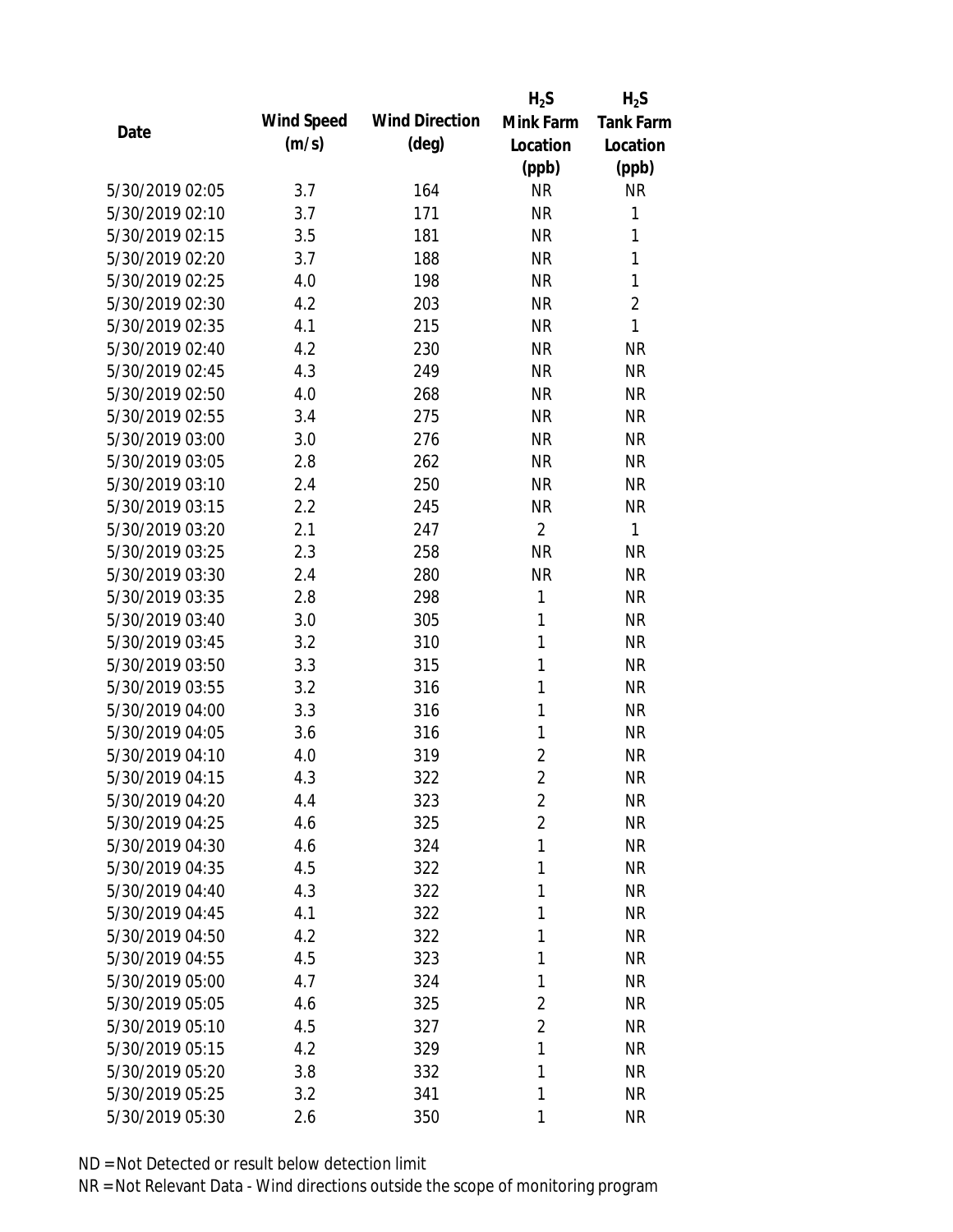|                 |            |                       | $H_2S$    | $H_2S$           |
|-----------------|------------|-----------------------|-----------|------------------|
| Date            | Wind Speed | <b>Wind Direction</b> | Mink Farm | <b>Tank Farm</b> |
|                 | (m/s)      | $(\text{deg})$        | Location  | Location         |
|                 |            |                       | (ppb)     | (ppb)            |
| 5/30/2019 05:35 | 2.2        | 4                     | <b>NR</b> | <b>NR</b>        |
| 5/30/2019 05:40 | 1.8        | 28                    | <b>NR</b> | <b>NR</b>        |
| 5/30/2019 05:45 | 1.7        | 56                    | <b>NR</b> | <b>NR</b>        |
| 5/30/2019 05:50 | 1.9        | 77                    | <b>NR</b> | <b>NR</b>        |
| 5/30/2019 05:55 | 2.2        | 95                    | <b>NR</b> | <b>NR</b>        |
| 5/30/2019 06:00 | 2.4        | 110                   | <b>NR</b> | <b>NR</b>        |
| 5/30/2019 06:05 | 2.7        | 124                   | <b>NR</b> | <b>NR</b>        |
| 5/30/2019 06:10 | 2.6        | 140                   | <b>NR</b> | <b>NR</b>        |
| 5/30/2019 06:15 | 2.3        | 146                   | <b>NR</b> | <b>NR</b>        |
| 5/30/2019 06:20 | 2.0        | 149                   | <b>NR</b> | <b>NR</b>        |
| 5/30/2019 06:25 | 1.8        | 144                   | <b>NR</b> | <b>NR</b>        |
| 5/30/2019 06:30 | 1.9        | 132                   | <b>NR</b> | <b>NR</b>        |
| 5/30/2019 06:35 | 1.8        | 104                   | <b>NR</b> | <b>NR</b>        |
| 5/30/2019 06:40 | 1.8        | 82                    | <b>NR</b> | <b>NR</b>        |
| 5/30/2019 06:45 | 1.8        | 78                    | <b>NR</b> | <b>NR</b>        |
| 5/30/2019 06:50 | 1.8        | 84                    | <b>NR</b> | <b>NR</b>        |
| 5/30/2019 06:55 | 1.7        | 98                    | <b>NR</b> | <b>NR</b>        |
| 5/30/2019 07:00 | 1.3        | 104                   | <b>NR</b> | <b>NR</b>        |
| 5/30/2019 07:05 | 1.2        | 111                   | <b>NR</b> | <b>NR</b>        |
| 5/30/2019 07:10 | 1.4        | 142                   | <b>NR</b> | <b>NR</b>        |
| 5/30/2019 07:15 | 1.8        | 165                   | <b>NR</b> | <b>NR</b>        |
| 5/30/2019 07:20 | 2.1        | 180                   | <b>NR</b> | <b>NR</b>        |
| 5/30/2019 07:25 | 2.3        | 194                   | <b>NR</b> | <b>NR</b>        |
| 5/30/2019 07:30 | 2.7        | 210                   | <b>NR</b> | <b>NR</b>        |
| 5/30/2019 07:35 | 3.3        | 219                   | <b>NR</b> | 1                |
| 5/30/2019 07:40 | 3.8        | 221                   | <b>NR</b> | 1                |
| 5/30/2019 07:45 | 3.8        | 220                   | <b>NR</b> | $\mathbf{1}$     |
| 5/30/2019 07:50 | 3.9        | 217                   | <b>NR</b> | 1                |
| 5/30/2019 07:55 | 3.9        | 218                   | NR        | 1                |
| 5/30/2019 08:00 | 3.8        | 219                   | NR        | 1                |
| 5/30/2019 08:05 | 3.7        | 218                   | <b>NR</b> | 1                |
| 5/30/2019 08:10 | 3.5        | 217                   | NR        | 1                |
| 5/30/2019 08:15 | 3.4        | 217                   | NR        | 1                |
| 5/30/2019 08:20 | 3.5        | 217                   | <b>NR</b> | 1                |
| 5/30/2019 08:25 | 3.6        | 215                   | NR        | 1                |
| 5/30/2019 08:30 | 3.6        | 212                   | <b>NR</b> | 1                |
| 5/30/2019 08:35 | 3.6        | 209                   | NR        | 1                |
| 5/30/2019 08:40 | 3.8        | 207                   | NR        | 1                |
| 5/30/2019 08:45 | 3.9        | 205                   | NR        | 1                |
| 5/30/2019 08:50 | 3.9        | 205                   | <b>NR</b> | 1                |
| 5/30/2019 08:55 | 3.8        | 206                   | <b>NR</b> | 1                |
| 5/30/2019 09:00 | 3.7        | 209                   | <b>NR</b> | 1                |
|                 |            |                       |           |                  |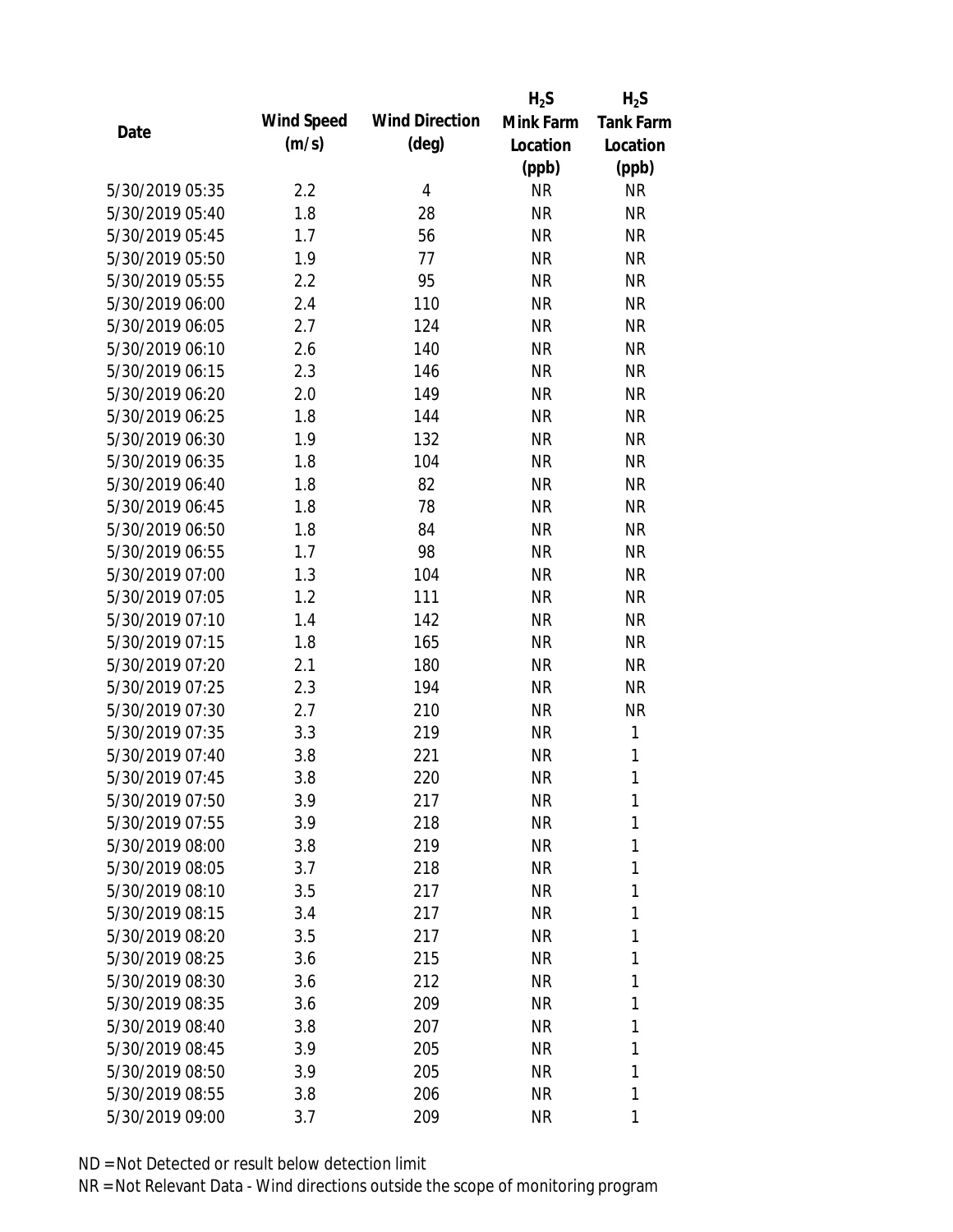|                 |            |                       | $H_2S$    | $H_2S$           |
|-----------------|------------|-----------------------|-----------|------------------|
| Date            | Wind Speed | <b>Wind Direction</b> | Mink Farm | <b>Tank Farm</b> |
|                 | (m/s)      | (deg)                 | Location  | Location         |
|                 |            |                       | (ppb)     | (ppb)            |
| 5/30/2019 09:05 | 3.7        | 211                   | <b>NR</b> | 1                |
| 5/30/2019 09:10 | 3.7        | 213                   | <b>NR</b> | 1                |
| 5/30/2019 09:15 | 3.5        | 216                   | <b>NR</b> | 1                |
| 5/30/2019 09:20 | 3.7        | 216                   | <b>NR</b> | 1                |
| 5/30/2019 09:25 | 4.1        | 217                   | <b>NR</b> | 1                |
| 5/30/2019 09:30 | 4.2        | 222                   | <b>NR</b> | 1                |
| 5/30/2019 09:35 | 4.3        | 229                   | <b>NR</b> | 1                |
| 5/30/2019 09:40 | 4.4        | 236                   | 1         | 1                |
| 5/30/2019 09:45 | 4.8        | 243                   | 1         | 1                |
| 5/30/2019 09:50 | 4.6        | 251                   | 1         | 1                |
| 5/30/2019 09:55 | 4.5        | 258                   | 1         | 1                |
| 5/30/2019 10:00 | 4.3        | 261                   | 1         | 1                |
| 5/30/2019 10:05 | 4.4        | 261                   | 1         | 1                |
| 5/30/2019 10:10 | 4.5        | 258                   | 1         | 1                |
| 5/30/2019 10:15 | 4.3        | 260                   | 1         | 1                |
| 5/30/2019 10:20 | 4.2        | 261                   | 1         | 1                |
| 5/30/2019 10:25 | 4.1        | 262                   | 1         | 1                |
| 5/30/2019 10:30 | 4.3        | 262                   | 1         | 1                |
| 5/30/2019 10:35 | 4.2        | 262                   | 1         | 1                |
| 5/30/2019 10:40 | 4.1        | 267                   | 1         | 1                |
| 5/30/2019 10:45 | 4.3        | 264                   | 1         | 1                |
| 5/30/2019 10:50 | 4.5        | 263                   | 1         | 1                |
| 5/30/2019 10:55 | 4.5        | 260                   | 1         | 1                |
| 5/30/2019 11:00 | 4.4        | 258                   | 1         | 1                |
| 5/30/2019 11:05 | 4.6        | 258                   | 1         | 1                |
| 5/30/2019 11:10 | 4.6        | 256                   | 1         | 1                |
| 5/30/2019 11:15 | 4.3        | 258                   | 1         | 1                |
| 5/30/2019 11:20 | 4.2        | 258                   | 1         | 1                |
| 5/30/2019 11:25 | 4.4        | 257                   | 1         | 1                |
| 5/30/2019 11:30 | 4.3        | 258                   | 1         | 1                |
| 5/30/2019 11:35 | 4.2        | 259                   | 1         | 1                |
| 5/30/2019 11:40 | 4.0        | 261                   | 1         | 1                |
| 5/30/2019 11:45 | 4.0        | 261                   | 1         | 1                |
| 5/30/2019 11:50 | 3.8        | 262                   | 1         | 1                |
| 5/30/2019 11:55 | 3.7        | 263                   | 1         | 1                |
| 5/30/2019 12:00 | 3.7        | 264                   | 1         | 1                |
| 5/30/2019 12:05 | 3.9        | 262                   | 1         | 1                |
| 5/30/2019 12:10 | 4.0        | 258                   | 1         | 1                |
| 5/30/2019 12:15 | 4.1        | 255                   | 1         | 1                |
| 5/30/2019 12:20 | 4.2        | 253                   | 1         | 1                |
| 5/30/2019 12:25 | 4.3        | 249                   | 1         | 1                |
| 5/30/2019 12:30 | 4.2        | 247                   | 1         | 1                |
|                 |            |                       |           |                  |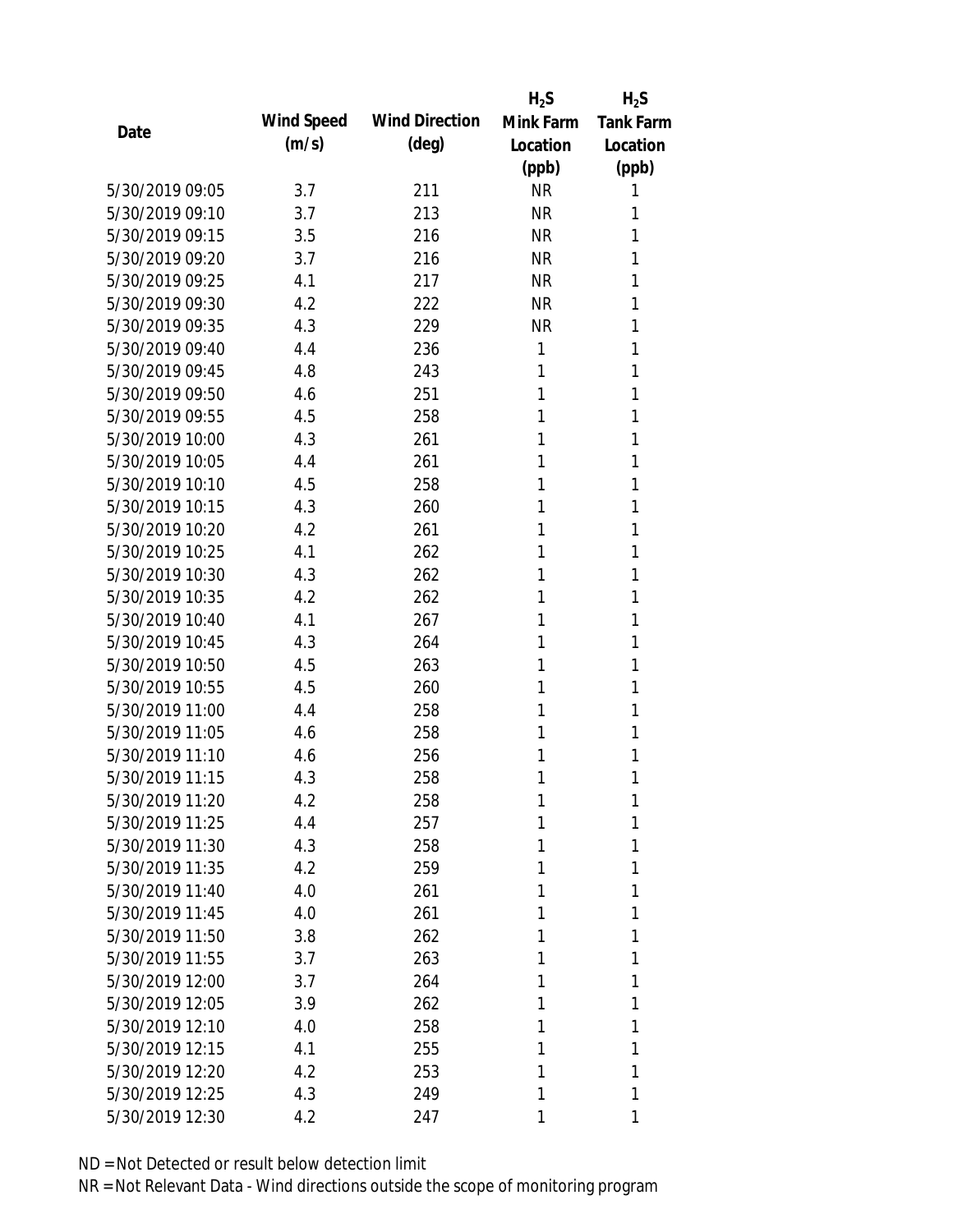|                 |            |                       | $H_2S$    | $H_2S$           |
|-----------------|------------|-----------------------|-----------|------------------|
| Date            | Wind Speed | <b>Wind Direction</b> | Mink Farm | <b>Tank Farm</b> |
|                 | (m/s)      | $(\text{deg})$        | Location  | Location         |
|                 |            |                       | (ppb)     | (ppb)            |
| 5/30/2019 12:35 | 4.0        | 245                   | 1         | 1                |
| 5/30/2019 12:40 | 3.9        | 250                   | 1         | 1                |
| 5/30/2019 12:45 | 3.7        | 255                   | 1         | 1                |
| 5/30/2019 12:50 | 3.6        | 261                   | 1         | 1                |
| 5/30/2019 12:55 | 3.5        | 266                   | 1         | 1                |
| 5/30/2019 13:00 | 3.4        | 266                   | 1         | 1                |
| 5/30/2019 13:05 | 3.3        | 270                   | 1         | 1                |
| 5/30/2019 13:10 | 3.1        | 264                   | 1         | 1                |
| 5/30/2019 13:15 | 3.0        | 265                   | 1         | 1                |
| 5/30/2019 13:20 | 2.8        | 264                   | 1         | 1                |
| 5/30/2019 13:25 | 2.8        | 266                   | 1         | 1                |
| 5/30/2019 13:30 | 2.7        | 270                   | 1         | 1                |
| 5/30/2019 13:35 | 2.8        | 281                   | 1         | <b>NR</b>        |
| 5/30/2019 13:40 | 2.7        | 287                   | 1         | <b>NR</b>        |
| 5/30/2019 13:45 | 2.8        | 283                   | 1         | <b>NR</b>        |
| 5/30/2019 13:50 | 2.7        | 287                   | 1         | <b>NR</b>        |
| 5/30/2019 13:55 | 2.4        | 286                   | 1         | <b>NR</b>        |
| 5/30/2019 14:00 | 2.5        | 280                   | 1         | <b>NR</b>        |
| 5/30/2019 14:05 | 2.4        | 267                   | 1         | 1                |
| 5/30/2019 14:10 | 2.4        | 266                   | 1         | 1                |
| 5/30/2019 14:15 | 2.2        | 272                   | 1         | 1                |
| 5/30/2019 14:20 | 2.4        | 266                   | 1         | 1                |
| 5/30/2019 14:25 | 2.5        | 265                   | 1         | 1                |
| 5/30/2019 14:30 | 2.5        | 271                   | 1         | 1                |
| 5/30/2019 14:35 | 2.5        | 277                   | 1         | <b>NR</b>        |
| 5/30/2019 14:40 | 2.5        | 277                   | 1         | <b>NR</b>        |
| 5/30/2019 14:45 | 2.6        | 274                   | 1         | 1                |
| 5/30/2019 14:50 | 2.5        | 275                   | 1         | 1                |
| 5/30/2019 14:55 | 2.5        | 279                   | 1         | <b>NR</b>        |
| 5/30/2019 15:00 | 2.6        | 279                   | 1         | <b>NR</b>        |
| 5/30/2019 15:05 | 2.6        | 281                   | 1         | <b>NR</b>        |
| 5/30/2019 15:10 | 2.6        | 284                   | 1         | <b>NR</b>        |
| 5/30/2019 15:15 | 2.6        | 286                   | 1         | <b>NR</b>        |
| 5/30/2019 15:20 | 2.6        | 291                   | 1         | <b>NR</b>        |
| 5/30/2019 15:25 | 2.5        | 293                   | 1         | <b>NR</b>        |
| 5/30/2019 15:30 | 2.4        | 290                   | 1         | <b>NR</b>        |
| 5/30/2019 15:35 | 2.3        | 286                   | 1         | <b>NR</b>        |
| 5/30/2019 15:40 | 2.1        | 286                   | 1         | <b>NR</b>        |
| 5/30/2019 15:45 | 2.1        | 292                   | 1         | <b>NR</b>        |
| 5/30/2019 15:50 | 2.0        | 292                   | 1         | <b>NR</b>        |
| 5/30/2019 15:55 | 1.9        | 292                   | 1         | <b>NR</b>        |
| 5/30/2019 16:00 | 1.9        | 293                   | 1         | <b>NR</b>        |
|                 |            |                       |           |                  |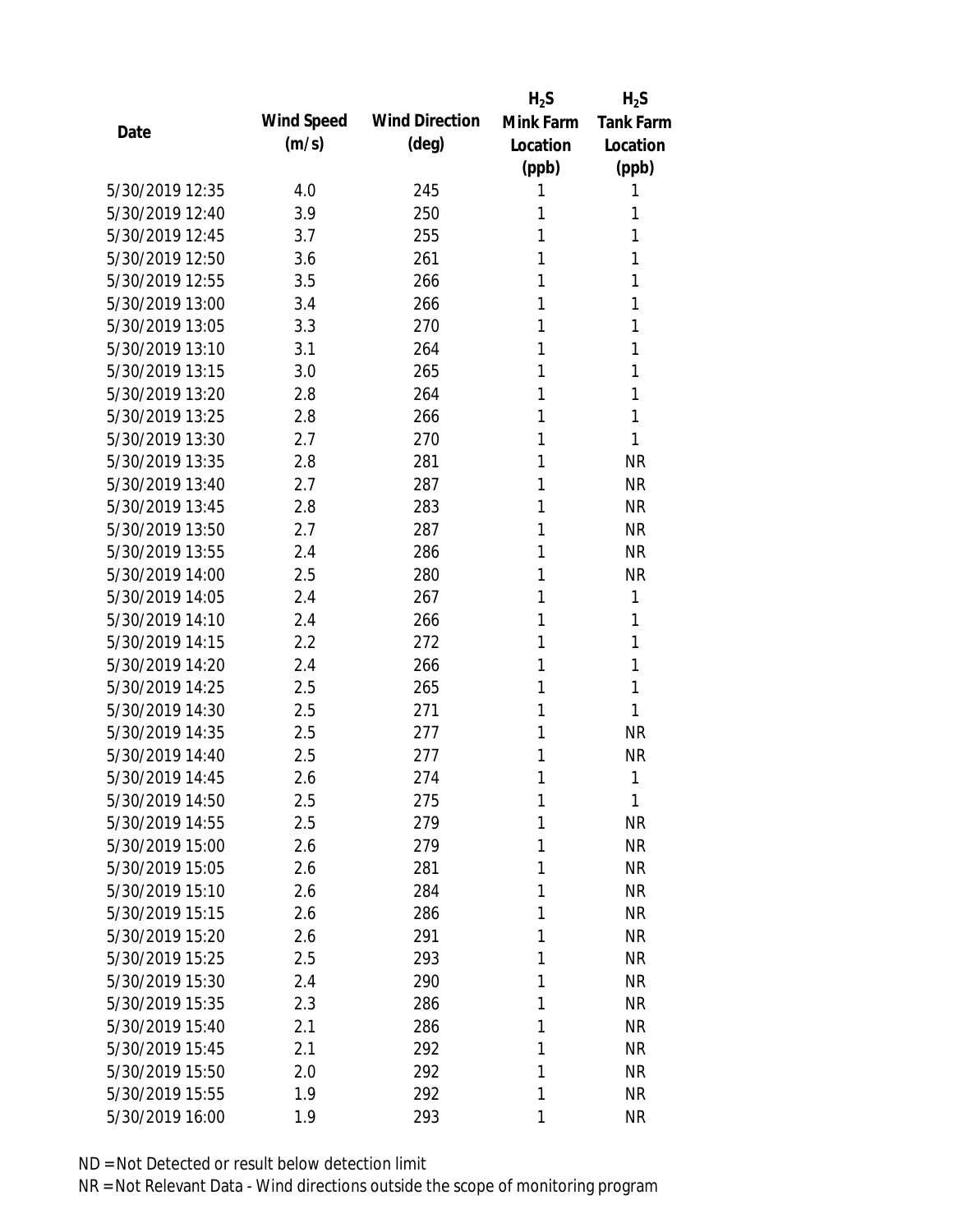|                 |            |                       | $H_2S$    | $H_2S$           |
|-----------------|------------|-----------------------|-----------|------------------|
| Date            | Wind Speed | <b>Wind Direction</b> | Mink Farm | <b>Tank Farm</b> |
|                 | (m/s)      | $(\text{deg})$        | Location  | Location         |
|                 |            |                       | (ppb)     | (ppb)            |
| 5/30/2019 16:05 | 1.9        | 294                   | 1         | <b>NR</b>        |
| 5/30/2019 16:10 | 2.0        | 290                   | 1         | <b>NR</b>        |
| 5/30/2019 16:15 | 2.0        | 276                   | 1         | <b>NR</b>        |
| 5/30/2019 16:20 | 2.0        | 266                   | <b>NR</b> | <b>NR</b>        |
| 5/30/2019 16:25 | 2.2        | 262                   | 1         | 1                |
| 5/30/2019 16:30 | 2.4        | 265                   | 1         | 1                |
| 5/30/2019 16:35 | 2.4        | 262                   | 1         | 1                |
| 5/30/2019 16:40 | 2.5        | 260                   | 1         | 1                |
| 5/30/2019 16:45 | 2.5        | 264                   | 1         | 1                |
| 5/30/2019 16:50 | 2.7        | 269                   | 1         | 1                |
| 5/30/2019 16:55 | 2.6        | 266                   | 1         | 1                |
| 5/30/2019 17:00 | 2.5        | 261                   | 1         | 1                |
| 5/30/2019 17:05 | 2.5        | 262                   | 1         | 1                |
| 5/30/2019 17:10 | 2.6        | 264                   | 1         | 1                |
| 5/30/2019 17:15 | 2.4        | 266                   | 1         | 1                |
| 5/30/2019 17:20 | 2.4        | 264                   | 1         | 1                |
| 5/30/2019 17:25 | 2.3        | 268                   | 1         | 1                |
| 5/30/2019 17:30 | 2.5        | 278                   | 1         | <b>NR</b>        |
| 5/30/2019 17:35 | 2.3        | 281                   | 1         | <b>NR</b>        |
| 5/30/2019 17:40 | 2.1        | 281                   | 1         | <b>NR</b>        |
| 5/30/2019 17:45 | 2.1        | 280                   | 1         | <b>NR</b>        |
| 5/30/2019 17:50 | 2.0        | 284                   | 1         | <b>NR</b>        |
| 5/30/2019 17:55 | 2.0        | 285                   | 1         | <b>NR</b>        |
| 5/30/2019 18:00 | 1.8        | 283                   | 1         | <b>NR</b>        |
| 5/30/2019 18:05 | 1.9        | 288                   | 1         | <b>NR</b>        |
| 5/30/2019 18:10 | 2.0        | 298                   | 1         | <b>NR</b>        |
| 5/30/2019 18:15 | 2.1        | 305                   | 1         | <b>NR</b>        |
| 5/30/2019 18:20 | 1.9        | 316                   | 1         | <b>NR</b>        |
| 5/30/2019 18:25 | 2.0        | 329                   | 1         | <b>NR</b>        |
| 5/30/2019 18:30 | 1.9        | 332                   | 1         | <b>NR</b>        |
| 5/30/2019 18:35 | 1.9        | 338                   | 1         | <b>NR</b>        |
| 5/30/2019 18:40 | 1.8        | 337                   | 1         | <b>NR</b>        |
| 5/30/2019 18:45 | 1.8        | 342                   | 1         | <b>NR</b>        |
| 5/30/2019 18:50 | 1.8        | 343                   | 1         | <b>NR</b>        |
| 5/30/2019 18:55 | 1.9        | 340                   | 1         | <b>NR</b>        |
| 5/30/2019 19:00 | 2.0        | 342                   | 1         | <b>NR</b>        |
| 5/30/2019 19:05 | 2.0        | 351                   | 1         | <b>NR</b>        |
| 5/30/2019 19:10 | 2.1        | $\overline{4}$        | <b>NR</b> | <b>NR</b>        |
| 5/30/2019 19:15 | 2.1        | 17                    | <b>NR</b> | <b>NR</b>        |
| 5/30/2019 19:20 | 2.2        | 33                    | <b>NR</b> | <b>NR</b>        |
| 5/30/2019 19:25 | 2.2        | 54                    | <b>NR</b> | <b>NR</b>        |
| 5/30/2019 19:30 | 2.3        | 70                    | <b>NR</b> | <b>NR</b>        |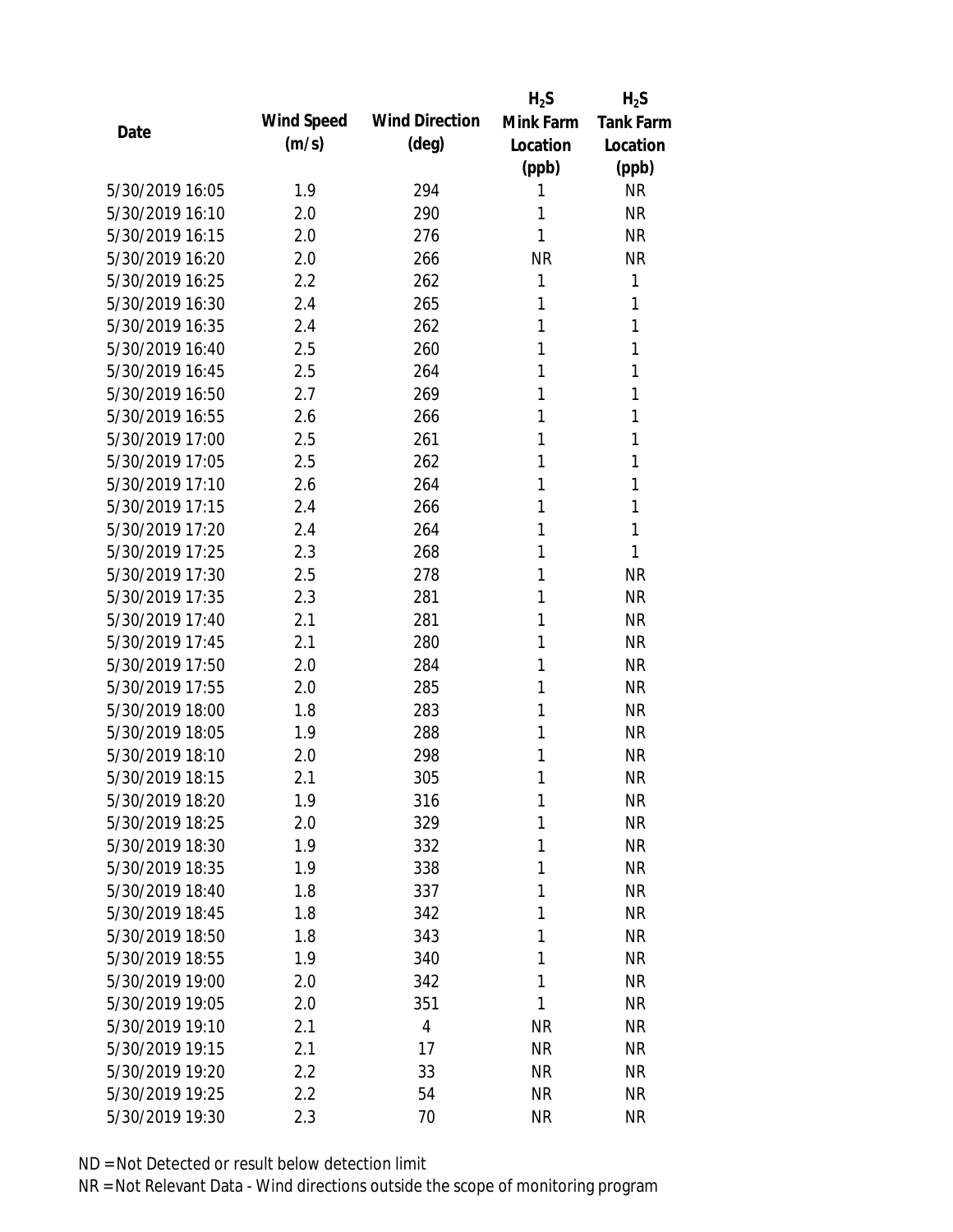|                 |            |                       | $H_2S$    | $H_2S$           |
|-----------------|------------|-----------------------|-----------|------------------|
| Date            | Wind Speed | <b>Wind Direction</b> | Mink Farm | <b>Tank Farm</b> |
|                 | (m/s)      | $(\text{deg})$        | Location  | Location         |
|                 |            |                       | (ppb)     | (ppb)            |
| 5/30/2019 19:35 | 2.2        | 81                    | <b>NR</b> | <b>NR</b>        |
| 5/30/2019 19:40 | 2.2        | 86                    | <b>NR</b> | <b>NR</b>        |
| 5/30/2019 19:45 | 2.2        | 91                    | <b>NR</b> | <b>NR</b>        |
| 5/30/2019 19:50 | 2.1        | 93                    | <b>NR</b> | <b>NR</b>        |
| 5/30/2019 19:55 | 2.1        | 94                    | <b>NR</b> | <b>NR</b>        |
| 5/30/2019 20:00 | 2.1        | 95                    | <b>NR</b> | <b>NR</b>        |
| 5/30/2019 20:05 | 2.2        | 96                    | <b>NR</b> | <b>NR</b>        |
| 5/30/2019 20:10 | 2.1        | 96                    | <b>NR</b> | <b>NR</b>        |
| 5/30/2019 20:15 | 2.0        | 97                    | <b>NR</b> | <b>NR</b>        |
| 5/30/2019 20:20 | 2.1        | 98                    | <b>NR</b> | <b>NR</b>        |
| 5/30/2019 20:25 | 2.0        | 98                    | <b>NR</b> | <b>NR</b>        |
| 5/30/2019 20:30 | 2.1        | 101                   | <b>NR</b> | <b>NR</b>        |
| 5/30/2019 20:35 | 2.3        | 105                   | <b>NR</b> | <b>NR</b>        |
| 5/30/2019 20:40 | 2.5        | 106                   | <b>NR</b> | <b>NR</b>        |
| 5/30/2019 20:45 | 2.6        | 105                   | <b>NR</b> | <b>NR</b>        |
| 5/30/2019 20:50 | 2.7        | 108                   | <b>NR</b> | <b>NR</b>        |
| 5/30/2019 20:55 | 3.1        | 113                   | <b>NR</b> | <b>NR</b>        |
| 5/30/2019 21:00 | 3.2        | 113                   | <b>NR</b> | <b>NR</b>        |
| 5/30/2019 21:05 | 3.0        | 112                   | <b>NR</b> | <b>NR</b>        |
| 5/30/2019 21:10 | 2.9        | 112                   | <b>NR</b> | <b>NR</b>        |
| 5/30/2019 21:15 | 2.8        | 110                   | <b>NR</b> | <b>NR</b>        |
| 5/30/2019 21:20 | 2.7        | 99                    | <b>NR</b> | <b>NR</b>        |
| 5/30/2019 21:25 | 2.3        | 96                    | <b>NR</b> | <b>NR</b>        |
| 5/30/2019 21:30 | 2.1        | 96                    | <b>NR</b> | <b>NR</b>        |
| 5/30/2019 21:35 | 2.1        | 97                    | <b>NR</b> | <b>NR</b>        |
| 5/30/2019 21:40 | 1.9        | 95                    | <b>NR</b> | <b>NR</b>        |
| 5/30/2019 21:45 | 1.8        | 100                   | <b>NR</b> | <b>NR</b>        |
| 5/30/2019 21:50 | 1.6        | 112                   | <b>NR</b> | <b>NR</b>        |
| 5/30/2019 21:55 | 1.3        | 115                   | <b>NR</b> | <b>NR</b>        |
| 5/30/2019 22:00 | 1.1        | 118                   | <b>NR</b> | <b>NR</b>        |
| 5/30/2019 22:05 | 0.9        | 130                   | <b>NR</b> | <b>NR</b>        |
| 5/30/2019 22:10 | 0.9        | 139                   | <b>NR</b> | NR               |
| 5/30/2019 22:15 | 0.8        | 138                   | <b>NR</b> | <b>NR</b>        |
| 5/30/2019 22:20 | 0.9        | 136                   | <b>NR</b> | <b>NR</b>        |
| 5/30/2019 22:25 | 1.1        | 140                   | <b>NR</b> | <b>NR</b>        |
| 5/30/2019 22:30 | 1.1        | 142                   | <b>NR</b> | <b>NR</b>        |
| 5/30/2019 22:35 | 0.9        | 136                   | <b>NR</b> | <b>NR</b>        |
| 5/30/2019 22:40 | 0.9        | 134                   | NR        | <b>NR</b>        |
| 5/30/2019 22:45 | 1.1        | 152                   | <b>NR</b> | <b>NR</b>        |
| 5/30/2019 22:50 | 1.1        | 176                   | <b>NR</b> | 1                |
| 5/30/2019 22:55 | 1.4        | 193                   | <b>NR</b> | 1                |
| 5/30/2019 23:00 | 1.9        | 200                   | <b>NR</b> | 1                |
|                 |            |                       |           |                  |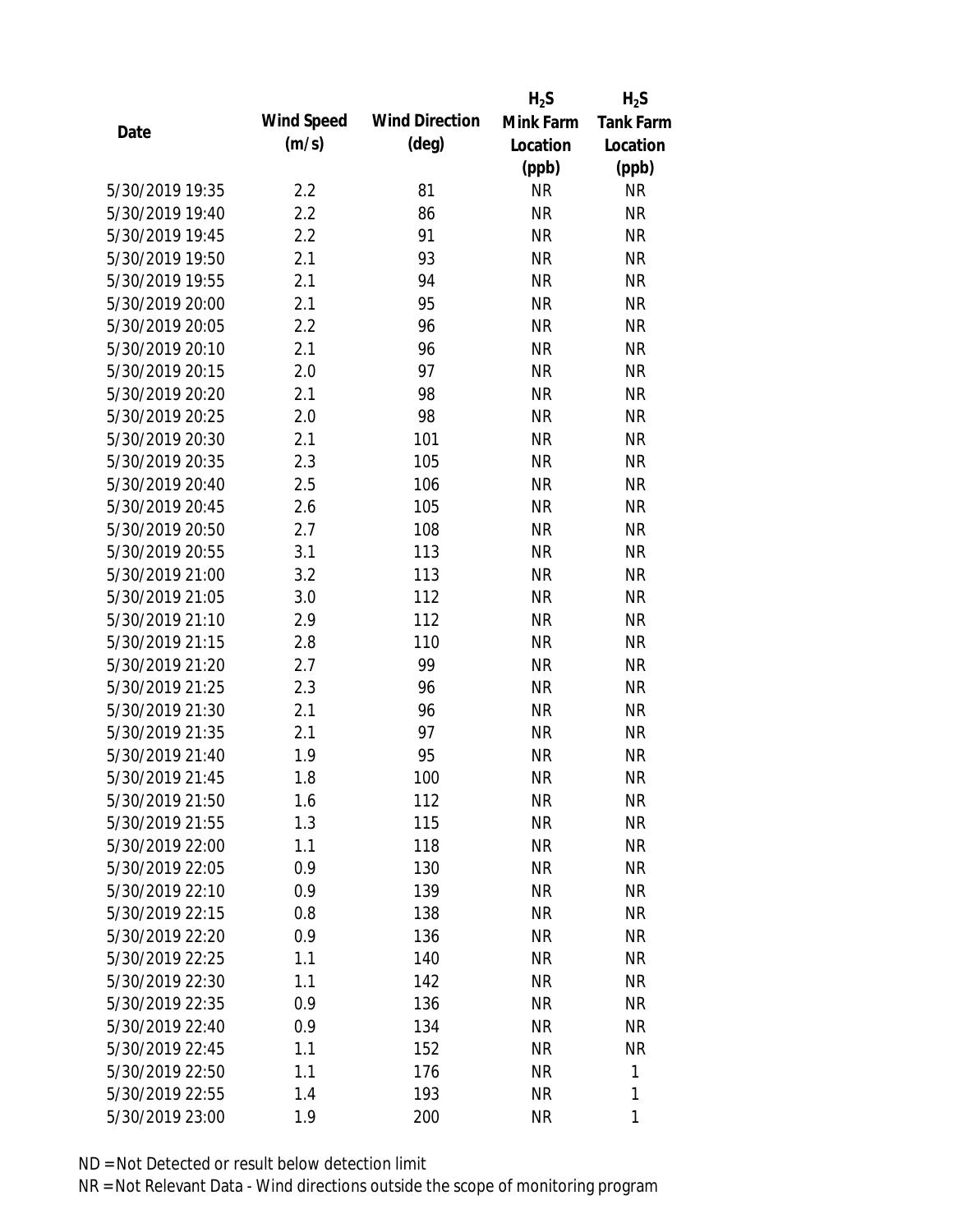|                 |            |                       | $H_2S$         | $H_2S$           |
|-----------------|------------|-----------------------|----------------|------------------|
| Date            | Wind Speed | <b>Wind Direction</b> | Mink Farm      | <b>Tank Farm</b> |
|                 | (m/s)      | $(\text{deg})$        | Location       | Location         |
|                 |            |                       | (ppb)          | (ppb)            |
| 5/30/2019 23:05 | 2.2        | 202                   | <b>NR</b>      | 1                |
| 5/30/2019 23:10 | 2.4        | 213                   | <b>NR</b>      | 1                |
| 5/30/2019 23:15 | 2.6        | 218                   | <b>NR</b>      | 1                |
| 5/30/2019 23:20 | 2.7        | 217                   | <b>NR</b>      | 1                |
| 5/30/2019 23:25 | 2.6        | 216                   | <b>NR</b>      | 1                |
| 5/30/2019 23:30 | 2.4        | 215                   | <b>NR</b>      | $\overline{2}$   |
| 5/30/2019 23:35 | 2.3        | 218                   | <b>NR</b>      | $\overline{2}$   |
| 5/30/2019 23:40 | 2.0        | 222                   | <b>NR</b>      | $\overline{2}$   |
| 5/30/2019 23:45 | 1.6        | 222                   | <b>NR</b>      | $\overline{2}$   |
| 5/30/2019 23:50 | 1.3        | 228                   | <b>NR</b>      | $\overline{2}$   |
| 5/30/2019 23:55 | 1.3        | 240                   | 1              | $\overline{2}$   |
| 5/30/2019 24:00 | 1.2        | 247                   | $\overline{2}$ | $\overline{2}$   |
| 5/31/2019 00:05 | 1.3        | 242                   | $\mathbf{1}$   | $\overline{2}$   |
| 5/31/2019 00:10 | 1.3        | 239                   | $\mathbf{1}$   | $\overline{2}$   |
| 5/31/2019 00:15 | 1.4        | 233                   | 1              | $\overline{2}$   |
| 5/31/2019 00:20 | 1.3        | 223                   | <b>NR</b>      | $\overline{2}$   |
| 5/31/2019 00:25 | 1.3        | 196                   | <b>NR</b>      | $\overline{2}$   |
| 5/31/2019 00:30 | 1.2        | 179                   | <b>NR</b>      | $\overline{2}$   |
| 5/31/2019 00:35 | 1.2        | 167                   | <b>NR</b>      | <b>NR</b>        |
| 5/31/2019 00:40 | 1.3        | 151                   | <b>NR</b>      | <b>NR</b>        |
| 5/31/2019 00:45 | 1.5        | 138                   | <b>NR</b>      | <b>NR</b>        |
| 5/31/2019 00:50 | 1.7        | 122                   | <b>NR</b>      | <b>NR</b>        |
| 5/31/2019 00:55 | 1.9        | 112                   | <b>NR</b>      | <b>NR</b>        |
| 5/31/2019 01:00 | 2.0        | 101                   | <b>NR</b>      | <b>NR</b>        |
| 5/31/2019 01:05 | 2.0        | 93                    | <b>NR</b>      | <b>NR</b>        |
| 5/31/2019 01:10 | 2.0        | 93                    | <b>NR</b>      | <b>NR</b>        |
| 5/31/2019 01:15 | 1.9        | 102                   | <b>NR</b>      | <b>NR</b>        |
| 5/31/2019 01:20 | 1.7        | 117                   | <b>NR</b>      | <b>NR</b>        |
| 5/31/2019 01:25 | 1.6        | 138                   | <b>NR</b>      | <b>NR</b>        |
| 5/31/2019 01:30 | 1.5        | 157                   | NR             | NR               |
| 5/31/2019 01:35 | 1.4        | 167                   | <b>NR</b>      | <b>NR</b>        |
| 5/31/2019 01:40 | 1.4        | 175                   | <b>NR</b>      | 1                |
| 5/31/2019 01:45 | 1.5        | 184                   | <b>NR</b>      | 1                |
| 5/31/2019 01:50 | 1.4        | 189                   | <b>NR</b>      | 1                |
| 5/31/2019 01:55 | 1.1        | 186                   | <b>NR</b>      | 1                |
| 5/31/2019 02:00 | 0.8        | 182                   | <b>NR</b>      | 1                |
| 5/31/2019 02:05 | 0.8        | 183                   | <b>NR</b>      | 1                |
| 5/31/2019 02:10 | 0.5        | 194                   | <b>NR</b>      | $\overline{2}$   |
| 5/31/2019 02:15 | 0.2        | 183                   | <b>NR</b>      | $\overline{2}$   |
| 5/31/2019 02:20 | 0.3        | 135                   | <b>NR</b>      | NR               |
| 5/31/2019 02:25 | 0.5        | 129                   | <b>NR</b>      | <b>NR</b>        |
| 5/31/2019 02:30 | 0.8        | 134                   | <b>NR</b>      | <b>NR</b>        |
|                 |            |                       |                |                  |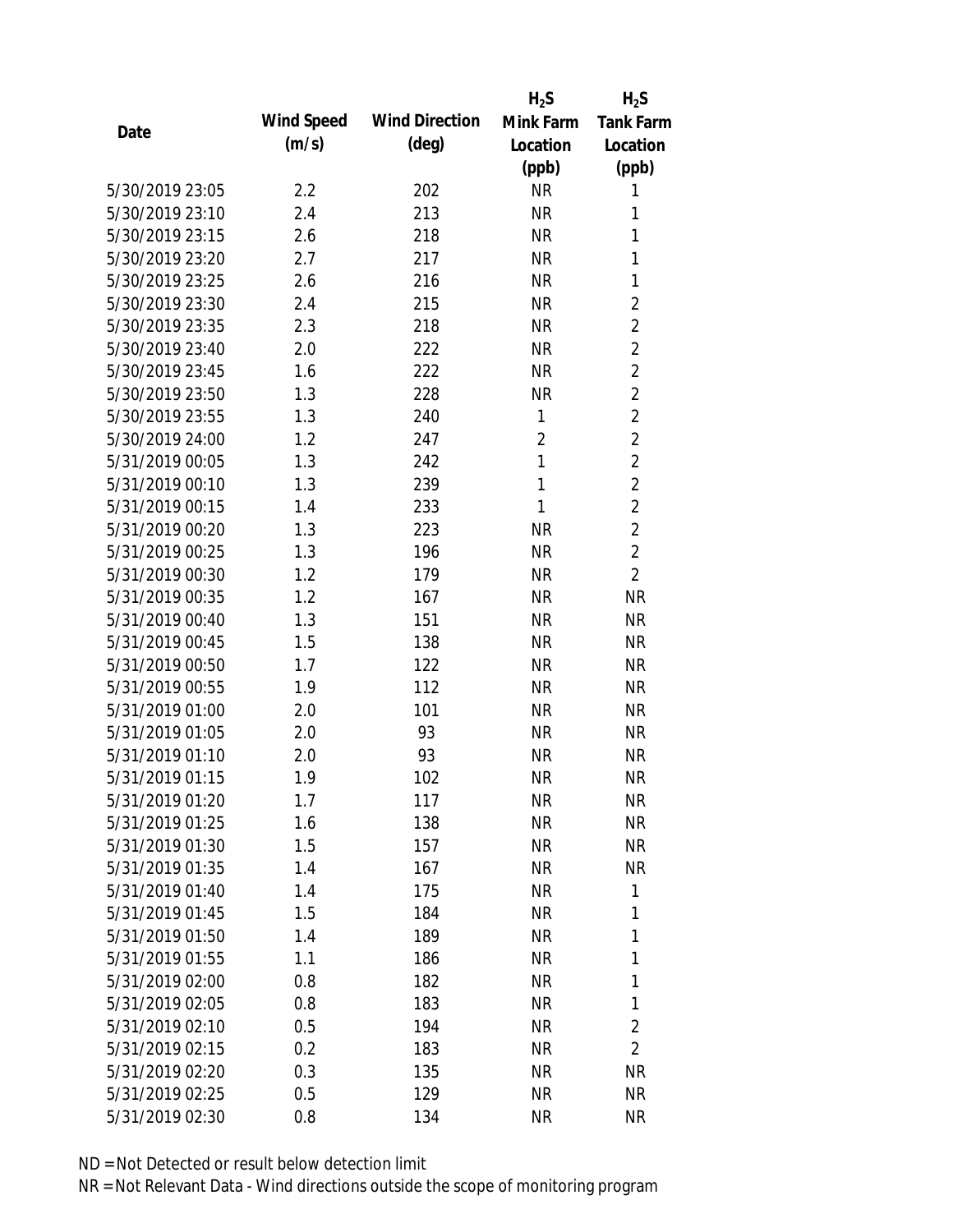|                 |            |                       | $H_2S$    | $H_2S$           |
|-----------------|------------|-----------------------|-----------|------------------|
| Date            | Wind Speed | <b>Wind Direction</b> | Mink Farm | <b>Tank Farm</b> |
|                 | (m/s)      | $(\text{deg})$        | Location  | Location         |
|                 |            |                       | (ppb)     | (ppb)            |
| 5/31/2019 02:35 | 1.1        | 133                   | <b>NR</b> | <b>NR</b>        |
| 5/31/2019 02:40 | 1.6        | 135                   | <b>NR</b> | <b>NR</b>        |
| 5/31/2019 02:45 | 2.0        | 137                   | <b>NR</b> | <b>NR</b>        |
| 5/31/2019 02:50 | 2.2        | 141                   | <b>NR</b> | <b>NR</b>        |
| 5/31/2019 02:55 | 2.4        | 145                   | <b>NR</b> | <b>NR</b>        |
| 5/31/2019 03:00 | 2.6        | 143                   | <b>NR</b> | <b>NR</b>        |
| 5/31/2019 03:05 | 2.5        | 142                   | <b>NR</b> | <b>NR</b>        |
| 5/31/2019 03:10 | 2.3        | 142                   | <b>NR</b> | <b>NR</b>        |
| 5/31/2019 03:15 | 2.1        | 139                   | <b>NR</b> | <b>NR</b>        |
| 5/31/2019 03:20 | 2.0        | 136                   | <b>NR</b> | <b>NR</b>        |
| 5/31/2019 03:25 | 1.7        | 136                   | <b>NR</b> | <b>NR</b>        |
| 5/31/2019 03:30 | 1.7        | 141                   | <b>NR</b> | <b>NR</b>        |
| 5/31/2019 03:35 | 1.8        | 146                   | <b>NR</b> | <b>NR</b>        |
| 5/31/2019 03:40 | 2.0        | 154                   | <b>NR</b> | <b>NR</b>        |
| 5/31/2019 03:45 | 2.2        | 165                   | <b>NR</b> | <b>NR</b>        |
| 5/31/2019 03:50 | 2.4        | 173                   | <b>NR</b> | 1                |
| 5/31/2019 03:55 | 2.8        | 179                   | <b>NR</b> | 1                |
| 5/31/2019 04:00 | 2.9        | 182                   | <b>NR</b> | 1                |
| 5/31/2019 04:05 | 3.0        | 184                   | <b>NR</b> | $\overline{2}$   |
| 5/31/2019 04:10 | 3.0        | 184                   | <b>NR</b> | $\overline{2}$   |
| 5/31/2019 04:15 | 3.1        | 183                   | <b>NR</b> | 1                |
| 5/31/2019 04:20 | 3.2        | 183                   | <b>NR</b> | $\mathbf{1}$     |
| 5/31/2019 04:25 | 3.2        | 183                   | <b>NR</b> | 1                |
| 5/31/2019 04:30 | 3.2        | 184                   | <b>NR</b> | 1                |
| 5/31/2019 04:35 | 3.2        | 185                   | <b>NR</b> | 1                |
| 5/31/2019 04:40 | 3.2        | 187                   | <b>NR</b> | $\mathbf{1}$     |
| 5/31/2019 04:45 | 3.1        | 190                   | <b>NR</b> | 1                |
| 5/31/2019 04:50 | 3.1        | 193                   | <b>NR</b> | 1                |
| 5/31/2019 04:55 | 3.1        | 197                   | <b>NR</b> | 1                |
| 5/31/2019 05:00 | 3.2        | 200                   | <b>NR</b> | 1                |
| 5/31/2019 05:05 | 3.3        | 203                   | <b>NR</b> | 1                |
| 5/31/2019 05:10 | 3.4        | 207                   | <b>NR</b> | 1                |
| 5/31/2019 05:15 | 3.6        | 209                   | <b>NR</b> | <b>ND</b>        |
| 5/31/2019 05:20 | 3.7        | 210                   | <b>NR</b> | <b>ND</b>        |
| 5/31/2019 05:25 | 3.7        | 211                   | <b>NR</b> | <b>ND</b>        |
| 5/31/2019 05:30 | 3.7        | 213                   | <b>NR</b> | 1                |
| 5/31/2019 05:35 | 3.6        | 215                   | <b>NR</b> | 1                |
| 5/31/2019 05:40 | 3.4        | 216                   | NR        | 1                |
| 5/31/2019 05:45 | 3.4        | 219                   | <b>NR</b> | 1                |
| 5/31/2019 05:50 | 3.3        | 220                   | <b>NR</b> | 1                |
| 5/31/2019 05:55 | 3.0        | 222                   | <b>NR</b> | $\overline{2}$   |
| 5/31/2019 06:00 | 2.7        | 226                   | <b>NR</b> | 1                |
|                 |            |                       |           |                  |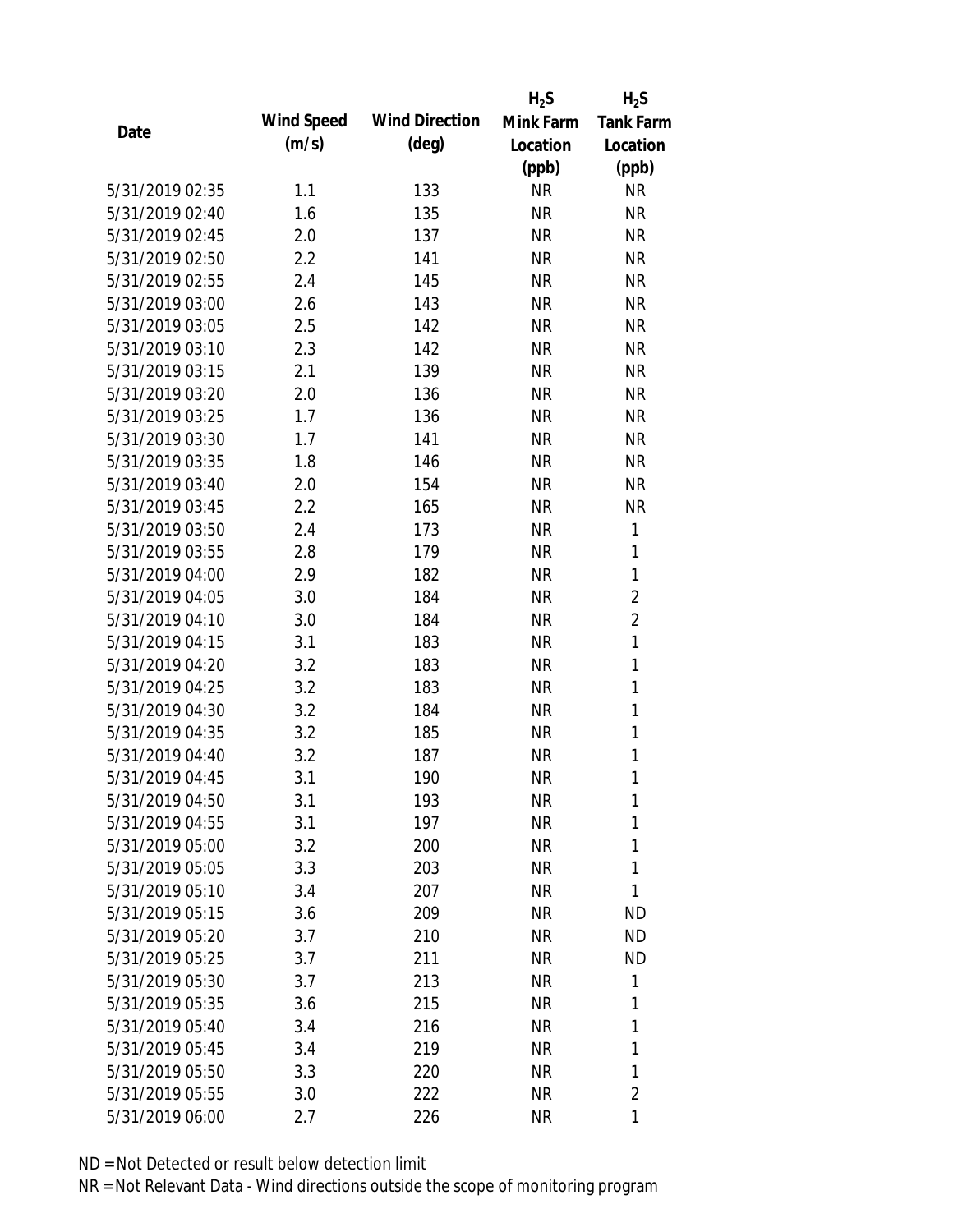|                 |            |                       | $H_2S$         | $H_2S$           |
|-----------------|------------|-----------------------|----------------|------------------|
| Date            | Wind Speed | <b>Wind Direction</b> | Mink Farm      | <b>Tank Farm</b> |
|                 | (m/s)      | $(\text{deg})$        | Location       | Location         |
|                 |            |                       | (ppb)          | (ppb)            |
| 5/31/2019 06:05 | 2.4        | 230                   | 1              | 2                |
| 5/31/2019 06:10 | 2.4        | 236                   | 1              | $\overline{2}$   |
| 5/31/2019 06:15 | 2.2        | 239                   | 1              | $\overline{2}$   |
| 5/31/2019 06:20 | 2.1        | 243                   | 1              | $\overline{2}$   |
| 5/31/2019 06:25 | 2.1        | 245                   | 1              | $\overline{2}$   |
| 5/31/2019 06:30 | 2.3        | 246                   | 1              | $\overline{2}$   |
| 5/31/2019 06:35 | 2.4        | 245                   | 1              | 1                |
| 5/31/2019 06:40 | 2.4        | 245                   | 1              | 1                |
| 5/31/2019 06:45 | 2.4        | 247                   | 1              | 1                |
| 5/31/2019 06:50 | 2.4        | 249                   | 1              | 1                |
| 5/31/2019 06:55 | 2.4        | 249                   | 1              | 1                |
| 5/31/2019 07:00 | 2.2        | 247                   | 1              | 2                |
| 5/31/2019 07:05 | 2.1        | 242                   | 1              | $\overline{2}$   |
| 5/31/2019 07:10 | 2.2        | 236                   | 1              | $\overline{2}$   |
| 5/31/2019 07:15 | 2.3        | 230                   | 1              | $\overline{2}$   |
| 5/31/2019 07:20 | 2.3        | 226                   | <b>NR</b>      | $\overline{2}$   |
| 5/31/2019 07:25 | 2.2        | 224                   | <b>NR</b>      | $\overline{2}$   |
| 5/31/2019 07:30 | 2.2        | 228                   | <b>NR</b>      | 1                |
| 5/31/2019 07:35 | 2.2        | 234                   | 1              | 1                |
| 5/31/2019 07:40 | 2.1        | 241                   | 1              | 1                |
| 5/31/2019 07:45 | 2.1        | 246                   | 1              | 1                |
| 5/31/2019 07:50 | 2.2        | 250                   | 1              | 1                |
| 5/31/2019 07:55 | 2.3        | 254                   | 1              | 1                |
| 5/31/2019 08:00 | 2.4        | 257                   | 1              | 1                |
| 5/31/2019 08:05 | 2.4        | 260                   | 1              | 1                |
| 5/31/2019 08:10 | 2.4        | 260                   | 1              | 1                |
| 5/31/2019 08:15 | 2.4        | 261                   | 1              | 1                |
| 5/31/2019 08:20 | 2.4        | 262                   | $\mathbf{1}$   | 1                |
| 5/31/2019 08:25 | 2.3        | 264                   | $\overline{2}$ | 1                |
| 5/31/2019 08:30 | $2.2\,$    | 263                   | $\overline{2}$ | $\overline{2}$   |
| 5/31/2019 08:35 | 2.2        | 261                   | $\overline{2}$ | $\overline{2}$   |
| 5/31/2019 08:40 | 2.2        | 260                   | $\overline{2}$ | $\overline{2}$   |
| 5/31/2019 08:45 | 2.1        | 262                   | $\overline{2}$ | $\overline{2}$   |
| 5/31/2019 08:50 | 2.0        | 264                   | $\overline{2}$ | 1                |
| 5/31/2019 08:55 | 2.1        | 262                   | $\overline{2}$ | 1                |
| 5/31/2019 09:00 | 2.1        | 265                   | 1              | 1                |
| 5/31/2019 09:05 | 2.1        | 271                   | 1              | 1                |
| 5/31/2019 09:10 | 2.0        | 275                   | 1              | 1                |
| 5/31/2019 09:15 | 2.0        | 277                   | 1              | <b>NR</b>        |
| 5/31/2019 09:20 | 2.1        | 279                   | 1              | <b>NR</b>        |
| 5/31/2019 09:25 | 2.1        | 282                   | 1              | <b>NR</b>        |
| 5/31/2019 09:30 | 2.0        | 278                   | 1              | <b>NR</b>        |
|                 |            |                       |                |                  |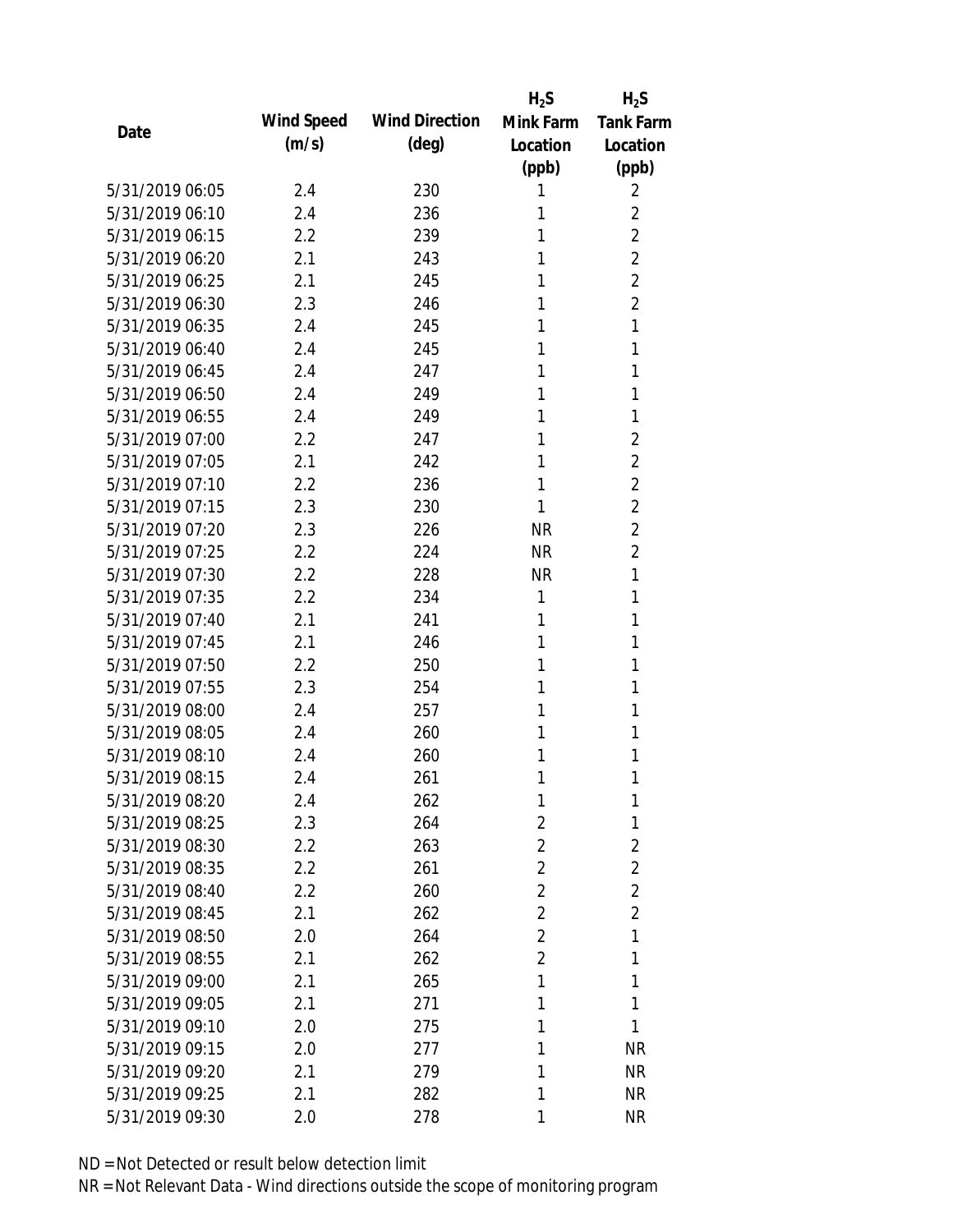|                                    |            |                       | $H_2S$    | $H_2S$           |
|------------------------------------|------------|-----------------------|-----------|------------------|
| Date                               | Wind Speed | <b>Wind Direction</b> | Mink Farm | <b>Tank Farm</b> |
|                                    | (m/s)      | $(\text{deg})$        | Location  | Location         |
|                                    |            |                       | (ppb)     | (ppb)            |
| 5/31/2019 09:35                    | 1.8        | 275                   | 1         | 1                |
| 5/31/2019 09:40                    | 1.8        | 273                   | 1         | 1                |
| 5/31/2019 09:45                    | 1.7        | 272                   | 1         | 1                |
| 5/31/2019 09:50                    | 1.7        | 266                   | 1         | 1                |
| 5/31/2019 09:55                    | 1.8        | 261                   | 1         | 1                |
| 5/31/2019 10:00                    | 1.9        | 260                   | 1         | 1                |
| 5/31/2019 10:05                    | 2.2        | 258                   | 1         | 1                |
| 5/31/2019 10:10                    | 2.4        | 257                   | 1         | 1                |
| 5/31/2019 10:15                    | 2.4        | 257                   | 1         | 1                |
| 5/31/2019 10:20                    | 2.5        | 257                   | 1         | 1                |
| 5/31/2019 10:25                    | 2.6        | 259                   | 1         | 1                |
| 5/31/2019 10:30                    | 2.6        | 260                   | 1         | 1                |
| 5/31/2019 10:35                    | 2.5        | 260                   | 1         | 1                |
| 5/31/2019 10:40                    | 2.6        | 258                   | 1         | 1                |
| 5/31/2019 10:45                    | 2.7        | 255                   | 1         | 1                |
| 5/31/2019 10:50                    | 2.7        | 253                   | 1         | 1                |
| 5/31/2019 10:55                    | 2.6        | 246                   | 1         | 1                |
| 5/31/2019 11:00                    | 2.5        | 239                   | 1         | 1                |
| 5/31/2019 11:05                    | 2.5        | 236                   | 1         | 1                |
| 5/31/2019 11:10                    | 2.3        | 233                   | 1         | 1                |
| 5/31/2019 11:15                    | 2.3        | 232                   | 1         | 1                |
| 5/31/2019 11:20                    | 2.2        | 233                   | 1         | 1                |
| 5/31/2019 11:25                    | 2.4        | 241                   | 1         | 1                |
| 5/31/2019 11:30                    | 2.6        | 249                   | 1         | 1                |
| 5/31/2019 11:35                    | 2.7        | 253                   | 1         | 1                |
| 5/31/2019 11:40                    | 3.0        | 258                   | 1         | 1                |
| 5/31/2019 11:45                    | 3.2        | 258                   | 1         | 1                |
| 5/31/2019 11:50                    | 3.2        | 260                   | 1         | 1                |
| 5/31/2019 11:55                    | 3.2        | 264                   | 1         | 1                |
| 5/31/2019 12:00                    | 3.1        | 263                   | 1         | 1                |
| 5/31/2019 12:05                    | 3.3        | 261                   | 1         | 1                |
| 5/31/2019 12:10                    |            |                       | 1         | 1                |
| 5/31/2019 12:15                    | 3.4<br>3.4 | 260<br>257            | 1         | 1                |
| 5/31/2019 12:20                    | 3.6        |                       | 1         | 1                |
|                                    |            | 251                   |           | 1                |
| 5/31/2019 12:25<br>5/31/2019 12:30 | 3.7        | 248                   | 1         | 1                |
|                                    | 3.9        | 246                   | 1         |                  |
| 5/31/2019 12:35                    | 3.8        | 244                   | ND        | 1                |
| 5/31/2019 12:40                    | 3.8        | 243                   | 1         | 1                |
| 5/31/2019 12:45                    | 3.9        | 248                   | 1         | 1                |
| 5/31/2019 12:50                    | 3.8        | 254                   | 1         | 1                |
| 5/31/2019 12:55                    | 3.8        | 254                   | 1         | 1                |
| 5/31/2019 13:00                    | 3.7        | 256                   | 1         | 1                |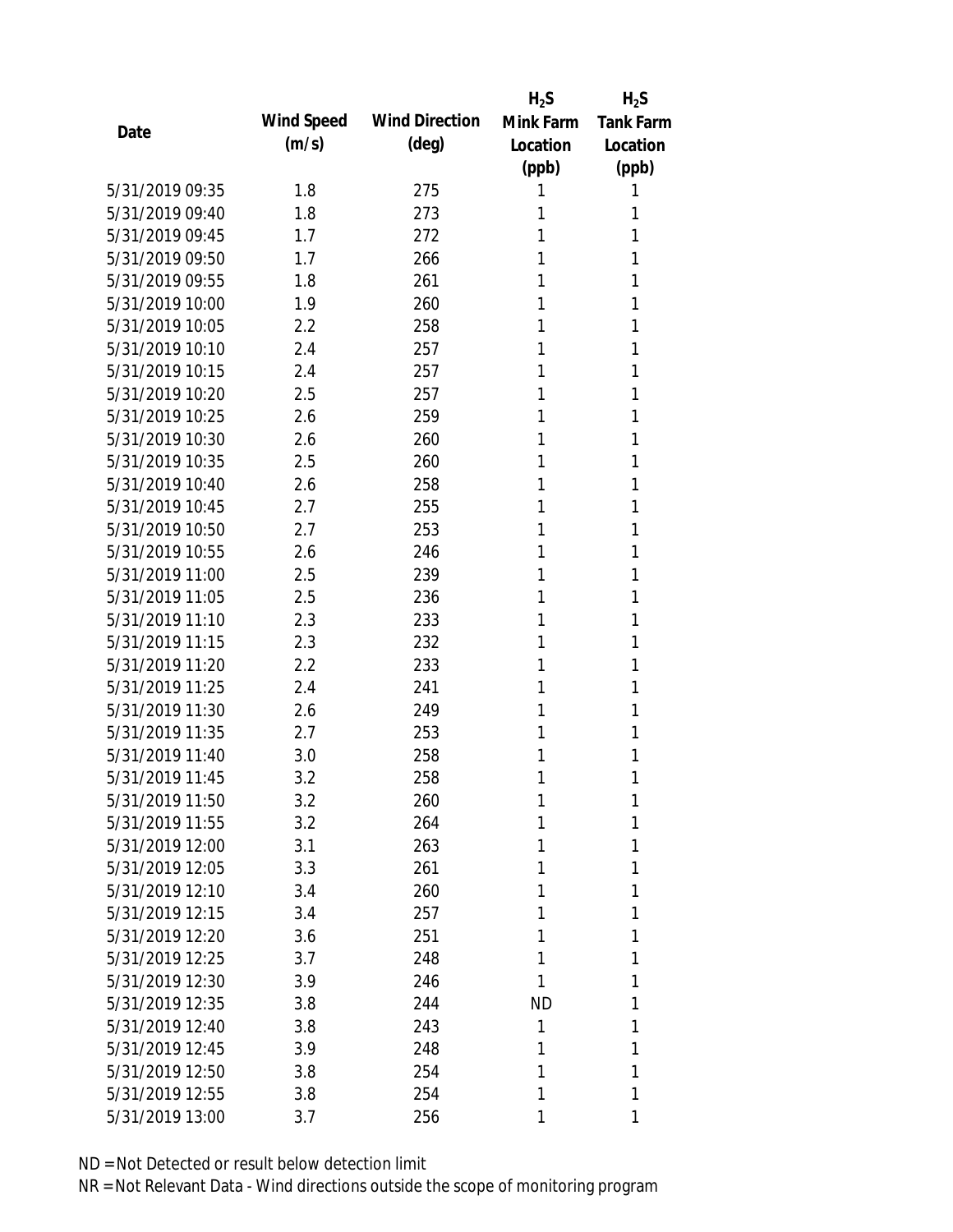|                 |            |                       | $H_2S$    | $H_2S$           |
|-----------------|------------|-----------------------|-----------|------------------|
| Date            | Wind Speed | <b>Wind Direction</b> | Mink Farm | <b>Tank Farm</b> |
|                 | (m/s)      | $(\text{deg})$        | Location  | Location         |
|                 |            |                       | (ppb)     | (ppb)            |
| 5/31/2019 13:05 | 3.5        | 259                   | 1         | 1                |
| 5/31/2019 13:10 | 3.6        | 261                   | 1         | 1                |
| 5/31/2019 13:15 | 3.6        | 261                   | 1         | 1                |
| 5/31/2019 13:20 | 3.4        | 262                   | 1         | 1                |
| 5/31/2019 13:25 | 3.5        | 260                   | 1         | 1                |
| 5/31/2019 13:30 | 3.5        | 260                   | 1         | 1                |
| 5/31/2019 13:35 | 3.7        | 261                   | 1         | 1                |
| 5/31/2019 13:40 | 3.6        | 259                   | 1         | 1                |
| 5/31/2019 13:45 | 3.6        | 259                   | 1         | 1                |
| 5/31/2019 13:50 | 3.6        | 256                   | 1         | 1                |
| 5/31/2019 13:55 | 3.9        | 250                   | 1         | 1                |
| 5/31/2019 14:00 | 4.0        | 246                   | 1         | 1                |
| 5/31/2019 14:05 | 3.9        | 246                   | 1         | 1                |
| 5/31/2019 14:10 | 4.0        | 247                   | 1         | 1                |
| 5/31/2019 14:15 | 4.0        | 248                   | 1         | 1                |
| 5/31/2019 14:20 | 4.1        | 251                   | 1         | 1                |
| 5/31/2019 14:25 | 3.9        | 258                   | 1         | 1                |
| 5/31/2019 14:30 | 3.8        | 263                   | 1         | 1                |
| 5/31/2019 14:35 | 4.0        | 262                   | 1         | 1                |
| 5/31/2019 14:40 | 4.1        | 263                   | 1         | 1                |
| 5/31/2019 14:45 | 4.1        | 261                   | 1         | 1                |
| 5/31/2019 14:50 | 4.3        | 259                   | 1         | 1                |
| 5/31/2019 14:55 | 4.4        | 255                   | 1         | 1                |
| 5/31/2019 15:00 | 4.5        | 252                   | 1         | 1                |
| 5/31/2019 15:05 | 4.5        | 251                   | 1         | 1                |
| 5/31/2019 15:10 | 4.4        | 251                   | 1         | 1                |
| 5/31/2019 15:15 | 4.3        | 248                   | 1         | 1                |
| 5/31/2019 15:20 | 4.4        | 250                   | 1         | 1                |
| 5/31/2019 15:25 | 4.3        | 252                   | 1         | 1                |
| 5/31/2019 15:30 | 4.3        | 250                   | 1         | 1                |
| 5/31/2019 15:35 | 4.5        | 249                   | 1         | 1                |
| 5/31/2019 15:40 | 4.4        | 248                   | 1         | 1                |
| 5/31/2019 15:45 | 4.4        | 252                   | 1         | 1                |
| 5/31/2019 15:50 | 4.3        | 253                   | 1         | 1                |
| 5/31/2019 15:55 | 4.4        | 256                   | 1         | 1                |
| 5/31/2019 16:00 | 4.3        | 261                   | 1         | 1                |
| 5/31/2019 16:05 | 4.1        | 265                   | 1         | 1                |
| 5/31/2019 16:10 | 4.3        | 269                   | 1         | 1                |
| 5/31/2019 16:15 | 4.3        | 270                   | 1         | 1                |
| 5/31/2019 16:20 | 4.1        | 271                   | 1         | 1                |
| 5/31/2019 16:25 | 4.1        | 271                   | 1         | 1                |
| 5/31/2019 16:30 | 4.1        | 273                   | 1         | 1                |
|                 |            |                       |           |                  |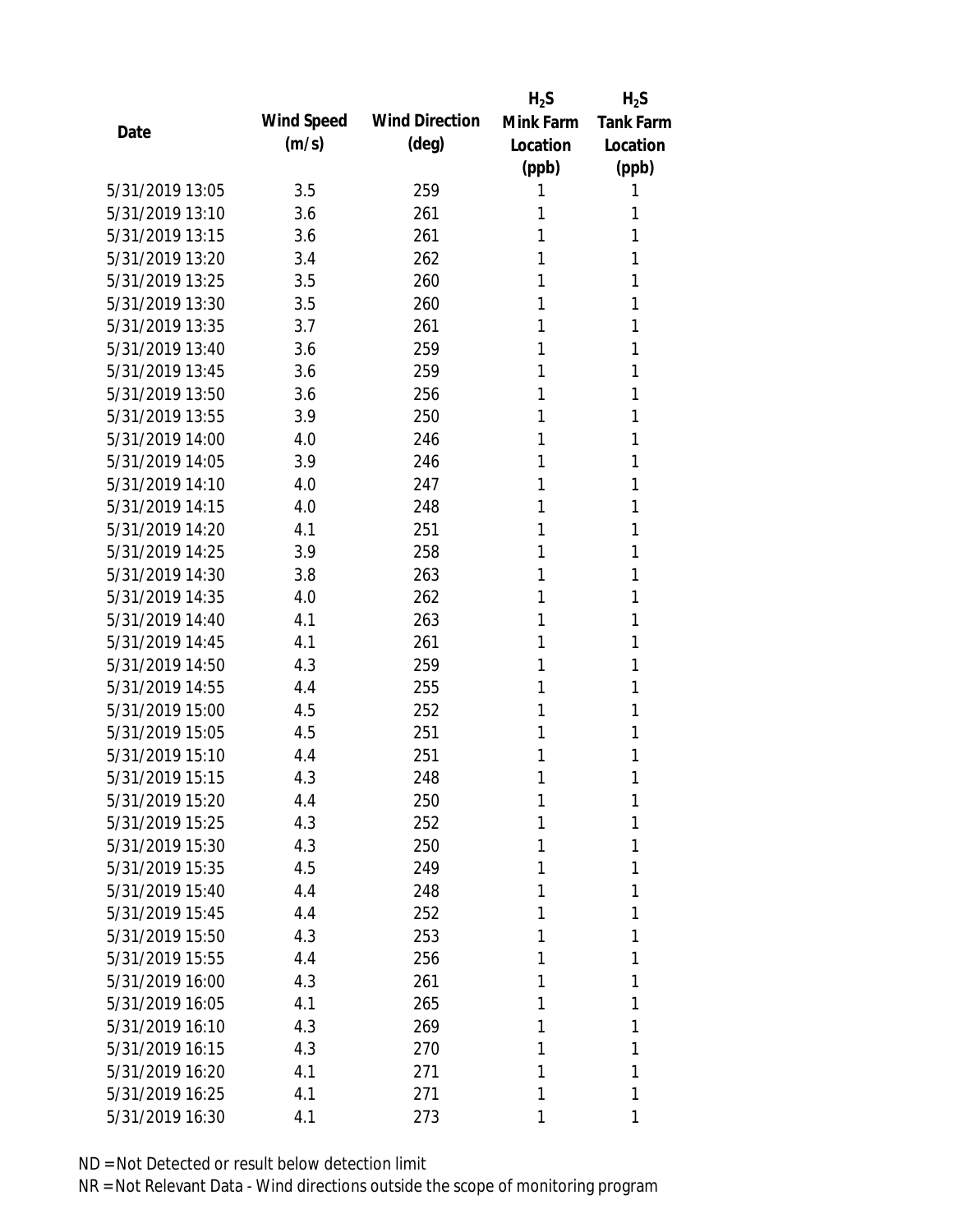|                 |            |                       | $H_2S$    | $H_2S$           |
|-----------------|------------|-----------------------|-----------|------------------|
| Date            | Wind Speed | <b>Wind Direction</b> | Mink Farm | <b>Tank Farm</b> |
|                 | (m/s)      | $(\text{deg})$        | Location  | Location         |
|                 |            |                       | (ppb)     | (ppb)            |
| 5/31/2019 16:35 | 4.3        | 271                   | 1         | 1                |
| 5/31/2019 16:40 | 4.3        | 267                   | 1         | 1                |
| 5/31/2019 16:45 | 4.2        | 269                   | 1         | 1                |
| 5/31/2019 16:50 | 4.3        | 268                   | 1         | 1                |
| 5/31/2019 16:55 | 4.3        | 267                   | 1         | 1                |
| 5/31/2019 17:00 | 4.2        | 264                   | 1         | 1                |
| 5/31/2019 17:05 | 4.2        | 261                   | 1         | 1                |
| 5/31/2019 17:10 | 4.1        | 262                   | 1         | 1                |
| 5/31/2019 17:15 | 4.2        | 256                   | 1         | 1                |
| 5/31/2019 17:20 | 4.3        | 253                   | 1         | 1                |
| 5/31/2019 17:25 | 4.4        | 250                   | 1         | 1                |
| 5/31/2019 17:30 | 4.4        | 251                   | 1         | 1                |
| 5/31/2019 17:35 | 4.4        | 253                   | 1         | 1                |
| 5/31/2019 17:40 | 4.7        | 252                   | 1         | 1                |
| 5/31/2019 17:45 | 4.8        | 256                   | 1         | 1                |
| 5/31/2019 17:50 | 4.8        | 255                   | 1         | 1                |
| 5/31/2019 17:55 | 4.8        | 256                   | 1         | 1                |
| 5/31/2019 18:00 | 5.1        | 253                   | 1         | 1                |
| 5/31/2019 18:05 | 5.0        | 253                   | 1         | 1                |
| 5/31/2019 18:10 | 4.9        | 253                   | 1         | 1                |
| 5/31/2019 18:15 | 4.8        | 251                   | 1         | 1                |
| 5/31/2019 18:20 | 4.7        | 252                   | 1         | 1                |
| 5/31/2019 18:25 | 4.6        | 253                   | 1         | 1                |
| 5/31/2019 18:30 | 4.4        | 252                   | 1         | 1                |
| 5/31/2019 18:35 | 4.5        | 252                   | 1         | 1                |
| 5/31/2019 18:40 | 4.5        | 252                   | 1         | 1                |
| 5/31/2019 18:45 | 4.6        | 251                   | 1         | <b>ND</b>        |
| 5/31/2019 18:50 | 4.8        | 250                   | 1         | 1                |
| 5/31/2019 18:55 | 4.8        | 251                   | 1         | 1                |
| 5/31/2019 19:00 | 4.8        | 252                   | 1         | 1                |
| 5/31/2019 19:05 | 4.7        | 252                   | 1         | 1                |
| 5/31/2019 19:10 | 4.5        | 252                   | 1         | 1                |
| 5/31/2019 19:15 | 4.6        | 252                   | 1         | 1                |
| 5/31/2019 19:20 | 4.5        | 252                   | 1         | 1                |
| 5/31/2019 19:25 | 4.5        | 251                   | 1         | 1                |
| 5/31/2019 19:30 | 4.5        | 250                   | 1         | 1                |
| 5/31/2019 19:35 | 4.5        | 250                   | 1         | 1                |
| 5/31/2019 19:40 | 4.3        | 251                   | 1         | 1                |
| 5/31/2019 19:45 | 4.1        | 250                   | 1         | 1                |
| 5/31/2019 19:50 | 4.1        | 250                   | 1         | 1                |
| 5/31/2019 19:55 | 3.9        | 251                   | 1         | 1                |
| 5/31/2019 20:00 | 3.9        | 251                   | 1         | 1                |
|                 |            |                       |           |                  |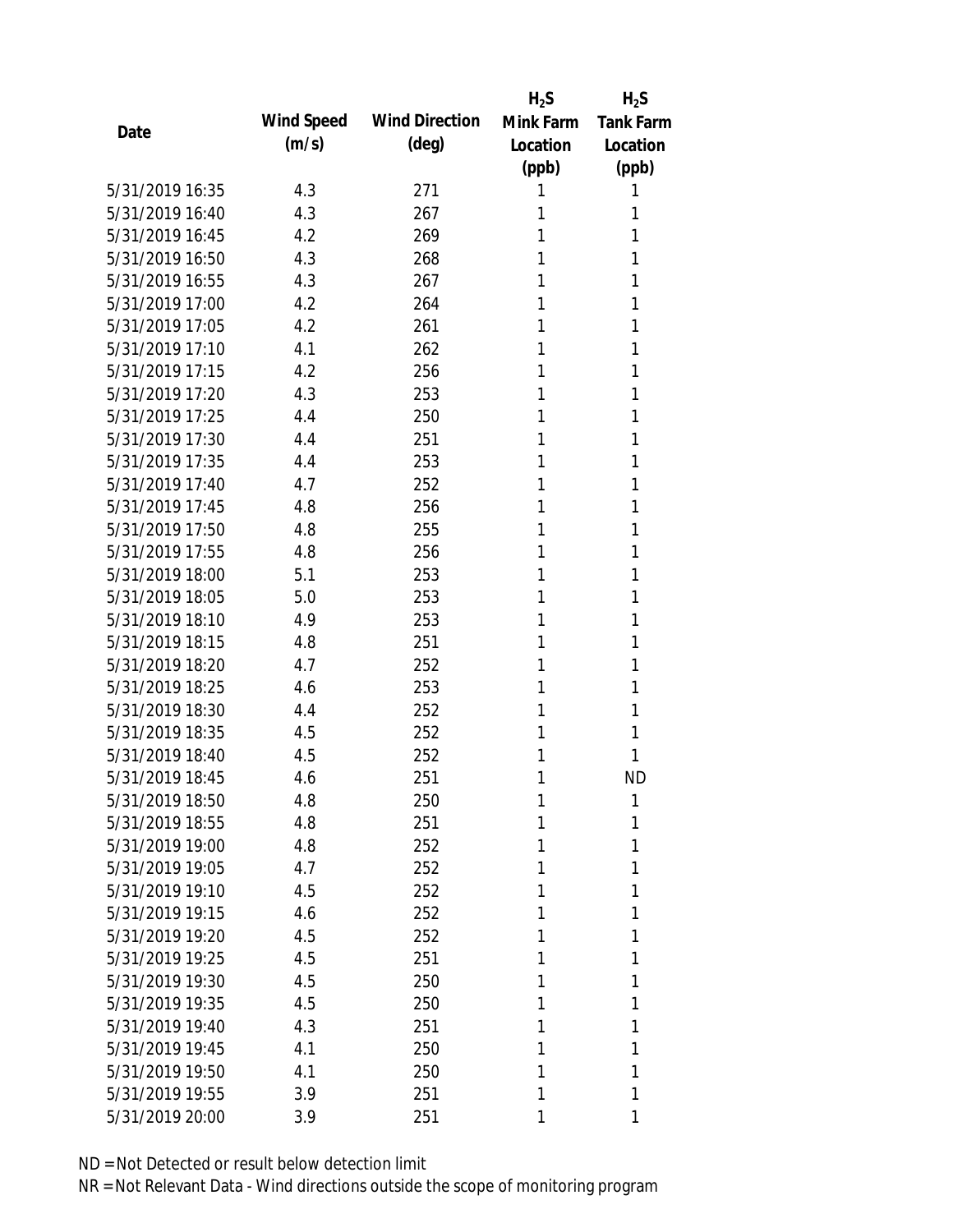|                 |            |                       | $H_2S$    | $H_2S$           |
|-----------------|------------|-----------------------|-----------|------------------|
| Date            | Wind Speed | <b>Wind Direction</b> | Mink Farm | <b>Tank Farm</b> |
|                 | (m/s)      | $(\text{deg})$        | Location  | Location         |
|                 |            |                       | (ppb)     | (ppb)            |
| 5/31/2019 20:05 | 3.9        | 250                   | 1         | 1                |
| 5/31/2019 20:10 | 4.0        | 250                   | 1         | 1                |
| 5/31/2019 20:15 | 4.1        | 250                   | 1         | 1                |
| 5/31/2019 20:20 | 4.1        | 250                   | 1         | 1                |
| 5/31/2019 20:25 | 4.2        | 248                   | 1         | 1                |
| 5/31/2019 20:30 | 4.3        | 248                   | 1         | 1                |
| 5/31/2019 20:35 | 4.4        | 249                   | 1         | 1                |
| 5/31/2019 20:40 | 4.3        | 247                   | 1         | 1                |
| 5/31/2019 20:45 | 4.0        | 244                   | 1         | 1                |
| 5/31/2019 20:50 | 3.8        | 242                   | 1         | 1                |
| 5/31/2019 20:55 | 3.7        | 241                   | 1         | 1                |
| 5/31/2019 21:00 | 3.4        | 238                   | 1         | 1                |
| 5/31/2019 21:05 | 3.2        | 233                   | 1         | 1                |
| 5/31/2019 21:10 | 3.2        | 233                   | 1         | 1                |
| 5/31/2019 21:15 | 3.4        | 234                   | 1         | 1                |
| 5/31/2019 21:20 | 3.4        | 234                   | 1         | 1                |
| 5/31/2019 21:25 | 3.5        | 235                   | 1         | 1                |
| 5/31/2019 21:30 | 3.9        | 238                   | 1         | 1                |
| 5/31/2019 21:35 | 4.0        | 239                   | 1         | 1                |
| 5/31/2019 21:40 | 3.9        | 237                   | 1         | 1                |
| 5/31/2019 21:45 | 3.9        | 234                   | 1         | 1                |
| 5/31/2019 21:50 | 3.9        | 232                   | 1         | 1                |
| 5/31/2019 21:55 | 3.8        | 229                   | <b>NR</b> | 1                |
| 5/31/2019 22:00 | 3.5        | 224                   | <b>NR</b> | 1                |
| 5/31/2019 22:05 | 3.5        | 224                   | <b>NR</b> | 1                |
| 5/31/2019 22:10 | 3.6        | 226                   | <b>NR</b> | 1                |
| 5/31/2019 22:15 | 3.6        | 228                   | <b>NR</b> | 1                |
| 5/31/2019 22:20 | 3.7        | 228                   | NR        | 1                |
| 5/31/2019 22:25 | 3.7        | 228                   | <b>NR</b> | 1                |
| 5/31/2019 22:30 | 3.7        | 228                   | <b>NR</b> | 1                |
| 5/31/2019 22:35 | 4.0        | 228                   | <b>NR</b> | 1                |
| 5/31/2019 22:40 | 4.1        | 224                   | <b>NR</b> | 1                |
| 5/31/2019 22:45 | 4.3        | 222                   | NR        | 1                |
| 5/31/2019 22:50 | 4.4        | 220                   | <b>NR</b> | 1                |
| 5/31/2019 22:55 | 4.4        | 219                   | <b>NR</b> | 1                |
| 5/31/2019 23:00 | 4.5        | 218                   | <b>NR</b> | 1                |
| 5/31/2019 23:05 | 4.5        | 217                   | <b>NR</b> | 1                |
| 5/31/2019 23:10 | 4.4        | 216                   | <b>NR</b> | 1                |
| 5/31/2019 23:15 | 4.4        | 216                   | NR        | 1                |
| 5/31/2019 23:20 | 4.4        | 216                   | <b>NR</b> | 1                |
| 5/31/2019 23:25 | 4.6        | 216                   | <b>NR</b> | 1                |
| 5/31/2019 23:30 | 4.6        | 216                   | <b>NR</b> | <b>ND</b>        |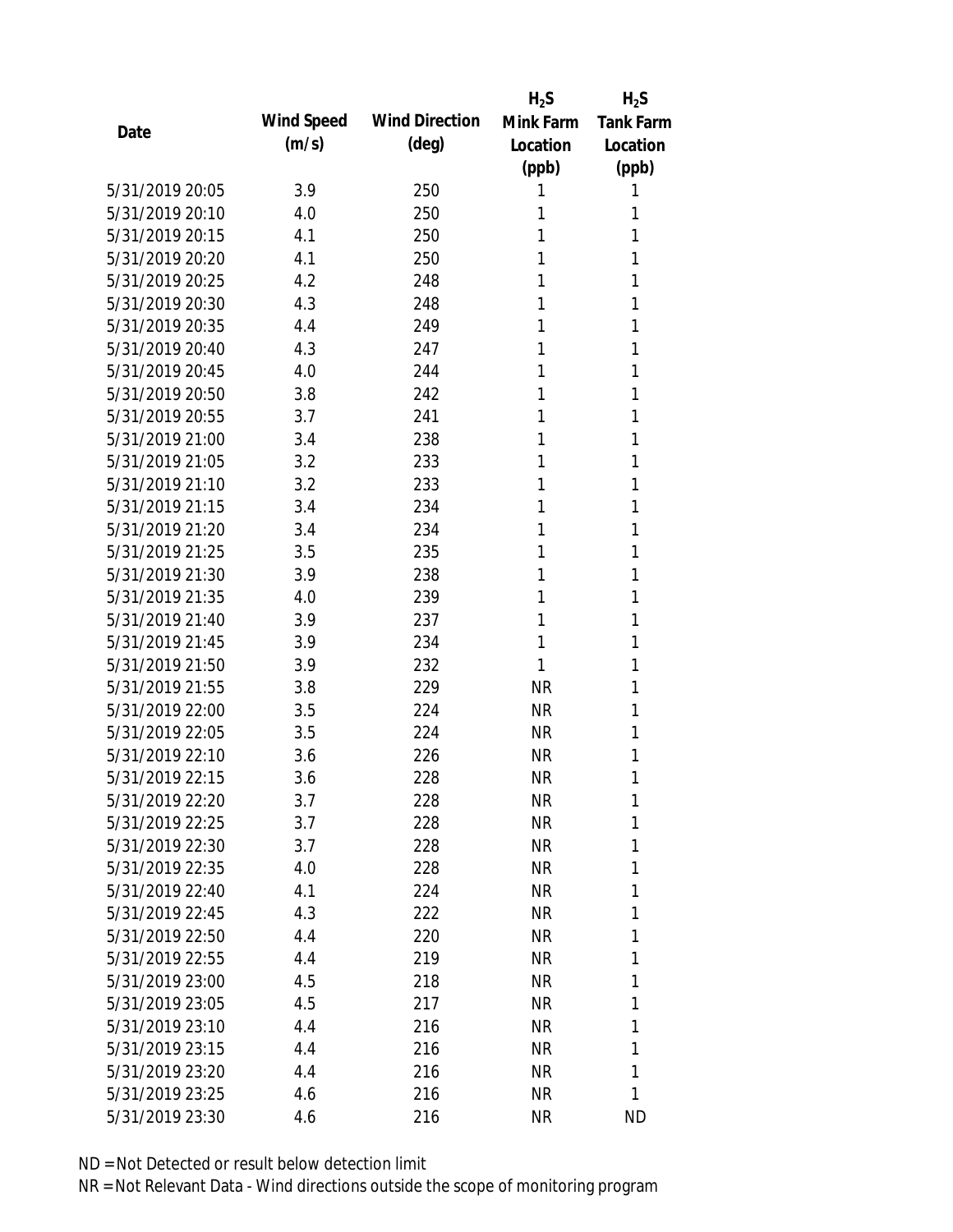|                 |            |                       | $H_2S$    | $H_2S$           |
|-----------------|------------|-----------------------|-----------|------------------|
| Date            | Wind Speed | <b>Wind Direction</b> | Mink Farm | <b>Tank Farm</b> |
|                 | (m/s)      | $(\text{deg})$        | Location  | Location         |
|                 |            |                       | (ppb)     | (ppb)            |
| 5/31/2019 23:35 | 4.7        | 216                   | <b>NR</b> | <b>ND</b>        |
| 5/31/2019 23:40 | 4.8        | 215                   | <b>NR</b> | <b>ND</b>        |
| 5/31/2019 23:45 | 4.9        | 216                   | <b>NR</b> | 1                |
| 5/31/2019 23:50 | 5.0        | 216                   | <b>NR</b> | 1                |
| 5/31/2019 23:55 | 5.0        | 216                   | <b>NR</b> | 1                |
| 5/31/2019 24:00 | 5.1        | 216                   | <b>NR</b> | 1                |
| 6/1/2019 00:05  | 5.1        | 217                   | <b>NR</b> | 1                |
| 6/1/2019 00:10  | 5.0        | 218                   | <b>NR</b> | 1                |
| 6/1/2019 00:15  | 5.0        | 219                   | <b>NR</b> | 1                |
| 6/1/2019 00:20  | 4.9        | 220                   | <b>NR</b> | 1                |
| 6/1/2019 00:25  | 5.0        | 220                   | <b>NR</b> | 1                |
| 6/1/2019 00:30  | 4.9        | 219                   | <b>NR</b> | 1                |
| 6/1/2019 00:35  | 4.9        | 218                   | <b>NR</b> | 1                |
| 6/1/2019 00:40  | 5.1        | 219                   | <b>NR</b> | 1                |
| 6/1/2019 00:45  | 5.1        | 218                   | <b>NR</b> | 1                |
| 6/1/2019 00:50  | 5.1        | 218                   | <b>NR</b> | 1                |
| 6/1/2019 00:55  | 5.0        | 218                   | <b>NR</b> | 1                |
| 6/1/2019 01:00  | 5.1        | 219                   | <b>NR</b> | 1                |
| 6/1/2019 01:05  | 5.0        | 219                   | <b>NR</b> | 1                |
| 6/1/2019 01:10  | 4.9        | 219                   | <b>NR</b> | 1                |
| 6/1/2019 01:15  | 4.9        | 219                   | <b>NR</b> | 1                |
| 6/1/2019 01:20  | 4.9        | 220                   | <b>NR</b> | 1                |
| 6/1/2019 01:25  | 4.7        | 218                   | <b>NR</b> | 1                |
| 6/1/2019 01:30  | 4.5        | 218                   | <b>NR</b> | 1                |
| 6/1/2019 01:35  | 4.5        | 218                   | <b>NR</b> | 1                |
| 6/1/2019 01:40  | 4.5        | 217                   | <b>NR</b> | 1                |
| 6/1/2019 01:45  | 4.4        | 216                   | <b>NR</b> | 1                |
| 6/1/2019 01:50  | 4.3        | 216                   | <b>NR</b> | 1                |
| 6/1/2019 01:55  | 4.5        | 215                   | <b>NR</b> | 1                |
| 6/1/2019 02:00  | 4.6        | 215                   | <b>NR</b> | 1                |
| 6/1/2019 02:05  | 4.6        | 216                   | <b>NR</b> | 1                |
| 6/1/2019 02:10  | 4.5        | 215                   | <b>NR</b> | 1                |
| 6/1/2019 02:15  | 4.5        | 216                   | <b>NR</b> | 1                |
| 6/1/2019 02:20  | 4.5        | 215                   | <b>NR</b> | 1                |
| 6/1/2019 02:25  | 4.4        | 215                   | <b>NR</b> | 1                |
| 6/1/2019 02:30  | 4.3        | 214                   | <b>NR</b> | 1                |
| 6/1/2019 02:35  | 4.1        | 212                   | <b>NR</b> | 1                |
| 6/1/2019 02:40  | 4.1        | 210                   | <b>NR</b> | 1                |
| 6/1/2019 02:45  | 4.1        | 208                   | <b>NR</b> | 1                |
| 6/1/2019 02:50  | 3.9        | 208                   | <b>NR</b> | 1                |
| 6/1/2019 02:55  | 3.9        | 207                   | <b>NR</b> | 1                |
| 6/1/2019 03:00  | 3.7        | 209                   | <b>NR</b> | 1                |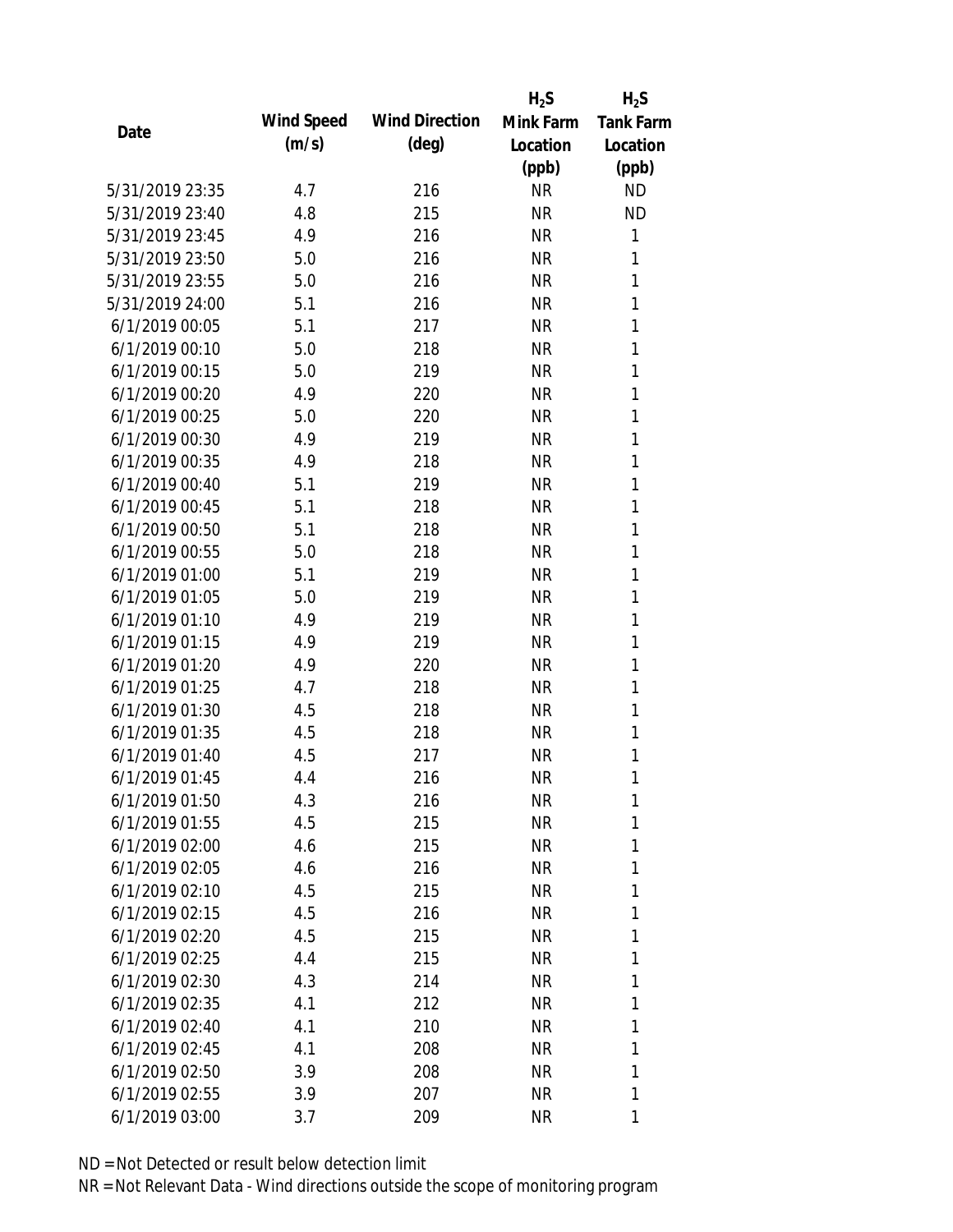|                |            |                       | $H_2S$    | $H_2S$           |
|----------------|------------|-----------------------|-----------|------------------|
| Date           | Wind Speed | <b>Wind Direction</b> | Mink Farm | <b>Tank Farm</b> |
|                | (m/s)      | $(\text{deg})$        | Location  | Location         |
|                |            |                       | (ppb)     | (ppb)            |
| 6/1/2019 03:05 | 3.8        | 210                   | <b>NR</b> | $\overline{2}$   |
| 6/1/2019 03:10 | 3.7        | 211                   | <b>NR</b> | 1                |
| 6/1/2019 03:15 | 3.6        | 212                   | <b>NR</b> | 1                |
| 6/1/2019 03:20 | 3.6        | 213                   | <b>NR</b> | 1                |
| 6/1/2019 03:25 | 3.6        | 214                   | <b>NR</b> | 1                |
| 6/1/2019 03:30 | 3.7        | 213                   | <b>NR</b> | 1                |
| 6/1/2019 03:35 | 3.8        | 212                   | <b>NR</b> | 1                |
| 6/1/2019 03:40 | 3.8        | 213                   | <b>NR</b> | 1                |
| 6/1/2019 03:45 | 3.9        | 215                   | <b>NR</b> | 1                |
| 6/1/2019 03:50 | 4.0        | 216                   | <b>NR</b> | 1                |
| 6/1/2019 03:55 | 4.1        | 217                   | <b>NR</b> | 1                |
| 6/1/2019 04:00 | 4.2        | 218                   | <b>NR</b> | 1                |
| 6/1/2019 04:05 | 4.3        | 219                   | <b>NR</b> | 1                |
| 6/1/2019 04:10 | 4.4        | 219                   | <b>NR</b> | $\mathbf{1}$     |
| 6/1/2019 04:15 | 4.4        | 219                   | <b>NR</b> | $\mathbf{1}$     |
| 6/1/2019 04:20 | 4.5        | 219                   | <b>NR</b> | 1                |
| 6/1/2019 04:25 | 4.6        | 219                   | <b>NR</b> | 1                |
| 6/1/2019 04:30 | 4.6        | 219                   | <b>NR</b> | 1                |
| 6/1/2019 04:35 | 4.6        | 218                   | <b>NR</b> | 1                |
| 6/1/2019 04:40 | 4.5        | 219                   | <b>NR</b> | $\mathbf{1}$     |
| 6/1/2019 04:45 | 4.3        | 220                   | <b>NR</b> | 1                |
| 6/1/2019 04:50 | 4.1        | 220                   | <b>NR</b> | 1                |
| 6/1/2019 04:55 | 4.0        | 220                   | <b>NR</b> | 1                |
| 6/1/2019 05:00 | 3.8        | 220                   | <b>NR</b> | $\overline{2}$   |
| 6/1/2019 05:05 | 3.8        | 221                   | <b>NR</b> | $\overline{2}$   |
| 6/1/2019 05:10 | 3.9        | 221                   | <b>NR</b> | $\overline{2}$   |
| 6/1/2019 05:15 | 3.9        | 221                   | <b>NR</b> | $\overline{2}$   |
| 6/1/2019 05:20 | 4.0        | 222                   | <b>NR</b> | 2                |
| 6/1/2019 05:25 | 4.1        | 221                   | <b>NR</b> | $\overline{2}$   |
| 6/1/2019 05:30 | 4.3        | 222                   | <b>NR</b> | 1                |
| 6/1/2019 05:35 | 4.2        | 220                   | <b>NR</b> | 1                |
| 6/1/2019 05:40 | 4.2        | 218                   | <b>NR</b> | 1                |
| 6/1/2019 05:45 | 4.2        | 217                   | <b>NR</b> | 1                |
| 6/1/2019 05:50 | 4.1        | 214                   | <b>NR</b> | 1                |
| 6/1/2019 05:55 | 4.0        | 213                   | <b>NR</b> | 1                |
| 6/1/2019 06:00 | 3.8        | 210                   | <b>NR</b> | 1                |
| 6/1/2019 06:05 | 3.7        | 209                   | <b>NR</b> | 1                |
| 6/1/2019 06:10 | 3.6        | 209                   | <b>NR</b> | 1                |
| 6/1/2019 06:15 | 3.6        | 210                   | <b>NR</b> | 1                |
| 6/1/2019 06:20 | 3.5        | 210                   | <b>NR</b> | 1                |
| 6/1/2019 06:25 | 3.5        | 209                   | <b>NR</b> | 1                |
|                |            |                       |           |                  |
| 6/1/2019 06:30 | 3.5        | 209                   | <b>NR</b> | 1                |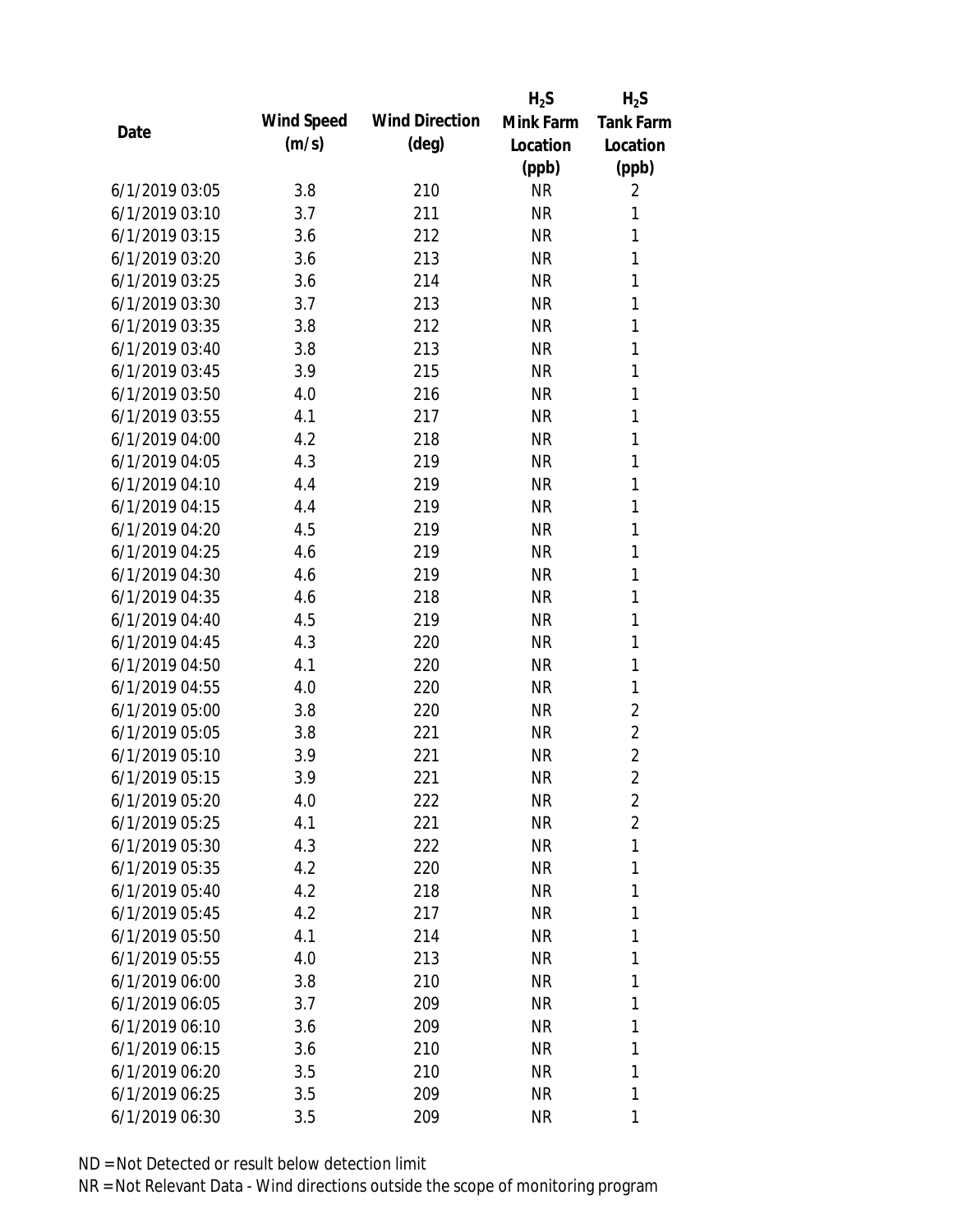|                |            |                       | $H_2S$       | $H_2S$           |
|----------------|------------|-----------------------|--------------|------------------|
| Date           | Wind Speed | <b>Wind Direction</b> | Mink Farm    | <b>Tank Farm</b> |
|                | (m/s)      | $(\text{deg})$        | Location     | Location         |
|                |            |                       | (ppb)        | (ppb)            |
| 6/1/2019 06:35 | 3.5        | 209                   | <b>NR</b>    | 1                |
| 6/1/2019 06:40 | 3.5        | 207                   | <b>NR</b>    | 1                |
| 6/1/2019 06:45 | 3.5        | 206                   | <b>NR</b>    | 1                |
| 6/1/2019 06:50 | 3.6        | 207                   | <b>NR</b>    | 1                |
| 6/1/2019 06:55 | 3.6        | 207                   | <b>NR</b>    | 1                |
| 6/1/2019 07:00 | 3.6        | 209                   | <b>NR</b>    | 1                |
| 6/1/2019 07:05 | 3.7        | 212                   | <b>NR</b>    | 1                |
| 6/1/2019 07:10 | 3.8        | 215                   | <b>NR</b>    | 1                |
| 6/1/2019 07:15 | 3.8        | 218                   | <b>NR</b>    | 1                |
| 6/1/2019 07:20 | 3.8        | 220                   | <b>NR</b>    | 1                |
| 6/1/2019 07:25 | 3.7        | 224                   | <b>NR</b>    | 1                |
| 6/1/2019 07:30 | 3.6        | 227                   | <b>NR</b>    | $\overline{2}$   |
| 6/1/2019 07:35 | 3.6        | 228                   | <b>NR</b>    | 1                |
| 6/1/2019 07:40 | 3.5        | 231                   | $\mathbf{1}$ | 1                |
| 6/1/2019 07:45 | 3.3        | 233                   | 1            | 1                |
| 6/1/2019 07:50 | 3.3        | 232                   | 1            | 1                |
| 6/1/2019 07:55 | 3.4        | 231                   | 1            | 1                |
| 6/1/2019 08:00 | 3.3        | 232                   | 1            | 1                |
| 6/1/2019 08:05 | 3.2        | 231                   | 1            | 1                |
| 6/1/2019 08:10 | 3.1        | 231                   | 1            | 1                |
| 6/1/2019 08:15 | 3.2        | 230                   | 1            | 1                |
| 6/1/2019 08:20 | 3.2        | 231                   | 1            | 1                |
| 6/1/2019 08:25 | 3.1        | 231                   | 1            | 1                |
| 6/1/2019 08:30 | 3.4        | 228                   | <b>NR</b>    | 1                |
| 6/1/2019 08:35 | 3.5        | 227                   | <b>NR</b>    | 1                |
| 6/1/2019 08:40 | 3.6        | 225                   | <b>NR</b>    | 1                |
| 6/1/2019 08:45 | 3.6        | 228                   | <b>NR</b>    | 1                |
| 6/1/2019 08:50 | 3.7        | 230                   | 1            | 1                |
| 6/1/2019 08:55 | 3.8        | 235                   | 1            | 1                |
| 6/1/2019 09:00 | 3.8        | 240                   | 1            | 1                |
| 6/1/2019 09:05 | 3.8        | 246                   | 1            | 1                |
| 6/1/2019 09:10 | 3.7        | 249                   | 1            | 1                |
| 6/1/2019 09:15 | 3.7        | 251                   | 1            | 1                |
| 6/1/2019 09:20 | 3.7        | 258                   | 1            | 1                |
| 6/1/2019 09:25 | 3.6        | 264                   | 1            | 1                |
| 6/1/2019 09:30 | 3.5        | 268                   | 1            | $\overline{2}$   |
| 6/1/2019 09:35 | 3.3        | 274                   | 1            | $\overline{2}$   |
| 6/1/2019 09:40 | 3.3        | 279                   | 1            | <b>NR</b>        |
| 6/1/2019 09:45 | 3.2        | 283                   | 1            | <b>NR</b>        |
| 6/1/2019 09:50 | 3.1        | 280                   | 1            | <b>NR</b>        |
| 6/1/2019 09:55 | 3.1        | 277                   | 1            | <b>NR</b>        |
| 6/1/2019 10:00 | 3.0        | 275                   | 1            | 1                |
|                |            |                       |              |                  |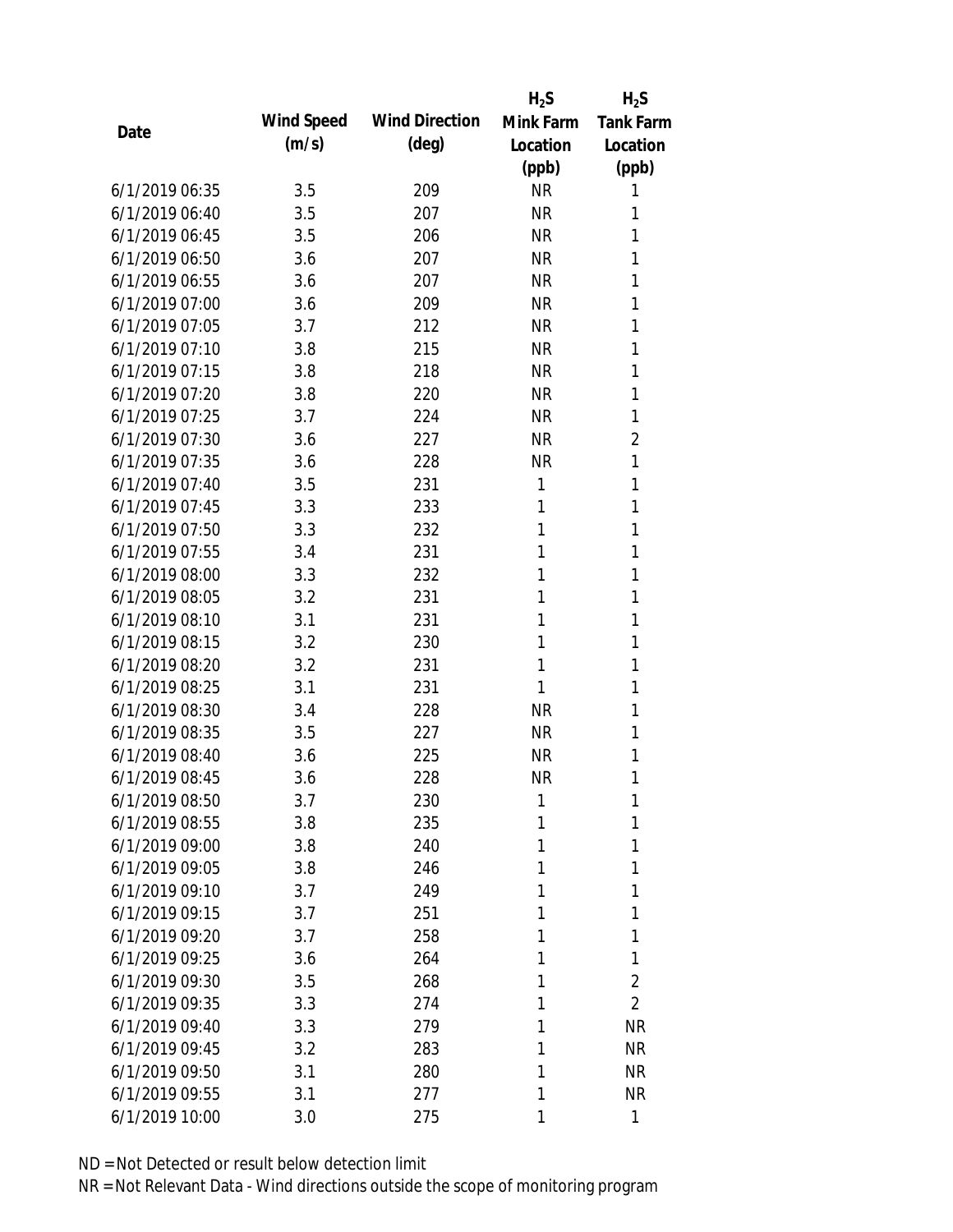|                |            |                       | $H_2S$    | $H_2S$           |
|----------------|------------|-----------------------|-----------|------------------|
| Date           | Wind Speed | <b>Wind Direction</b> | Mink Farm | <b>Tank Farm</b> |
|                | (m/s)      | $(\text{deg})$        | Location  | Location         |
|                |            |                       | (ppb)     | (ppb)            |
| 6/1/2019 10:05 | 3.0        | 271                   | 1         | 1                |
| 6/1/2019 10:10 | 3.0        | 272                   | 1         | 1                |
| 6/1/2019 10:15 | 2.8        | 272                   | 1         | 1                |
| 6/1/2019 10:20 | 2.8        | 268                   | 1         | 1                |
| 6/1/2019 10:25 | 2.7        | 270                   | 1         | 1                |
| 6/1/2019 10:30 | 2.6        | 269                   | 1         | 1                |
| 6/1/2019 10:35 | 2.6        | 270                   | 1         | 1                |
| 6/1/2019 10:40 | 2.6        | 265                   | 1         | 1                |
| 6/1/2019 10:45 | 2.8        | 261                   | 1         | 1                |
| 6/1/2019 10:50 | 2.9        | 265                   | 1         | 1                |
| 6/1/2019 10:55 | 2.8        | 268                   | 1         | 1                |
| 6/1/2019 11:00 | 2.7        | 270                   | 1         | 1                |
| 6/1/2019 11:05 | 2.7        | 273                   | 1         | 1                |
| 6/1/2019 11:10 | 2.6        | 282                   | 1         | <b>NR</b>        |
| 6/1/2019 11:15 | 2.4        | 284                   | 1         | <b>NR</b>        |
| 6/1/2019 11:20 | 2.4        | 288                   | 1         | <b>NR</b>        |
| 6/1/2019 11:25 | 2.4        | 290                   | <b>ND</b> | <b>NR</b>        |
| 6/1/2019 11:30 | 2.4        | 289                   | 1         | <b>NR</b>        |
| 6/1/2019 11:35 | 2.4        | 283                   | 1         | <b>NR</b>        |
| 6/1/2019 11:40 | 2.3        | 277                   | 1         | <b>NR</b>        |
| 6/1/2019 11:45 | 2.3        | 282                   | 1         | <b>NR</b>        |
| 6/1/2019 11:50 | 2.3        | 280                   | 1         | <b>NR</b>        |
| 6/1/2019 11:55 | 2.1        | 274                   | 1         | 1                |
| 6/1/2019 12:00 | 2.1        | 273                   | 1         | 1                |
| 6/1/2019 12:05 | 2.1        | 268                   | 1         | 1                |
| 6/1/2019 12:10 | 2.2        | 266                   | 1         | 1                |
| 6/1/2019 12:15 | 2.2        | 257                   | 1         | 1                |
| 6/1/2019 12:20 | 2.2        | 247                   | 1         | 1                |
| 6/1/2019 12:25 | 2.4        | 244                   | 1         | 1                |
| 6/1/2019 12:30 | 2.6        | 237                   | 1         | 1                |
| 6/1/2019 12:35 | 2.7        | 245                   | 1         | 1                |
| 6/1/2019 12:40 | 2.9        | 243                   | 1         | 1                |
| 6/1/2019 12:45 | 3.0        | 244                   | 1         | 1                |
| 6/1/2019 12:50 | 3.3        | 236                   | 1         | 1                |
| 6/1/2019 12:55 | 3.4        | 231                   | 1         | 1                |
| 6/1/2019 13:00 | 3.4        | 230                   | 1         | 1                |
| 6/1/2019 13:05 | 3.4        | 231                   | 1         | 1                |
| 6/1/2019 13:10 | 3.4        | 226                   | <b>NR</b> | 1                |
| 6/1/2019 13:15 | 3.5        | 224                   | <b>NR</b> | 1                |
| 6/1/2019 13:20 | 3.4        | 238                   | 1         | 1                |
| 6/1/2019 13:25 | 3.5        | 249                   | 1         | 1                |
| 6/1/2019 13:30 | 3.6        | 256                   | 1         | 1                |
|                |            |                       |           |                  |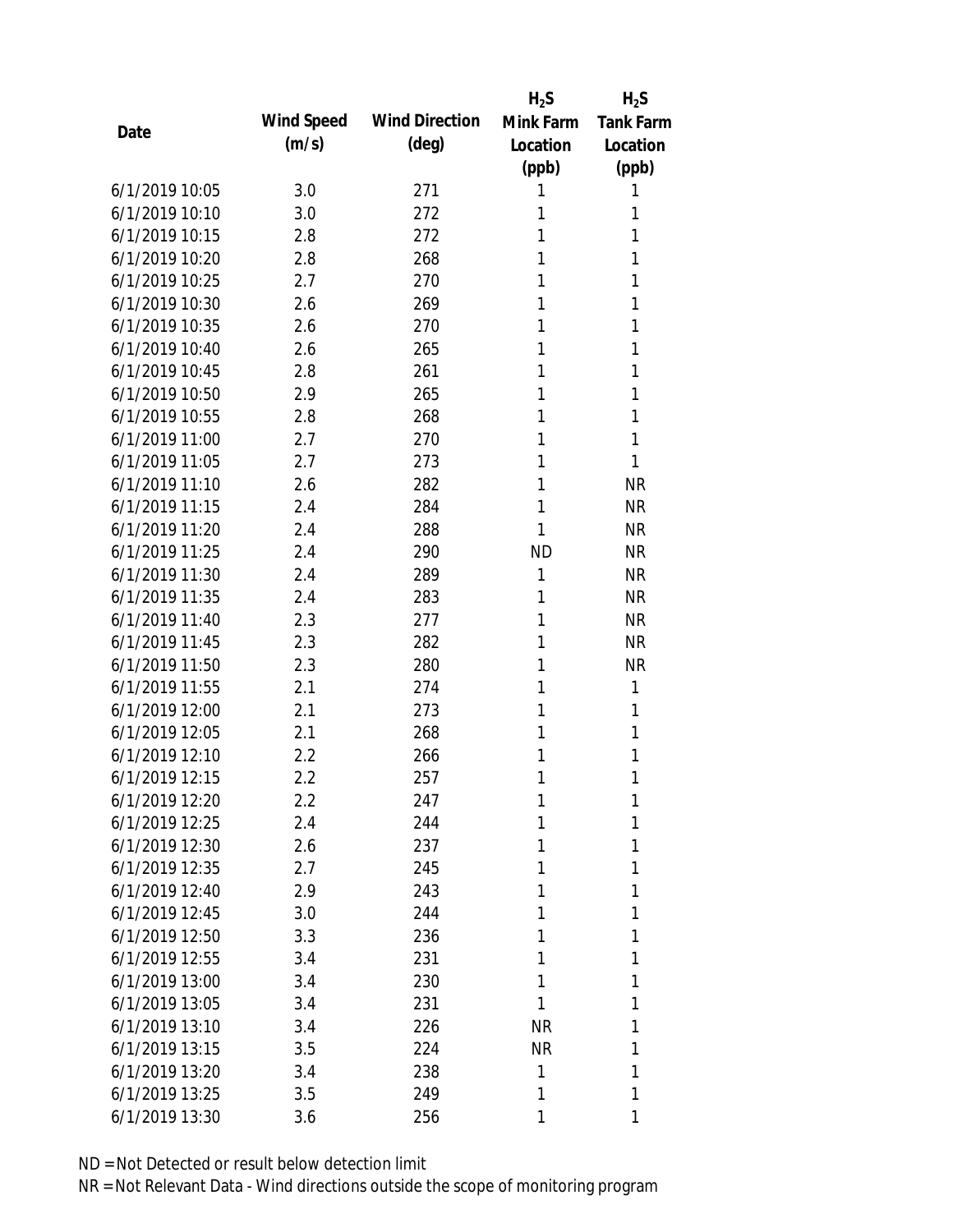|                |            |                       | $H_2S$    | $H_2S$           |
|----------------|------------|-----------------------|-----------|------------------|
| Date           | Wind Speed | <b>Wind Direction</b> | Mink Farm | <b>Tank Farm</b> |
|                | (m/s)      | $(\text{deg})$        | Location  | Location         |
|                |            |                       | (ppb)     | (ppb)            |
| 6/1/2019 13:35 | 3.8        | 256                   | 1         | 1                |
| 6/1/2019 13:40 | 3.9        | 263                   | 1         | 1                |
| 6/1/2019 13:45 | 4.0        | 264                   | 1         | 1                |
| 6/1/2019 13:50 | 4.2        | 259                   | 1         | 1                |
| 6/1/2019 13:55 | 4.4        | 257                   | 1         | 1                |
| 6/1/2019 14:00 | 4.5        | 256                   | 1         | 1                |
| 6/1/2019 14:05 | 4.3        | 256                   | 1         | 1                |
| 6/1/2019 14:10 | 4.4        | 251                   | 1         | 1                |
| 6/1/2019 14:15 | 4.5        | 252                   | 1         | 1                |
| 6/1/2019 14:20 | 4.2        | 257                   | 1         | 1                |
| 6/1/2019 14:25 | 4.0        | 265                   | 1         | 1                |
| 6/1/2019 14:30 | 3.8        | 268                   | <b>NR</b> | <b>NR</b>        |
| 6/1/2019 14:35 | 3.7        | 276                   | <b>NR</b> | <b>NR</b>        |
| 6/1/2019 14:40 | 3.4        | 293                   | <b>NR</b> | <b>NR</b>        |
| 6/1/2019 14:45 | 3.0        | 330                   | <b>NR</b> | <b>NR</b>        |
| 6/1/2019 14:50 | 2.8        | 14                    | <b>NR</b> | <b>NR</b>        |
| 6/1/2019 14:55 | 2.8        | 54                    | <b>NR</b> | <b>NR</b>        |
| 6/1/2019 15:00 | 2.6        | 70                    | <b>NR</b> | <b>NR</b>        |
| 6/1/2019 15:05 | 2.3        | 77                    | <b>NR</b> | <b>NR</b>        |
| 6/1/2019 15:10 | 2.2        | 72                    | <b>NR</b> | <b>NR</b>        |
| 6/1/2019 15:15 | 2.1        | 61                    | <b>NR</b> | <b>NR</b>        |
| 6/1/2019 15:20 | 2.0        | 55                    | <b>NR</b> | <b>NR</b>        |
| 6/1/2019 15:25 | 2.2        | 341                   | <b>NR</b> | <b>NR</b>        |
| 6/1/2019 15:30 | 2.6        | 291                   | <b>NR</b> | <b>NR</b>        |
| 6/1/2019 15:35 | 3.2        | 276                   | <b>NR</b> | <b>NR</b>        |
| 6/1/2019 15:40 | 3.6        | 264                   | <b>NR</b> | <b>NR</b>        |
| 6/1/2019 15:45 | 4.1        | 261                   | 1         | $\mathbf{1}$     |
| 6/1/2019 15:50 | 4.4        | 264                   | 1         | 1                |
| 6/1/2019 15:55 | 4.7        | 259                   | 1         | 1                |
| 6/1/2019 16:00 | 4.8        | 253                   | 1         | 1                |
| 6/1/2019 16:05 | 5.1        | 249                   | 1         | 1                |
| 6/1/2019 16:10 | 5.4        | 244                   | 1         | 1                |
| 6/1/2019 16:15 | 5.6        | 237                   | 1         | 1                |
| 6/1/2019 16:20 | 6.0        | 230                   | 1         | $\overline{2}$   |
| 6/1/2019 16:25 | 6.1        | 233                   | 1         | $\overline{2}$   |
| 6/1/2019 16:30 | 6.2        | 236                   | 1         | $\overline{2}$   |
| 6/1/2019 16:35 | 6.0        | 241                   | 1         | $\overline{2}$   |
| 6/1/2019 16:40 | 6.0        | 246                   | 1         | 1                |
| 6/1/2019 16:45 | 5.8        | 247                   | 1         | 1                |
| 6/1/2019 16:50 | 5.9        | 250                   | 1         | 1                |
| 6/1/2019 16:55 | 5.8        | 252                   | 1         | $\overline{2}$   |
| 6/1/2019 17:00 | 5.5        | 260                   | 1         | 1                |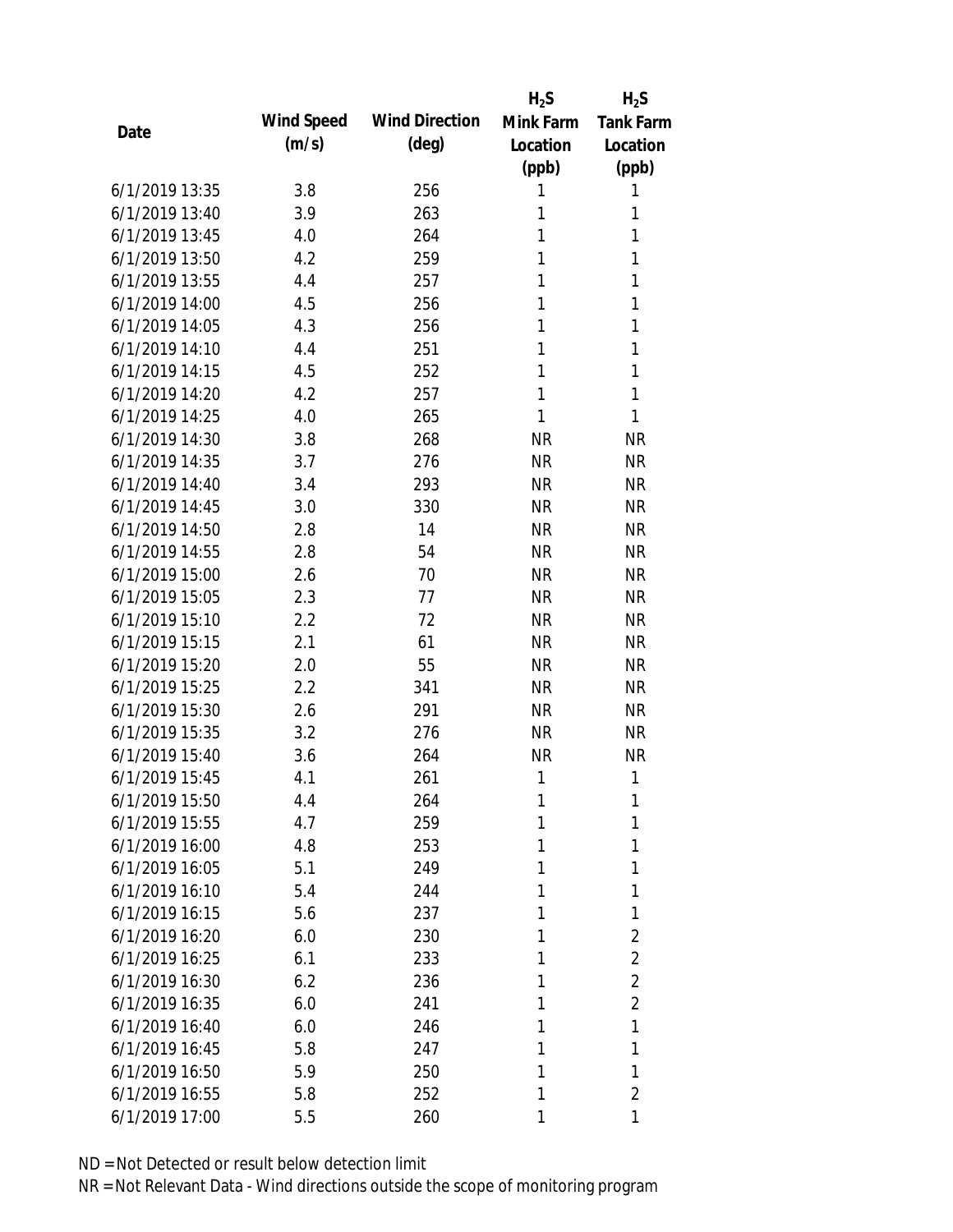|                |            |                       | $H_2S$       | $H_2S$           |
|----------------|------------|-----------------------|--------------|------------------|
| Date           | Wind Speed | <b>Wind Direction</b> | Mink Farm    | <b>Tank Farm</b> |
|                | (m/s)      | $(\text{deg})$        | Location     | Location         |
|                |            |                       | (ppb)        | (ppb)            |
| 6/1/2019 17:05 | 6.0        | 268                   | 1            | 1                |
| 6/1/2019 17:10 | 5.5        | 275                   | <b>NR</b>    | <b>NR</b>        |
| 6/1/2019 17:15 | 5.3        | 280                   | $\mathbf{1}$ | <b>NR</b>        |
| 6/1/2019 17:20 | 5.0        | 275                   | <b>NR</b>    | <b>NR</b>        |
| 6/1/2019 17:25 | 5.2        | 265                   | <b>NR</b>    | <b>NR</b>        |
| 6/1/2019 17:30 | 5.6        | 243                   | <b>NR</b>    | <b>NR</b>        |
| 6/1/2019 17:35 | 5.0        | 227                   | <b>NR</b>    | <b>NR</b>        |
| 6/1/2019 17:40 | 5.2        | 221                   | <b>NR</b>    | 1                |
| 6/1/2019 17:45 | 5.5        | 213                   | <b>NR</b>    | 1                |
| 6/1/2019 17:50 | 5.6        | 212                   | <b>NR</b>    | 1                |
| 6/1/2019 17:55 | 5.4        | 213                   | <b>NR</b>    | 1                |
| 6/1/2019 18:00 | 5.1        | 213                   | <b>NR</b>    | 1                |
| 6/1/2019 18:05 | 4.9        | 210                   | <b>NR</b>    | 1                |
| 6/1/2019 18:10 | 4.8        | 208                   | <b>NR</b>    | 1                |
| 6/1/2019 18:15 | 4.6        | 206                   | <b>NR</b>    | 1                |
| 6/1/2019 18:20 | 4.3        | 203                   | <b>NR</b>    | 1                |
| 6/1/2019 18:25 | 4.0        | 195                   | <b>NR</b>    | <b>NR</b>        |
| 6/1/2019 18:30 | 4.1        | 182                   | <b>NR</b>    | <b>NR</b>        |
| 6/1/2019 18:35 | 4.3        | 134                   | <b>NR</b>    | <b>NR</b>        |
| 6/1/2019 18:40 | 4.3        | 69                    | <b>NR</b>    | <b>NR</b>        |
| 6/1/2019 18:45 | 4.1        | 57                    | <b>NR</b>    | <b>NR</b>        |
| 6/1/2019 18:50 | 3.9        | 51                    | <b>NR</b>    | <b>NR</b>        |
| 6/1/2019 18:55 | 3.7        | 49                    | <b>NR</b>    | <b>NR</b>        |
| 6/1/2019 19:00 | 3.2        | 50                    | <b>NR</b>    | <b>NR</b>        |
| 6/1/2019 19:05 | 2.9        | 50                    | <b>NR</b>    | <b>NR</b>        |
| 6/1/2019 19:10 | 2.5        | 50                    | <b>NR</b>    | <b>NR</b>        |
| 6/1/2019 19:15 | 2.4        | 50                    | <b>NR</b>    | <b>NR</b>        |
| 6/1/2019 19:20 | 2.4        | 48                    | <b>NR</b>    | <b>NR</b>        |
| 6/1/2019 19:25 | 2.3        | 50                    | <b>NR</b>    | <b>NR</b>        |
| 6/1/2019 19:30 | 2.3        | 60                    | <b>NR</b>    | <b>NR</b>        |
| 6/1/2019 19:35 | 2.2        | 70                    | <b>NR</b>    | <b>NR</b>        |
| 6/1/2019 19:40 | 2.2        | 83                    | <b>NR</b>    | <b>NR</b>        |
| 6/1/2019 19:45 | 2.1        | 84                    | <b>NR</b>    | <b>NR</b>        |
| 6/1/2019 19:50 | 2.2        | 89                    | <b>NR</b>    | <b>NR</b>        |
| 6/1/2019 19:55 | 2.1        | 92                    | <b>NR</b>    | <b>NR</b>        |
| 6/1/2019 20:00 | 1.8        | 94                    | <b>NR</b>    | <b>NR</b>        |
| 6/1/2019 20:05 | 1.7        | 96                    | <b>NR</b>    | <b>NR</b>        |
| 6/1/2019 20:10 | 1.5        | 85                    | <b>NR</b>    | <b>NR</b>        |
| 6/1/2019 20:15 | 1.3        | 87                    | <b>NR</b>    | <b>NR</b>        |
| 6/1/2019 20:20 | 1.0        | 89                    | <b>NR</b>    | <b>NR</b>        |
| 6/1/2019 20:25 | 1.1        | 92                    | <b>NR</b>    | <b>NR</b>        |
| 6/1/2019 20:30 | 1.0        | 86                    | <b>NR</b>    | <b>NR</b>        |